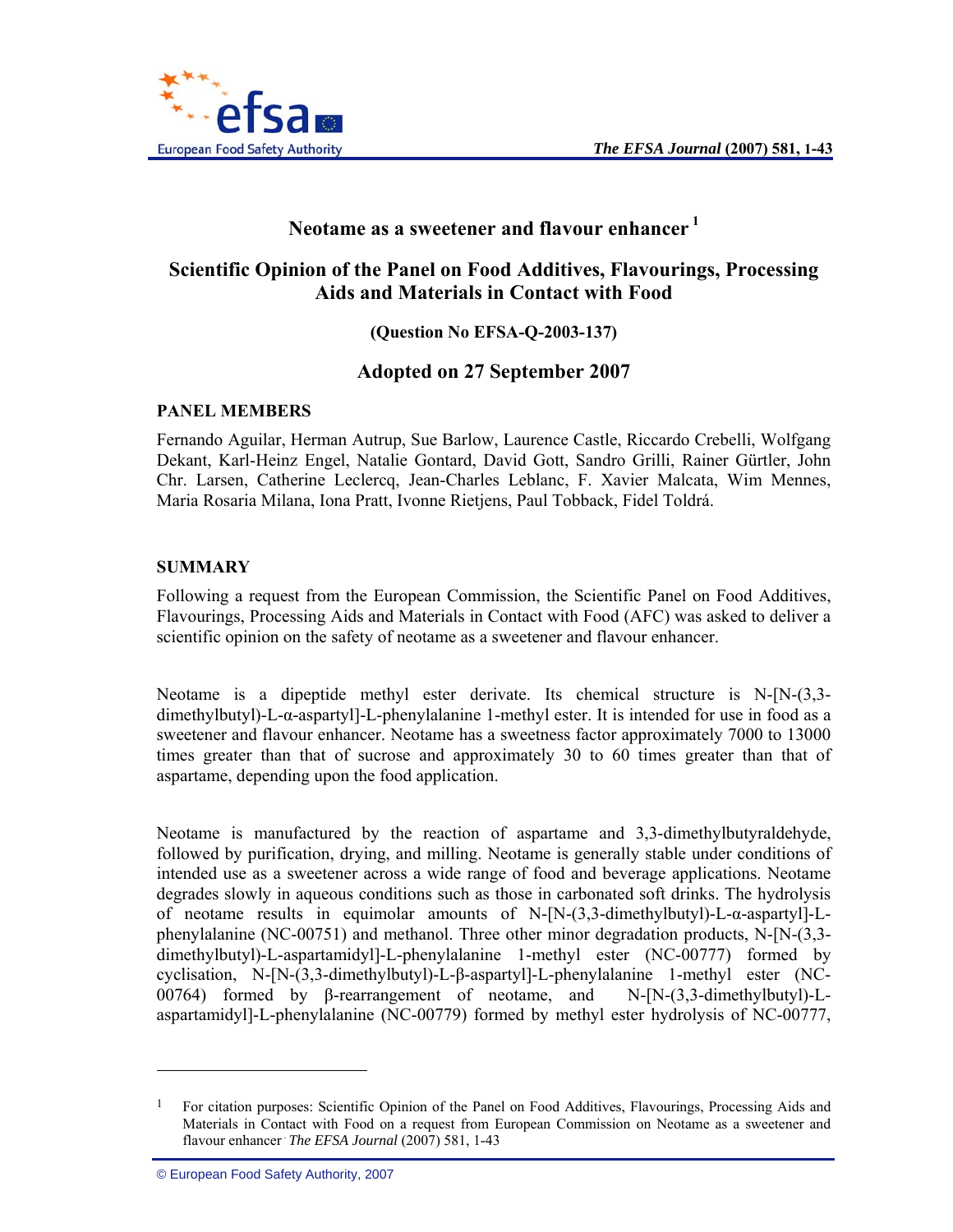

are not detected at the anticipated concentrations and conditions of neotame use in carbonated soft drinks.

At least 30% of neotame ingested is rapidly absorbed in all species. The major metabolic pathway is de-esterification by non-specific esterases to NC-00751, which accounts for approximately 80% of the neotame dose as NC-00751 in all species tested. Peak plasma concentrations of neotame and NC-00751 are observed at approximately 0.5 hours and within 1 hour, respectively. Neotame is completely eliminated from the body with recovery in urine and faeces exceeding 98% in the human and greater than 93% in the rat and the dog within 72 hours. The majority of radioactivity is excreted in faeces in all species. The major component in the faeces is NC-00751.

Studies with radiolabelled neotame given orally to rats indicate no accumulation in tissues. The highest radioactivity is associated with the contents of the gastrointestinal tract and organs of metabolism and excretion (liver, kidney, urinary bladder). In whole body autoradiography studies with pregnant rats no radioactivity has been reported in the fetus.

The safety of neotame has been investigated in *in vitro* studies and in short and long-term studies in mice, rats, rabbits and dogs. The results indicate that neotame is not genotoxic, carcinogenic, teratogenic or associated with any reproductive/developmental toxicity. The consistent findings in animal studies were reduced feed consumption, body weight and body weight gain relative to that of controls, with no clear dose response. These effects are considered not adverse or indicative of toxicity but a consequence of reduced palatability of the neotame-containing diets. Therefore body weight parameters were not considered appropriate endpoints for setting no-observed-adverse-effect levels (NOAELs) in these studies.

A consistent finding was an increased activity of alkaline phosphatase (AP) of hepatic origin in dogs in the 13-week study at doses of 600 and 1200 mg/kg bw and in the 52-week study at 800 mg/kg bw. In the latter study AP activity was also increased compared to controls at 200 mg/kg bw in females in weeks 26 and 52. The Panel noted that the mean baseline value in this dose group was 20% greater than that of controls and AP was not significantly increased at any time point compared to controls by analysis of covariance for repeated measures using predosing AP activity as the covariate. Although the increase in serum AP seen at the two highest dose levels in both dog studies was not accompanied by any other indication of hepatotoxicity, the Panel considered the increase in AP to be the critical endpoint and established a NOAEL of 200 mg/kg neotame/kg bw/day for setting an ADI.

The major degradation product and metabolite NC-00751 will have been present in both the human and animal studies. Its safety has also been established by *in vitro* genotoxicity studies. The three minor degradation products (NC-00764, NC-00777 and NC-00779) have been shown to have a low acute toxicity and are not genotoxic. No treatment-related adverse effects were observed in a 4-week dietary study in rats with a mixture of the three minor degradation products. Based on the above, the dietary exposure to degradation products is not considered to pose any safety concern.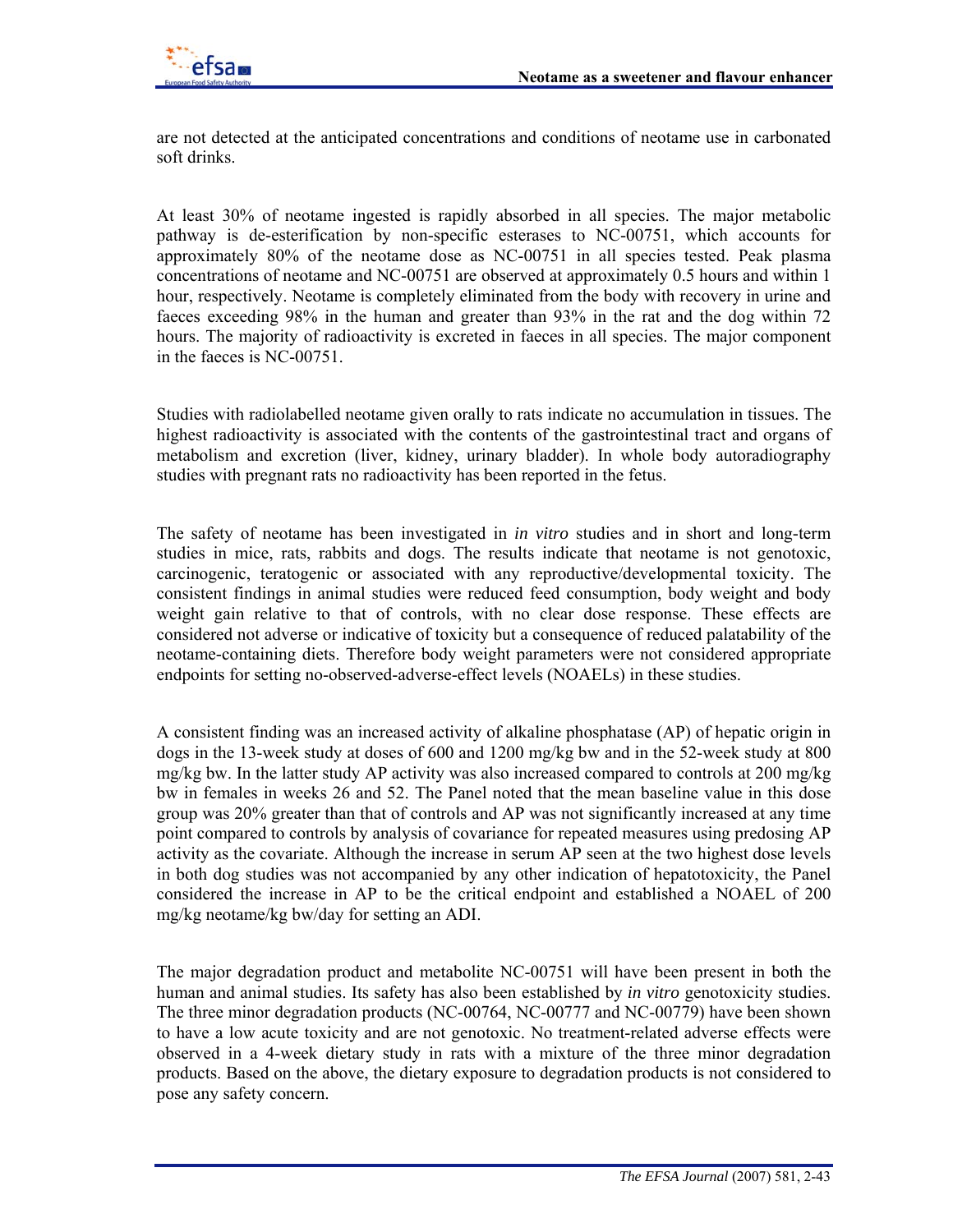

The results of human studies demonstrated that neotame was well tolerated by healthy and diabetic human subjects at dose levels up to 1.5 mg/kg bw/day (the highest dose tested).

The exposure to methanol, which may result from ingestion of neotame-containing foods and beverages is considered negligible compared to that from other dietary sources and as such of no concern from the safety point of view.

The Panel noted that the additional phenylalanine intake expected from ingestion of neotame as a general purpose sweetener represents a relatively small increment in the exposure to phenylalanine of the phenylketonuric homozygous child.

The hypothetical formation of nitrosamines in the gastrointestinal tract from reaction of nitrite with neotame and its major degradation product and/or metabolite NC-00751 has been considered by the Panel. No nitrosated neotame (N-nitroso-(3,3-dimethyl)-L-aspartyl-Lphenylalanine methyl ester, N-nitrosoneotame; NC-00799) and no nitrosated de-esterified neotame (N-nitroso-(3,3-dimethylbuthyl)-L-aspartyl-L-phenylalanine, NC- 00800) could be detected under simulated gastric juice conditions. Furthermore, both compounds were synthesised and shown to be without mutagenic activity in the Ames test. In view of the high sensitivity of the Ames test to genotoxic nitrosocompounds, the Panel considered that nitrosation of neotame, should it occur, is not a matter of safety concern.

After considering all the data on stability, degradation products and toxicology, the Panel concluded that neotame is not of safety concern with respect to the proposed uses as a sweetener and flavour enhancer.

The Panel established an Acceptable Daily Intake (ADI) of 0-2 mg/kg bw/day based on the application of a 100-fold safety factor to the NOAEL of 200 mg/kg bw from a 52-week dog study.

Conservative estimates of dietary exposure both in adults and children suggest that it is very unlikely that the ADI would be exceeded at the proposed use levels.

The Panel recommends that the limit for lead in the specifications should not be higher than 1 mg/kg.

#### **Key words:**

Neotame, E 961, CAS N° 165450-17-9, L-phenylalanine, N-[N-(3,3-dimethylbutyl)-L-αaspartyl]-,1-methyl ester artificial sweetener, intense sweetener, food additive.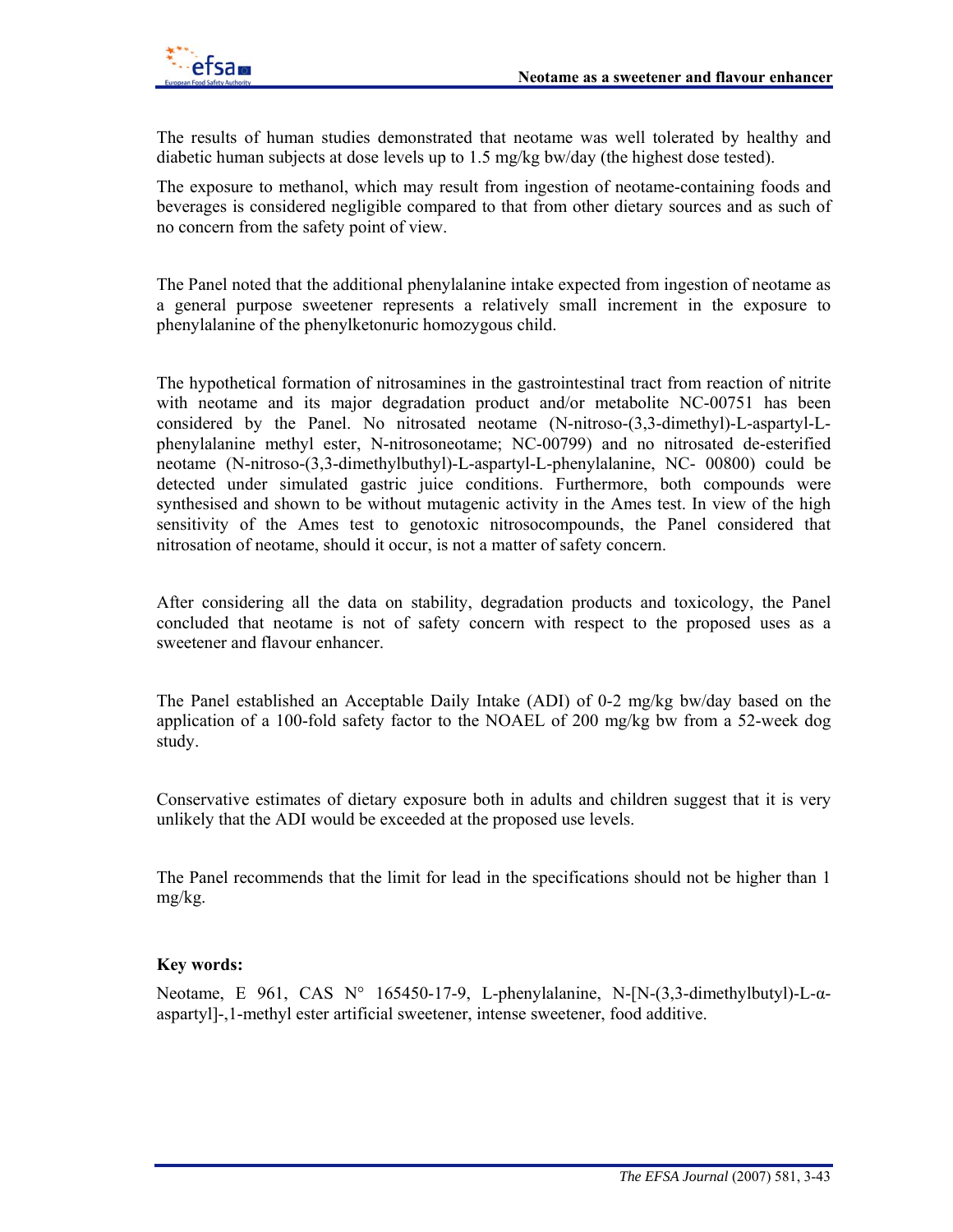# **TABLE OF CONTENTS**

|                |      |        |             | TERMS OF REFERENCE AS PROVIDED BY THE EUROPEAN COMMISSION  6         |  |  |
|----------------|------|--------|-------------|----------------------------------------------------------------------|--|--|
|                |      |        |             |                                                                      |  |  |
|                |      |        |             |                                                                      |  |  |
| 1.             |      |        |             |                                                                      |  |  |
| 2.             |      |        |             |                                                                      |  |  |
| 3 <sub>1</sub> |      |        |             |                                                                      |  |  |
|                | 3.1. |        |             |                                                                      |  |  |
|                | 3.2. |        |             |                                                                      |  |  |
|                | 3.3. |        |             | Estimated dietary exposure to neotame degradation products 11        |  |  |
| $\overline{4}$ |      |        |             |                                                                      |  |  |
|                | 4.1. |        |             |                                                                      |  |  |
|                | 4.2. |        |             |                                                                      |  |  |
|                |      | 4 2 1  |             |                                                                      |  |  |
|                |      |        | 4.2.1.1.    |                                                                      |  |  |
|                |      |        | 4.2.1.2     |                                                                      |  |  |
|                |      |        | 4.2.1.3.    |                                                                      |  |  |
|                |      |        | 4.2.1.4.    |                                                                      |  |  |
|                |      |        | 4.2.1.5.    |                                                                      |  |  |
|                |      |        | 4.2.1.6.    |                                                                      |  |  |
|                |      | 4.2.2. |             |                                                                      |  |  |
|                |      | 4.2.3. |             |                                                                      |  |  |
|                |      |        |             |                                                                      |  |  |
|                |      |        | 4.2.3.2.    |                                                                      |  |  |
|                |      |        | 4.2.3.3.    |                                                                      |  |  |
|                |      |        | 4.2.3.4.    |                                                                      |  |  |
|                |      |        | 4.2.3.5.    | NC-00764/NC-00777/NC-00779 mixture study  24                         |  |  |
|                |      |        | 4.2.3.6.    |                                                                      |  |  |
|                |      |        | 4.2.3.7.    | Supplementary studies with neotame and /or NC-0075124                |  |  |
|                |      |        | $4.2.3.8$ . |                                                                      |  |  |
|                | 4.3. |        |             | Analysis of data on feed consumption and body weight in sub-chronic, |  |  |
|                |      |        |             |                                                                      |  |  |
|                |      |        |             |                                                                      |  |  |
|                |      |        |             |                                                                      |  |  |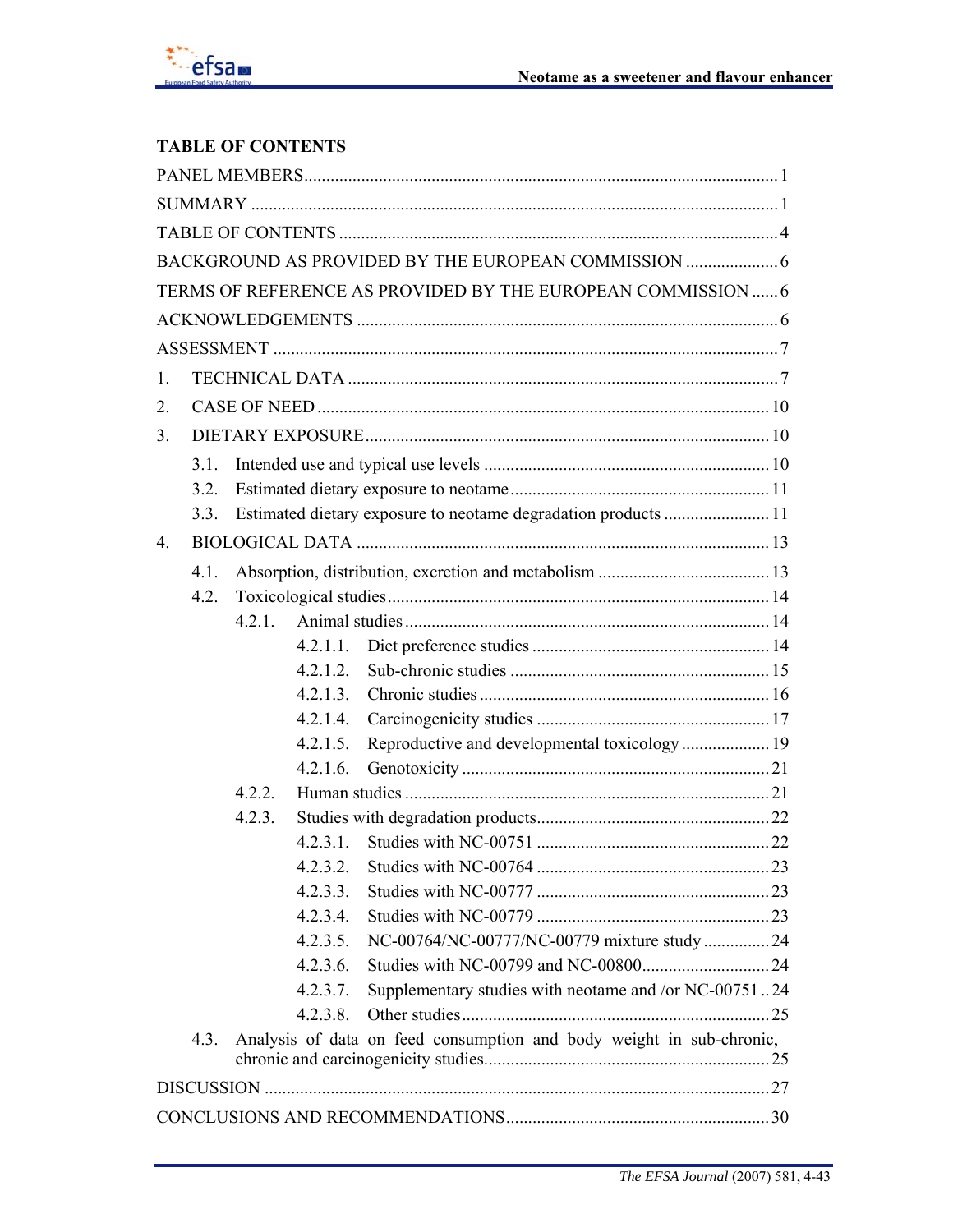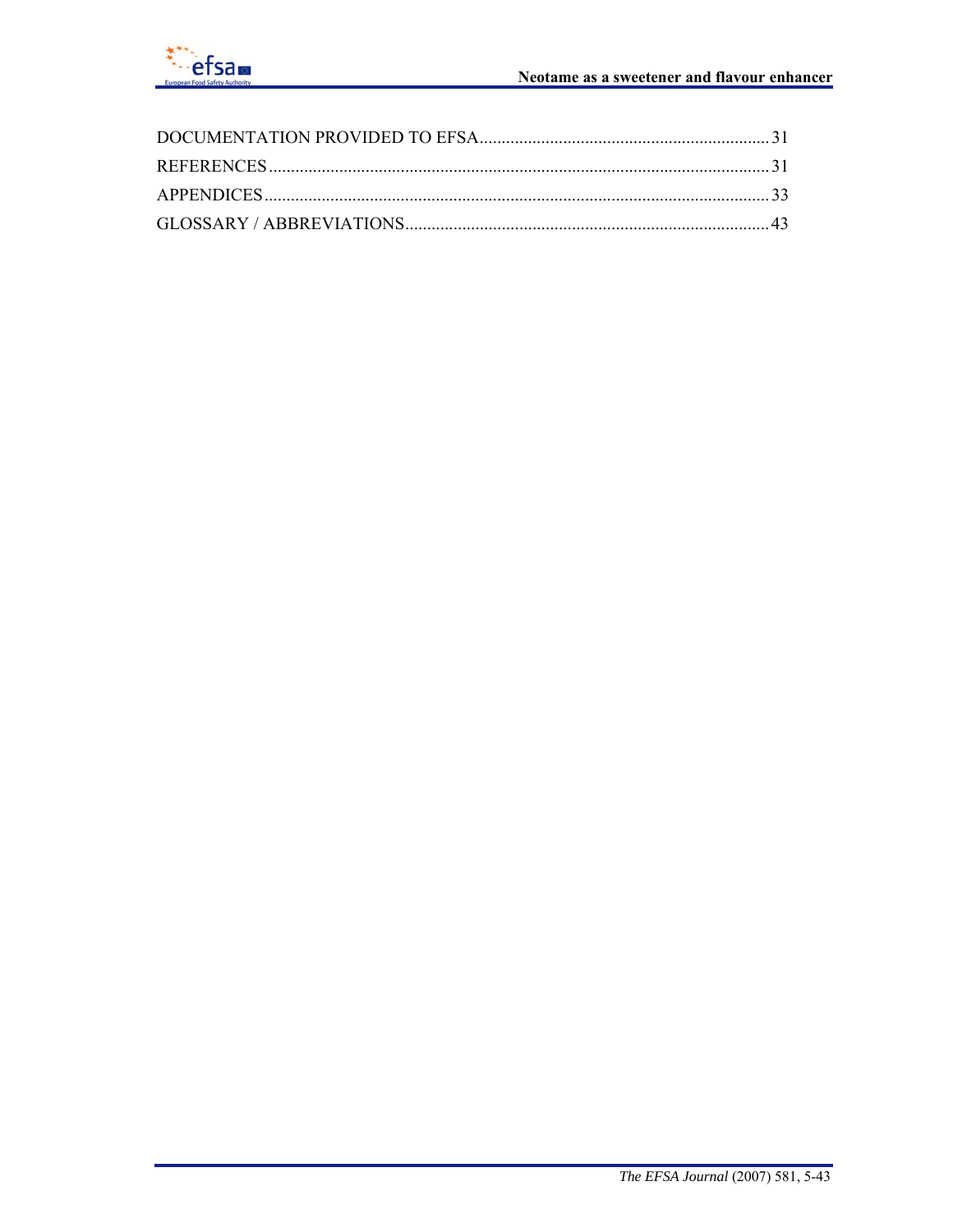

#### **BACKGROUND AS PROVIDED BY THE EUROPEAN COMMISSION**

Neotame is a dipeptide methyl ester derivative that is chemically related to aspartame, an artificial sweetener, already approved as a food additive (SCF, 1984). Neotame has a sweetness factor that is approximately 7000 to 13000 times greater than that of sucrose and approximately 30 to 60 times greater than that of aspartame, depending upon the food application.

Neotame has been approved for use as a food additive in a number of countries including the following: USA, Australia, New Zealand, Mexico, Costa Rica, China, Guatemala, Russia and Philippines. Neotame has been temporarily approved in Czech Republic and Poland. These national authorisations were valid for two years, in accordance with Article 5 of Directive 89/107/EEC concerning food additives for use in foodstuffs intended for human consumption, and ceased on 30 April 2006.

Neotame was evaluated by the Joint FAO/WHO Expert Committee of Food Additives (JECFA) on its sixty-first meeting in June 2003 and assigned an Acceptable Daily Intake (ADI) 0 –2 mg/kg bw (JECFA, 2003a).

#### **TERMS OF REFERENCE AS PROVIDED BY THE EUROPEAN COMMISSION**

In accordance with Article 29 (1) (a) of Regulation (EC) No 178/2002, the European Commission asks the European Food Safety Authority to provide a scientific opinion on the safety of neotame for use in food as a sweetener and flavour enhancer.

### **ACKNOWLEDGEMENTS**

The European Food Safety Authority wishes to thank the members of the Additives Working Group for the preparation of this opinion:

Fernando Aguilar, Dimitrios Boskou, David Gott, Sandro Grilli, Werner Grunow, Karolina Hulshof, John Chr. Larsen, Catherine Leclercq, Jean-Charles Leblanc, Wim Mennes, Alicja Mortensen, Dominique Parent-Massin, Annette Pöting, Iona Pratt, Ivonne Rietjens, Gerrit Speijers, Paul Tobback, Fidel Toldrá.

The Scientific Panel on Food Additives, Flavourings, Processing Aids and Materials in Contact with Food wishes to thank RIVM for their technical support.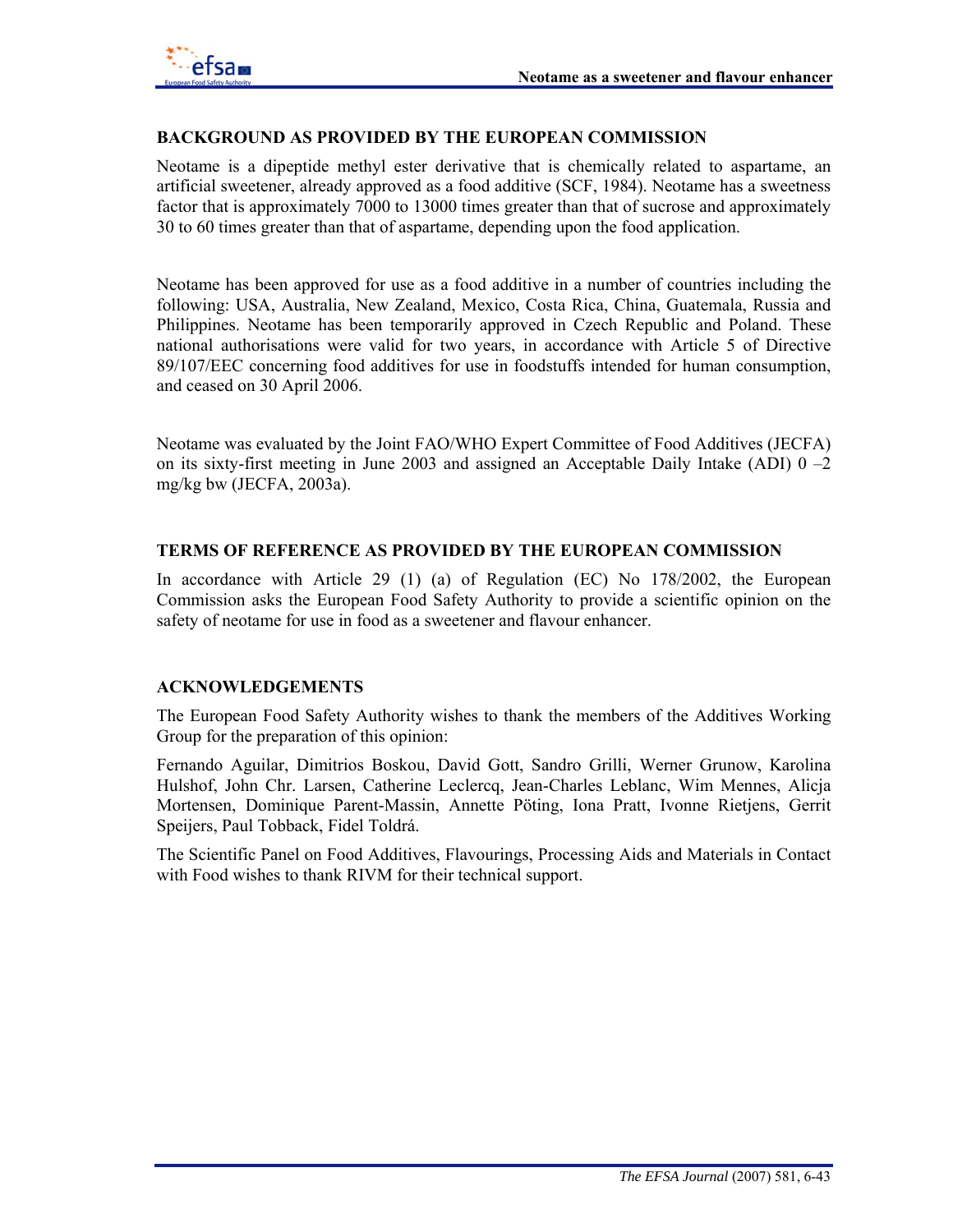

### **ASSESSMENT**

#### **1. Technical data**

The chemical name of neotame is L-phenylalanine, N-[N-(3,3-dimethylbutyl)-L-α-aspartyl]-,1 methyl ester. The Chemical Abstract Service (CAS) number is 165450-17-9. The synonyms are N-[N-(3,3-dimethylbutyl)-L-α-aspartyl]-L-phenylalanine 1-methyl ester or N(3,3 dimethylbutyl)-L-aspartyl-L-phenylalanine methyl ester. The empirical formula of neotame is  $C_{20}H_{30}N_2O_5$  and its molecular weight of 378.47. Its structural formula is presented below:



Neotame is a white to off-white powder that has a sweetness factor approximately 7000 to 13000 times greater than that of sucrose and approximately 30 to 60 times greater than that of aspartame. The melting point of neotame ranges between 80.9˚C and 83.4˚C. The solubility of neotame in water is  $4.75\%$  (w/w) at 60°C. It is soluble in ethanol and ethyl acetate. The refractive index and pH of a 0.5% aqueous solution of neotame at 20˚C are 1.3338 and 5.80 respectively.

The raw materials used in the manufacture of neotame are aspartame, 3,3, dimethylbutyraldehyde, methanol, hydrogen, palladium/carbon catalyst, and diatomaceous earth. Neotame is manufactured by the reaction of aspartame and 3,3-dimethylbutyraldehyde in methanol for several hours at ambient temperature under hydrogen pressure. The catalyst is removed by filtration. The filtration may be aided by the use of diatomaceous earth. The isolation and purification of neotame is carried out by the distillation of the methanol solvent followed by the addition of water. The mixture is cooled for a number of hours and the neotame is then isolated by centrifugation. Additional water is used to wash the product. The neotame is vacuum dried. The product may be milled to obtain the desired particle size. Additional product may be obtained by further processing of filtrate obtained from the initial neotame isolation.

As presented by the petitioner in manufacturing specifications, the purity of neotame is not less than 97.0% and no more than 102.0% calculated on a dry weight basis. The proposed content of N- $[(3,3-dimethylbutyl)-L- $\alpha$ -asparty]-L-phenylalanine (NC-00751) is not more than 1.5%$ and of other structurally related substances, not more than 2.0%. The proposed limit for lead by the petitioner is not more than 2 mg/kg, of water not more than 5%, of residues after ignition not more than 0.2%. The manufacturing specifications are in good agreement with analytical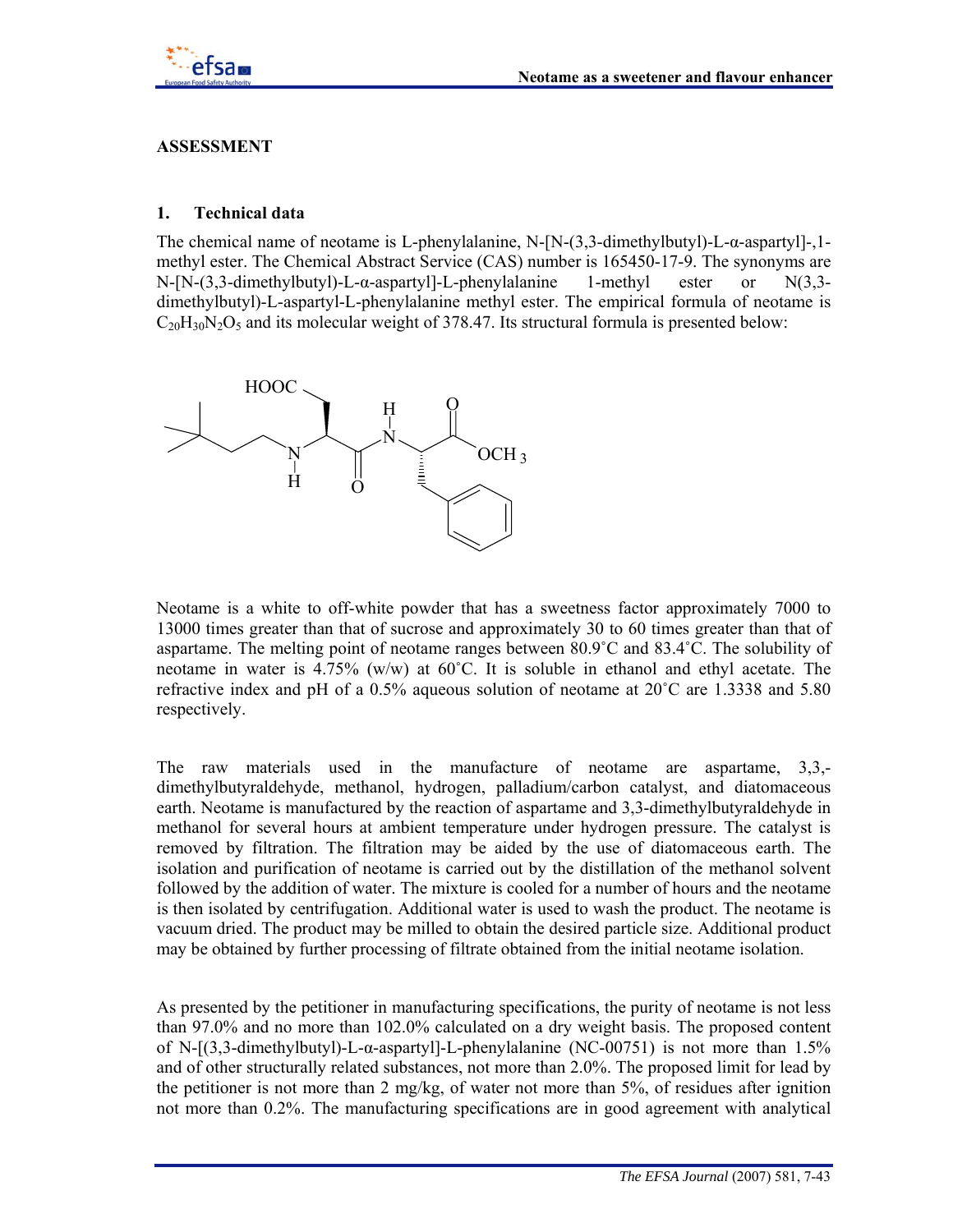

results obtained from 5 different batches. It is noted that the proposed limit of lead is twice as much as in the JECFA purity criteria (JECFA, 2003b).

Evaluation of chemical stability of neotame in bulk dry form in samples stored at conditions relevant to commercial use (25ºC and 60% relative humidity) and analysed at intervals for up to 78 weeks indicated the inherent stability of neotame. Neotame remained within the range of 99.7% to 100.9% with the levels of NC-00751  $\leq$  0.3%. An indication of slight instability was observed only after storage at 40ºC and 75% relative humidity for 52 weeks. Neotame content decreased to between 96.2% to 99.0%. Content of NC-00751 increased to between 1.2% to 3.5%, and N-[N-(3,3-dimethylbutyl)-L-β-aspartyl]-L-phenylalanine (NC-00769) was found in amounts of 0.2% or less. Neotame and NC-00751 combined accounted for a total mass of 99.7% or greater under all conditions evaluated through 78 weeks.

Fluorescent lighting and polyethylene packaging have no effect on the stability of neotame.

The data from stability studies submitted by the petitioner shows that the levels of formation of degradation products depend upon variables of moisture, pH, time and temperature.

The petitioner has indicated that it is very difficult to measure neotame and identify degradation products in chewing gums. Therefore, identification of degradation products was performed only in model beverage matrices instead. Consequently, the petitioner considers the safety assessment of degradation products identified in model beverages as representative of the safety assessment for neotame degradation products in general. Model beverages contained approximately 200 mg/l of neotame, which is approximately 10 times higher than expected use levels in most processed foods and beverages.

Evaluation of neotame stability in various aqueous model systems expected to be encountered in typical uses (i.e. carbonated beverage applications) demonstrated that the major route leading to loss of neotame is hydrolysis of the methyl ester group to generate NC-00751 and methanol in equimolar quantities. Additional degradation products which may be formed include N-[N- (3,3-dimethylbutyl)-L-aspartamidyl]-L-phenylalanine 1-methyl ester (NC-00777) formed by cyclisation, N-[N-(3,3-dimethylbutyl)-L-β-aspartyl]-L-phenylalanine 1-methyl ester (NC-00764) formed by beta rearrangement, and N-[N-(3,3-dimethylbutyl)-L-aspartamidyl]-Lphenylalanine (NC-00779) formed by methyl ester hydrolysis of NC-00777. Furthermore, a number of additional degradation products including phenylalanine formed under unrealistic conditions were identified by the petitioner. These would not be expected to be present in beverages under normal conditions of manufacture, storage and use.

The stability of neotame in aqueous solutions was studied under a variety of conditions covering a typical range of pH (2.8, 3.2, 3.8, and 4.5), various temperatures (5, 20, 30 and 35ºC), and times of storage (up to 26 weeks). Model beverages containing 200 mg/l of neotame, a concentration approximately 13 times higher than the anticipated use level were used in order to be able to quantify the potential degradation products. An additional set of model beverage samples, prepared at the anticipated commercial beverage use level of 15 mg/l of neotame at pH 3.2, was stored at each temperature and analysed concurrently with the 200 mg/l model beverage samples for comparison of the kinetics and disappearance of neotame.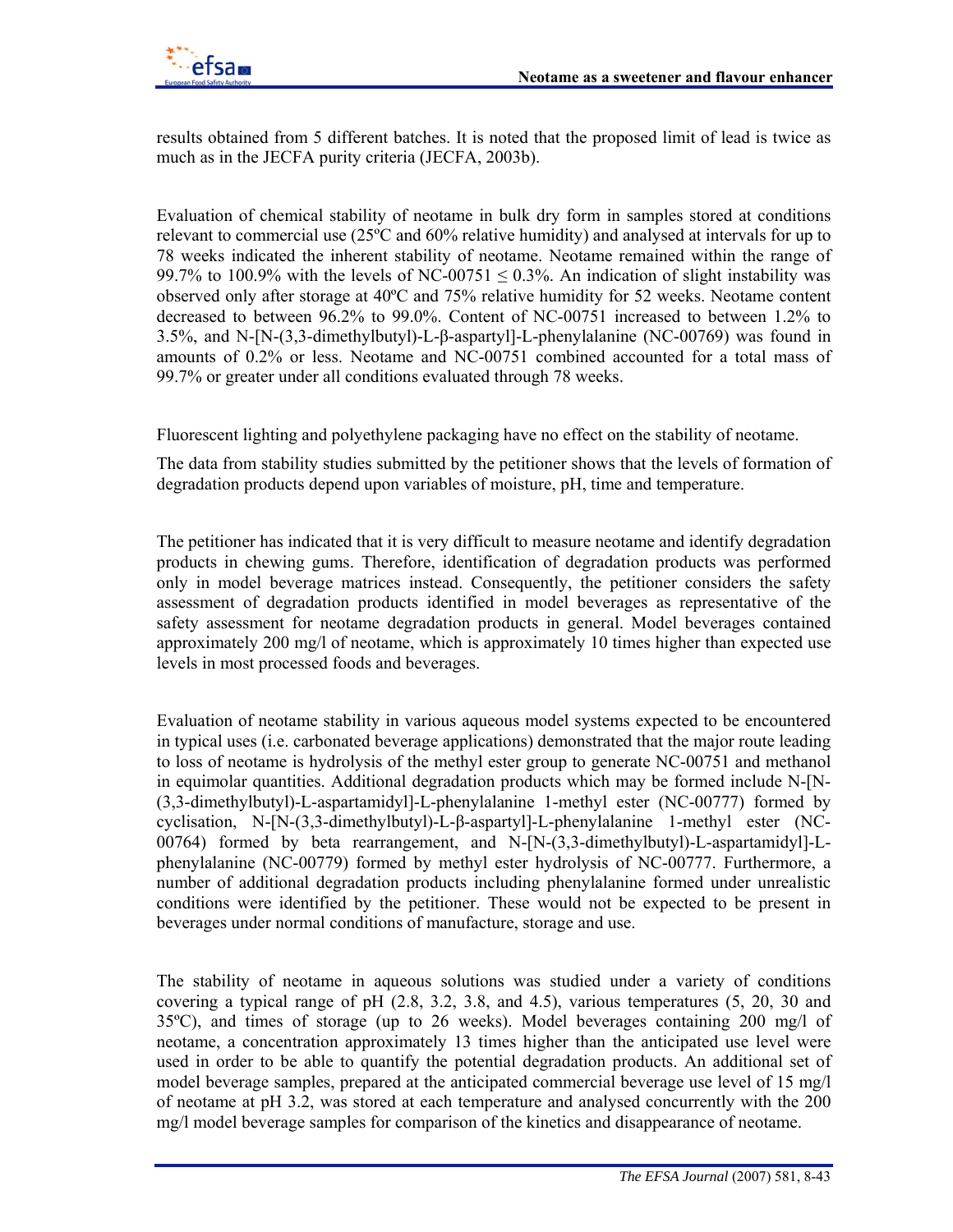

The stability of neotame in the 200 mg/l model beverages was pH, temperature, and time dependent. The rate and extent of degradation product formation was increased under acidic conditions (lower pH) and at higher temperatures with the majority of degradation product formation occurring after extended storage.

Storage for 8 weeks at pH 3.2 and at 20ºC was considered by the petitioner as representative conditions for evaluation of the stability of non-nutritive sweeteners in carbonated soft drinks. Under these conditions neotame was quantified to 89.3% of the initial levels and only three degradation products were formed: NC-0751 (7. 35% relative to initial levels of neotame), NC-00764 (0.97%) and NC-00777 (0.82%). After 10 weeks of storage three additional degradation products, NC-00779, NC-00754 and NC-00769 were detected at levels higher than 0.5% but less than approximately 1%. After 26 weeks of storage the concentrations of neotame in samples at pH 2.8, relative to the initial concentration, ranged from 86.2% at 5°C to 9.7% at 35ºC. At pH 3.2, the concentrations of neotame ranged from 91.3% at 5ºC to 23.2% at 35ºC. At pH 3.8, the concentrations of neotame ranged from 94.4% at 5ºC to 43.1% at 35ºC. Finally, at pH 4.5, the concentrations of neotame ranged from 95.4% at 5ºC to 56.9% at 35ºC.

Samples of the model beverages containing 15 mg/l of neotame yielded neotame values below the range of the standard curve (12.5 mg/l to 250 mg/l). This indicates that the majority of degradation products quantified in the 200 mg/l neotame model beverages would not be detectable in commercial products.

Stability of neotame through thermal processing was tested in model beverages prepared at pH of 3.2 and 6.5 to simulate noncarbonated still beverages and dairy products, respectively and containing approximately 200 mg/l of neotame. Each beverage was exposed to conditions of 88<sup>°</sup>C for 30 seconds and was cooled slowly to 4, 21, and 32<sup>°</sup>C to simulate different plant cooling procedures. No significant loss of neotame  $(\leq 0.5\%)$  was found after exposure to these thermal processing conditions. Concentrations of NC-00751 were  $\leq 1.0 \text{ µg/ml}$ .

A stability study of neotame in chewing gum, at a concentration of approximately 100 mg/kg, demonstrated that encapsulation enhances the stability of the compound. When doubleencapsulated neotame was used, the concentration of neotame in the chewing gum samples stored for 52 weeks at 25˚C and 60% relative humidity remained at 78% of its initial concentration (NP00-002).

Neotame is a secondary amine and could hypothetically form a nitrosoneotame (N-nitroso-(3,3 dimethybutyl)-L-aspartyl-L-phenylalanine methyl ester, NC-00799) in the presence of a nitrosating agent. Since neotame might easily undergo de-esterification, yielding the dicarboxylic acid (NC-00751), nitrosated de-esterified neotame (N-nitroso-(3,3-dimethylbutyl)- L-aspartyl-L-phenylalanine, NC-00800) could hypothetically also be formed. The possible nitrosation of neotame could occur in beverages and in certain dairy products (as other food categories are not conducive to nitrosation reactions either because of the lack of water or higher pH), and in the stomach (low pH) following ingestion of neotame. According to the petitioner exposure to nitrosamine would not be higher than 10.4 pg/kg bw/day from the hypothetical nitrosation of neotame in 0.3 L beverages/day and 37 pg/kg bw/day from the hypothetical nitrosation of neotame in the stomach.

Following initial discussion in the Panel, the petitioner was asked to provide further information on the possible formation of nitrosamines.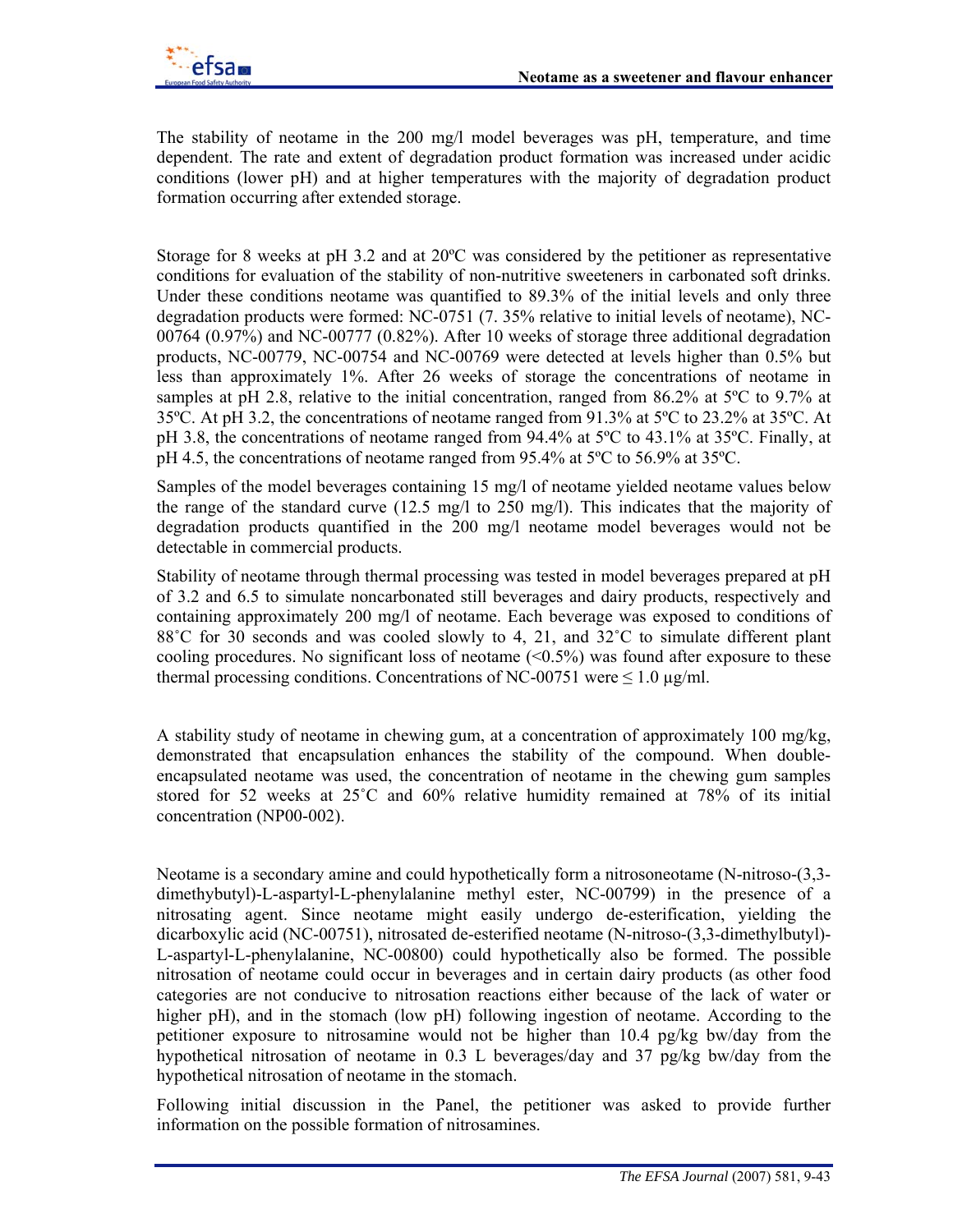The two nitrosation products, NC-00799 and NC-00800, have been synthesised by the petitioner and the stability in gastro-intestinal tract studied.

The stability of NC-00799 and NC-00800 in simulated gastric fluids, with and without enzymes, was tested after incubation at  $37^{\circ}$ C, within the range of pH 1 to 8. Samples were taken after 1, 5, 15, 30, 60, and 120 minutes and analysed by HPLC. NC-00799 was stable in simulated gastric fluid with or without pepsin and in simulated intestinal fluid without pancreatin. However, NC-00799 showed rapid decomposition in simulated intestinal fluid containing pancreatin, with marked decreases in NC-00799 peaks in the HPLC traces within 5 minutes of the start of the incubation period and could no longer be detected after 120 minutes. Concomitant with the disappearance of NC-00799 a peak corresponding to NC-00800 appeared. The results showed that NC-00799 is unstable in simulated intestinal fluid containing pancreatin, with rapid conversion to the deesterified product, NC-00800. Assuming first order reaction kinetics, the decomposition half-life of NC-00799 was calculated to be 6.3 minutes, with the only decomposition product found being NC-00800. NC-00800 was found to be stable over the incubation time period of 120 minutes in simulated gastric fluid (with or without pepsin) and in simulated intestinal fluid (with or without pancreatin).

Furthermore, mixtures of neotame and nitrite was added to simulated gastric fluid [an aqueous solution of sodium chloride (2g) and hydrochloric acid (0.1 M)]. The reaction was adjusted to pH 3.0 to optimise formation of nitrosated neotame (NC-00799) and allowed to proceed for 2 hours at 37°C, followed by HPLC analysis for detection of NC-00799 and NC-00800. The optimum pH of 3.0 for the formation of nitrosamines in the presence of nitrite has been established by Mirvish (1975). Two experiments were conducted in duplicate, the first using 17.8  $\mu$ M neotame (6.7 mg/L) and 35.6 mM nitrite (large excess) and the second using 55  $\mu$ M neotame (20.8 mg/L) and 50  $\mu$ M nitrite (higher than the 17 - 31  $\mu$ M considered by the Panel to be worst cases). No nitrosation of neotame, i.e. formation of NC-00799 and NC-00800 could be detected. The detection limit was 340 nM for experiment 1 and was improved to 56 nM for experiment 2.

# **2. Case of need**

According to the petitioner, neotame is a new highly intense sweetener with desirable chemical and sensory characteristics, which will provide industry with greater flexibility in the formulation of foods and beverages. In addition, neotame can modify the flavour of foods and beverages.

# **3. Dietary exposure**

### **3.1. Intended use and typical use levels**

The petitioner proposes neotame for use as a sweetener and flavour enhancer in a range of food applications in accordance with good manufacturing practice.

According to the petitioner, neotame can be used to sweeten foods and beverages. It may be used as a replacement for sucrose or other sweeteners in any product application such as carbonated and non-carbonated soft drinks, beverage concentrates, beverage mixes, dairy beverages, alcoholic drinks, non-dairy desserts, gelatin, ice cream, sorbet and their mixes and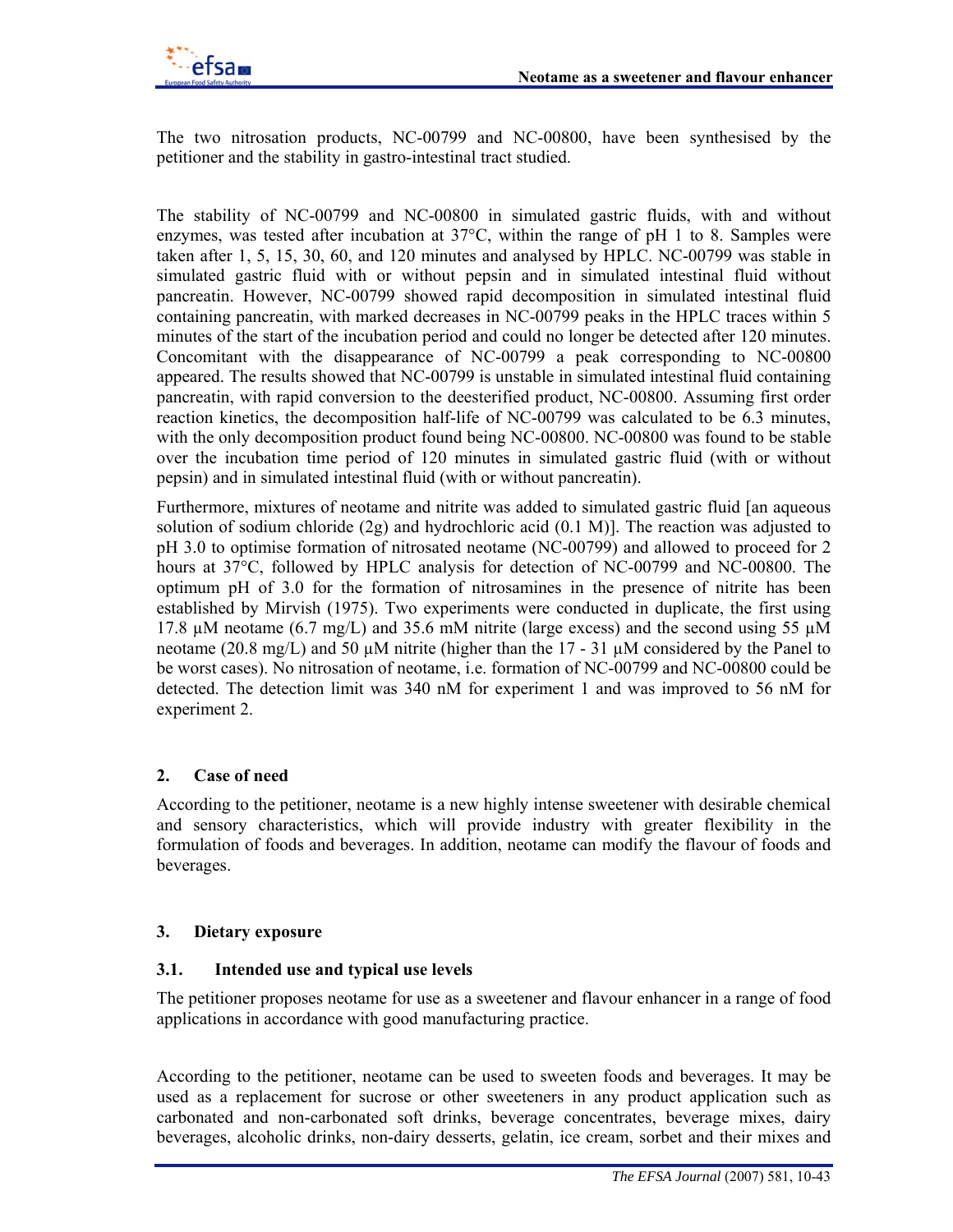

other dessert mixes, toppings, topping mixes, fillings, filling mixes, yoghurt, various types of dairy desserts, confectionery such as hard and soft candies, chocolate confectionery, chewing gum and breath freshener products, fruit spreads, fruit preparations, salad dressings, condiments, breakfast cereals, fine bakery wares and baking mixes, and as a table top sweetener for foods such as hot coffee, tea, fruit and desserts, and cereals. Neotame can be used alone or with other sweeteners.

Typical levels of use mentioned by the petitioner vary from 8 to 17 mg/kg for beverages and from 15 to 35 mg/kg in solid foods*.* For chewing gums the typical use level of 250 mg/kg is mentioned.

### **3.2. Estimated dietary exposure to neotame**

The estimation of neotame consumption performed by the petitioner is based on the assumption that the compound will be used in the same products as aspartame and that carbonated soft drinks represent about 70% of the consumption of aspartame in the European Community (EU). The petitioner estimated mean and  $90<sup>th</sup>$  percentile consumption of neotame as 0.01 and 0.05 mg/kg bw/day for Europe, and 0.02 and 0.05 mg/kg bw/day in the United States. The petitioner estimates neotame consumption will be highest in young children as they consume more food or energy on a body weight basis than other members of population. According to the petitioner, children aged 1 to 5 years are expected to have median dietary exposures of 0.029 mg/kg bw/day and of 0.090 mg/kg bw/day for the heavy consumer based on aspartame survey data from the United Kingdom. A similar estimate for young children has been obtained by the petitioner based on Market Research Corporation of America post-marketing surveys on use of aspartame from 1984 to 1992: a mean dietary exposure of 0.03 mg/kg bw/day and of 0.08 mg/kg bw/day for the heavy consumers.

Theoretical dietary exposure estimates were performed by the Agence Française de Sécurité Sanitaire des Aliments (AFSSA) based on the hypothesis that all foods and beverages likely to be sweetened contained neotame at the typical use level provided by the petitioner. Under this scenario, on the basis of United Kingdom and French consumption data, average exposure in the population would be in the range of 0.1 to 0.2 mg/kg bw/day for adults *(AFSSA, 2004)*. For children conservative estimates of exposure to aspartame had been performed previously by the United Kingdom and the Netherlands considering the use of aspartame at Maximum Permitted Level in all products in which it is allowed. Potential exposure would range from 0.4 to 16 mg/kg bw (European Commission, 1999). Assuming that neotame would substitute aspartame in a ratio of 1 to 30 (based on its sweetness potency), this would lead to a conservative estimate of exposure of 0.5 mg neotame/kg bw in a 15 kg child.

### **3.3. Estimated dietary exposure to neotame degradation products**

According to the petitioner, degradation product data from the model beverage study, combined with the known consumption patterns for carbonated soft drinks, can be used to conservatively estimate the human dietary exposure to the individual degradation products of neotame.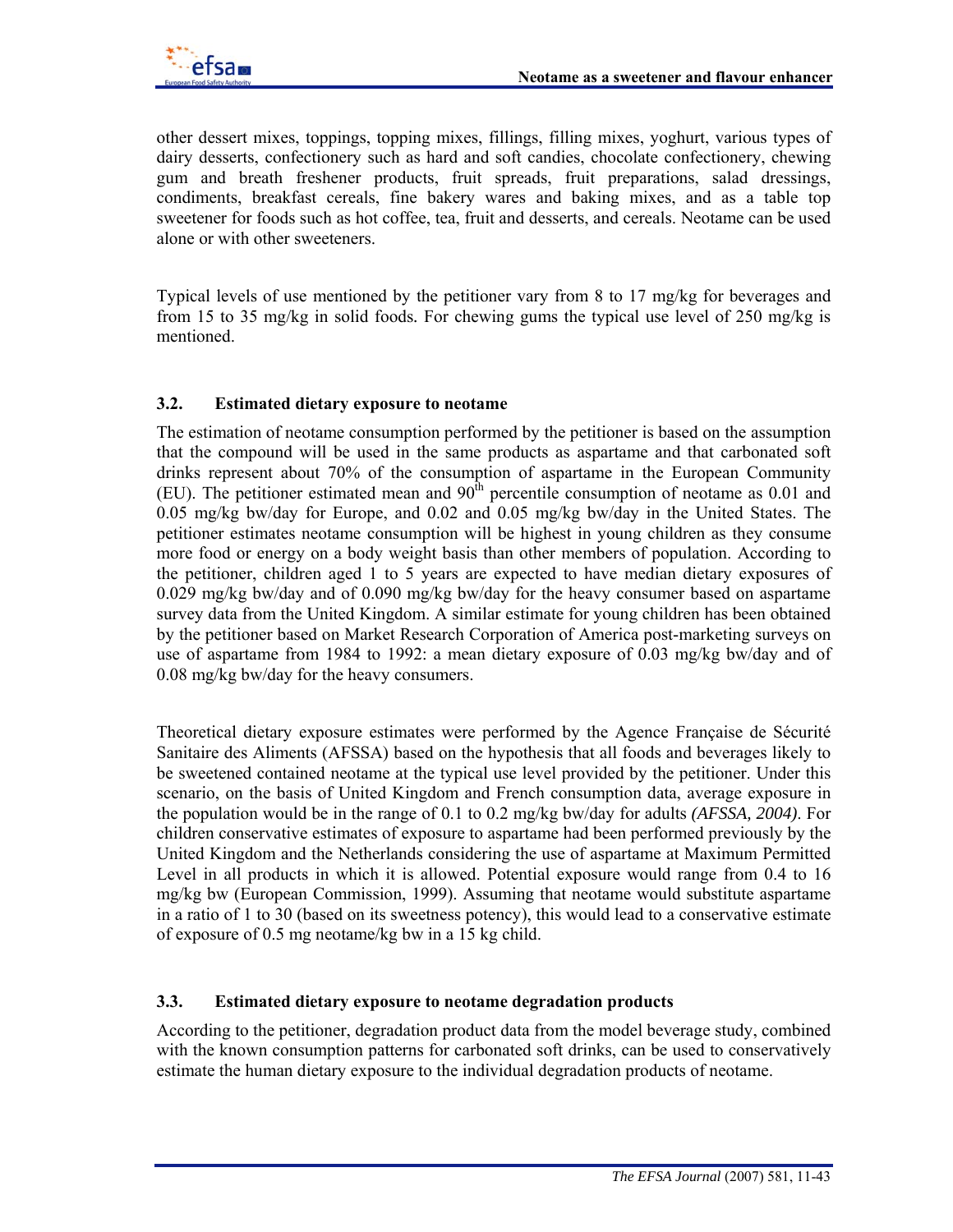

The petitioner used a weighted average approach based on estimated concentrations of degradation products in model beverage at specified weekly intervals and estimated intake of carbonated soft drink for any given day post-production.

In using a weighted average approach to calculate the dietary exposure to the major degradation product NC-00751, the mean total exposure (by all age groups within the total population) was estimated by the petitioner to be approximately  $0.96 \mu g/kg$  bw/day or  $2.40 \mu g/kg$  bw/day for the  $90<sup>th</sup>$  percentile consumer. The Panel has calculated the potential exposure to this degradation product in the EU on the basis of the above-mentioned conservative estimates of exposure to neotame in the adult population  $(0.2 \text{ mg/kg bw})$  and children  $(0.5 \text{ mg/kg bw})$ . leading to a conservative estimate of exposure to NC-00751 of 9.6 µg/kg bw/day in adults and 24 µg/kg bw/day in children.

The mean exposures to each of the three minor degradation products NC-00777, NC-00764 and NC-00779 by all age groups within the total population were estimated by the petitioner to be 0.15  $\mu$ g/kg bw/day or less with a 90<sup>th</sup> percentile dietary exposure of 0.38  $\mu$ g/kg bw/day or less. The Panel has calculated the potential exposure to these degradation products in the EU on the basis of the above mentioned conservative estimates of exposure to neotame in the adult population (0.2 mg/kg bw) and children (0.5 mg/kg bw), leading to a conservative estimate of 1.52 µg/kg bw/day in adults and 3.8 µg/kg bw/day in children for each of these minor degradation products.

Another degradation product to which consumers would be exposed via consumption of neotame-containing products is methanol. Equimolar amounts of methanol are formed following the hydrolysis of neotame to NC-00751. Using the data provided by the petitioner and based on the petitioner's estimated maximum exposure, the estimated exposure to methanol from all food and beverage application of neotame would be approximately 4  $\mu$ g/kg  $b$ w/day for the 90<sup>th</sup> percentile consumer.

The Panel has estimated the exposure to methanol in the EU calculated on the basis of conservative estimates of exposure to neotame in the adult population (0.2 mg/kg bw) and children (0.5 mg/kg bw). The maximum quantity of methanol consumed is estimated to be approximately 16 µg/kg bw/day for adults and 40 µg/kg bw/day for children. For comparison, the exposure to methanol from the consumption of fruit juice and wine is about 1 mg/kg bw/day and the methanol content in neotame sweetened carbonated beverages is estimated to be 1.37 mg/l while fruit juices may contain from 64 to 326 mg/l of methanol (U.S. FDA, 2002).

If consumers were to be exposed to phenylalanine via metabolism of neotame, one litre of beverage sweetened with neotame would provide 1.5 mg/person of phenylalanine considering that the phenylalanine content in neotame is 44% by weight and assuming a partial metabolism of approximately 20% of neotame to phenylalanine. Under assumption of complete metabolism of neotame to phenylalanine this figure would be approximately 7.5 mg/person.

The Panel has estimated the amount of phenylalanine presented to humans from the ingestion of neotame. Using the conservative approach for neotame dietary exposure in Europe (0.2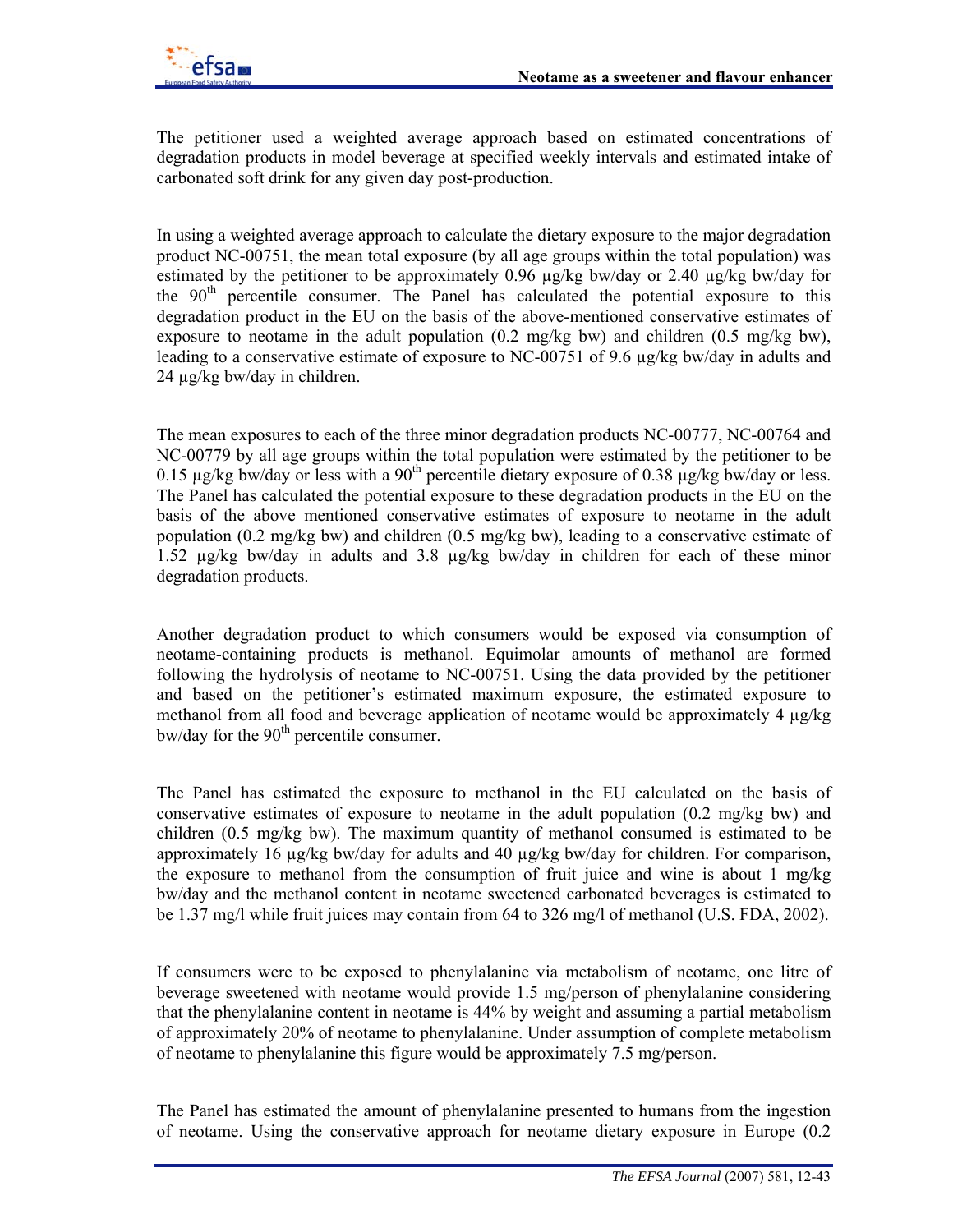

mg/kg bw /day for an adult and 0.5 mg/kg bw/day for a child) and assuming total hydrolysis of neotame to phenylalanine, the exposure to phenylalanine would be approximately 88 µg/kg bw for an adult and 220 µg/kg bw for a child. For comparison, the daily dietary exposure to phenylalanine for a healthy human may range from 2.5 to 10 g/person/day (corresponding to from 42 to 167 mg/kg bw for a 60 kg an adult). The daily dietary exposure to phenylalanine by a phenylketonuric homozygous child (20 kg) has been reported to range from 0.2 to 0.4 g/person/day (corresponding to from 10 to 20 mg/kg bw/day) (Trefz, 2002) or from 0.4 to 0.6 g/person/day (corresponding to from 20 to 30 mg/kg bw) (US. FDA, 2002).

# **4. Biological data**

All the information below was provided in the petitioner's dossier. The PCR numbers cited refer to the individual study reference number in the dossier.

### **4.1. Absorption, distribution, excretion and metabolism**

The metabolism and pharmacokinetics of neotame were examined in mice, rats, dogs, rabbits and humans. The data presented by the petitioner demonstrate that neotame is rapidly but incompletely absorbed in all species. Approximately 30% of doses of neotame (15 and 120 mg/kg bw orally, and 15 mg/kg bw iv) labelled with  $^{14}$ C in the C-1 position of the 3,3dimethylbutylamine moiety was absorbed in rat and dogs, based on the oral/iv ratio of urinary radioactivity excretion (PCR 1028, PCR 1029). At least 34% of a dose of 18.75 mg (approximately 0.25 mg/kg bw) was absorbed in the human based on urinary  $^{14}$ C excretion following oral administration (PCR 1039). The Panel noted that there was extensive excretion of neotame metabolites in faeces, which indicates that absorption could be higher.

Absorbed radioactivity was not concentrated or retained in tissues. Whole body autoradiography and quantitative tissue distribution studies in rats dosed with neotame labelled with  $^{14}$ C in the 3,3,-dimethylbutylamine moiety demonstrated very low amount of radiolabel in tissues such as brain, muscle, or fat. The highest concentrations of radioactivity were in the contents of the gastrointestinal tract with much smaller amounts in the liver and kidney. Radioactivity was not retained in any organ (PCR 0958, PCR 0959). Radioactivity in the fetus was below the detection limit by autoradiography (PCR 1031).

The major metabolic pathway for neotame in humans and animals is de-esterification by nonspecific esterases to NC-00751 and formation of methanol. In the human combined neotame and NC-00751 accounted for greater than 90% of both the peak radioactivity and the area under the  $^{14}$ C plasma concentration time curve. Two other metabolites were detected at greater than 1% of the dose. One of them was N-(3,3-dimethylbutyl)-L-aspartic acid (NC-00754). It accounted for a mean of approximately 4.9% of the dose and was found in the faeces in humans (PCR 1039). It was also identified as both urinary and faecal metabolite in the rat and the dog (PCR 1027, PCR 1029). The other metabolite NC-00784 was the carnitine conjugate of the metabolite 3,3-dimethylbutyric acid (NC-00785) (PCR 1215). It accounted for a mean of 3.2% of the dose and it was identified in human urine (PCR 1039, PCR 1215). NC-00785 was also identified as a urinary metabolite in the rat and the dog (PCR 1214, PCR 1029). The rat excreted NC-00785 as both glucuronide and carnitine conjugate while the dog excreted it only as a glucuronide conjugate.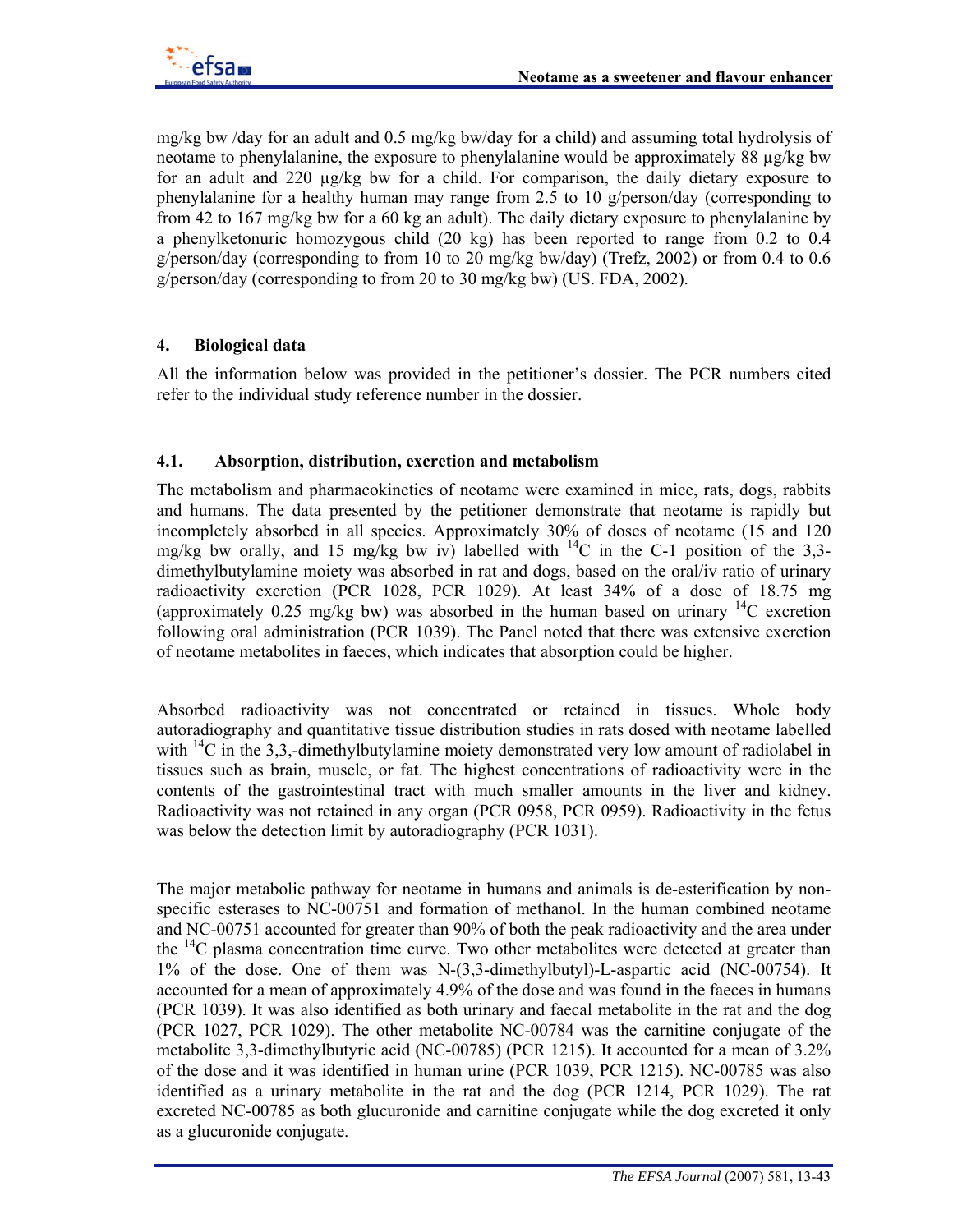

Absorbed neotame was rapidly cleared in animals and humans by de-esterification to NC-00751 followed by faecal and urinary excretion. The half-life of neotame in humans was approximately one-half hour (PCR 1035, PCR 1039). NC-00751 was cleared with an apparent half-life of approximately two hours (PCR 1035, PCR 1039).

Elimination of  ${}^{14}C$  following oral dosing of neotame labelled with  ${}^{14}C$  in the 3,3dimethylbutylamine moiety was rapid and complete with more than 80% of the dose recovered in urine and faeces within 48 hours. Total recoveries within 72 hours were approximately 98% in the human (PCR 1039) and greater than 93% in the rat and dog (PCR 1119, PCR 1029). The majority of total radioactivity was excreted in faeces in all species. After oral doses, approximately  $99 - 102\%$ ,  $80-87\%$  and  $63.7\%$  of the dose were excreted in faeces in the rat, dog and human, respectively (PCR 1119, PCR 1029, PCR 1039). NC-00751 was the major metabolite in the faeces (PCR 1027, PCR 1119, PCR 1029). It could result from deesterification of unabsorbed neotame but could also be the result of biliary or gastrointestinal secretion since radioactivity was detected in rat and dog faeces following intravenous administration (PCR 1027, PCR 1029).

Analysis of plasma samples in the toxicology studies in mice, rats, rabbits and dogs demonstrated that the plasma concentrations of neotame and NC-00751 increased with the dose with no evidence of accumulation (PCR 1044 located in PCR 1014, PCR 1013 located in PCR 1011, PCR 1049 located in PCR 1000, PCR 1023, PCR 0990, PCR 1020 located in PCR 1017).

### **4.2. Toxicological studies**

### **4.2.1. Animal studies**

#### 4.2.1.1. Diet preference studies

Two studies were conducted in rat to determine the palatability/preference of neotame in the diet. In the dietary preference feasibility study test groups (5 animals/sex/group) received 50, 150, 500, 1500, 5000, or 15000 mg/kg neotame in the diets for 14 days. The controls with basal diet and positive control were also included (PCR 1132). Based on the results from this study a definitive 15-day dietary preference study was conducted with neotame at the same dose-levels using 14 male and 14 female rats per group. Basal diet was clearly preferred to diet containing neotame at concentrations as low as 150 to 500 mg/kg, and complete preference for basal diet was observed at concentrations greater than or equal to 5000 mg/kg. Addition of neotame to diets produced an immediate but transient decrease in total feed intake. On the first day of treatment, diets containing neotame at concentrations greater or equal to 5000 mg/kg were refused. Feed intake in these animals returned to near control values by the second or third day of the treatment phase. Rats that had accommodated to neotame continued to prefer basal diet rather than a diet containing neotame at dietary concentrations of 50 to 150 mg/kg or greater. A complete preference for the basal diet was recorded at dietary concentrations of 5000 mg/kg or greater. The results indicate that neotame decreased the palatability of diets even at relatively low concentrations (PCR 1150).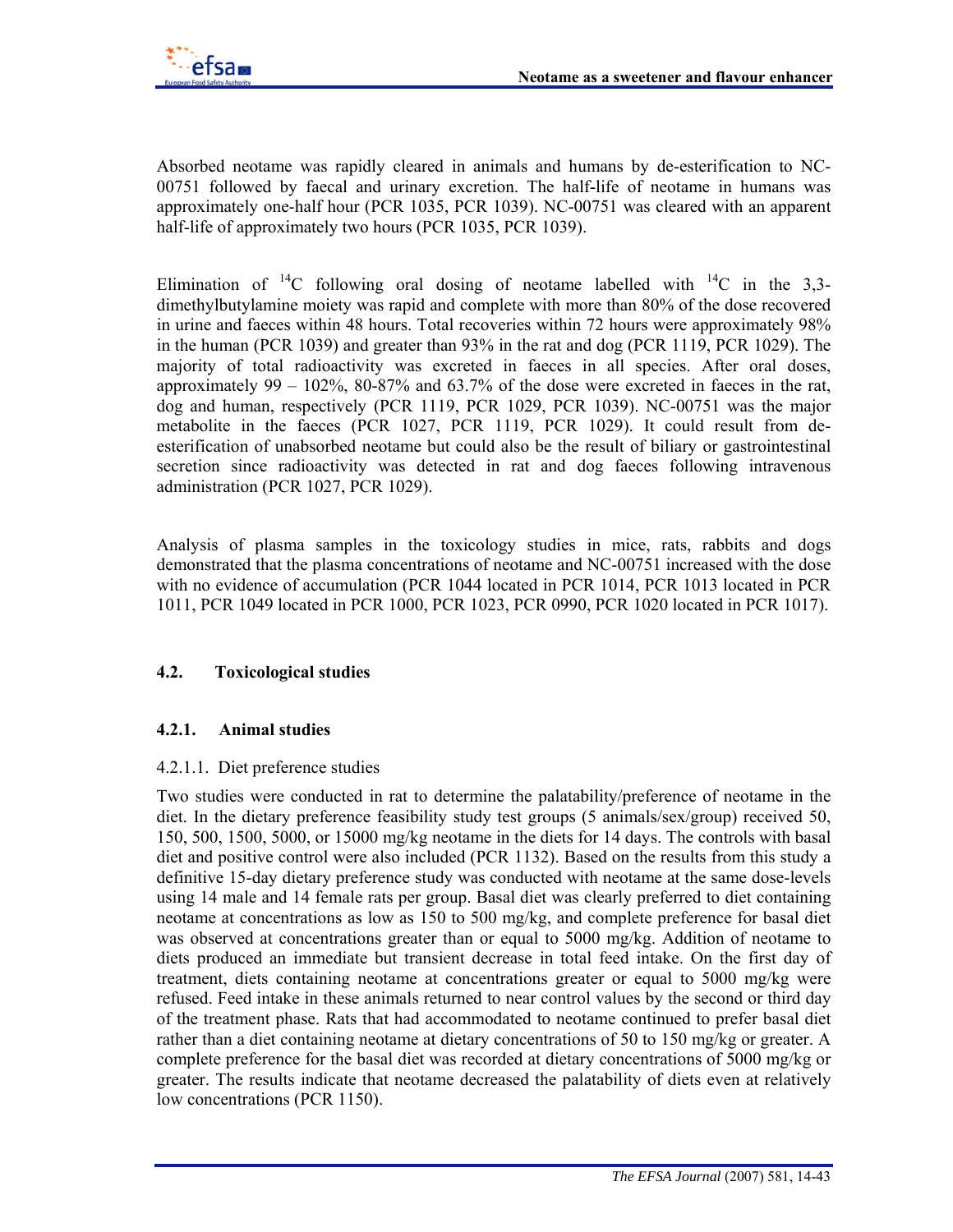

#### 4.2.1.2. Sub-chronic studies

In a 13-week dietary toxicity study in rats followed by a 4-week reversibility period neotame was administered to groups of 20 animals of both sexes at dietary concentrations to provide doses of 0, 100, 300, 1000, and 3000 mg/kg bw/day. Five additional rats/sex per group were included in the control and 2 highest dose groups in order to provide for the random assignment of 5 rats per group to a 4-week reversibility period. Dietary administrations of neotame at 100 and 300 mg/kg bw produced no test article-related effects. Body weight, body weight gain and feed consumption were decreased in the 3000 mg/kg bw group compared to the controls, the difference being statistically significant for males only. Slight but statistically significant increases in alkaline phosphatase (AP), red blood cells counts (3000 mg/kg bw females only), and decreases in cholesterol and mean cell volumes (males only) were observed in the 1000 and 3000 mg/kg bw groups. The individual values for these parameters were generally within respective historical control ranges, the differences were not seen in the reversibility period, nor were they associated with histological or other clinical pathology changes. The absolute organ weights of adrenals, heart, kidneys, liver, prostate, spleen and thymus were decreased in males at 3000 mg/kg bw compared to the controls. The relative weights of spleen were decreased, and the relative weights of the brain and testes were increased in males at 3000 mg/kg. There were no microscopic findings or changes in blood chemistry parameters indicative of damage in these organs. All affected organ weights, with the exception of the prostate, were similar to controls following the 4-week reversibility period. An increased incidence of slight corticomedullary mineralization in the kidneys of females, a common finding in female rats at the time of sexual maturation, was found by microscopy at 1000 (not statistically significant) and at 3000 mg/kg bw. There was no microscopic evidence of tubular damage or changes in clinical chemistry or urine analysis parameters in females, which would have indicated toxicity or altered renal function. The NOEL was considered by the Panel to be 300 mg/kg bw based on the increase in AP (PCR 0988).

In a 13-week range-finding study in mice neotame was administered to groups of 20 animals of both sexes at dietary concentrations to provide doses of 0, 100, 1000, 4000, and 8000 mg/kg bw/day. A satellite group of 20 animals/sex/group was used for periodic sampling for pharmacokinetic analysis. There were no test article-related effects at dosages up to 1000 mg/kg bw. Decreases in body weight gain were observed in the 4000 and 8000 mg/kg bw male groups (88 and 85% of controls) and in the 8000 mg/kg bw female group (93% of controls). These decreases were consistent with increased feed scattering on day 1 by the 4000 and 8000 mg/kg bw male and female groups and on day 2 at 8000 mg/kg bw group. Small but statistically significant decreases in mean corpuscular volume were observed in females in the 4000 and 8000 mg/kg bw groups, but these were within historical reference range and were not accompanied by any other changes in clinical pathology. Absolute liver weights at 8000 mg/kg bw and relative liver weights at 4000 and 8000 mg/kg bw were statistically significantly increased in both sexes. These increases were not accompanied by microscopical changes. The NOEL was considered by the Panel to be 1000 mg/kg bw based on the effect on relative liver weight (PCR 0989).

In a 13-week dietary toxicity study in dogs followed by a 4-week reversibility period neotame was administered to 5 groups of beagle dogs of both sexes at concentrations to provide doses of 0, 60, 200, 600, or 2000 mg/kg bw. Control and the two highest dose groups consisted of 6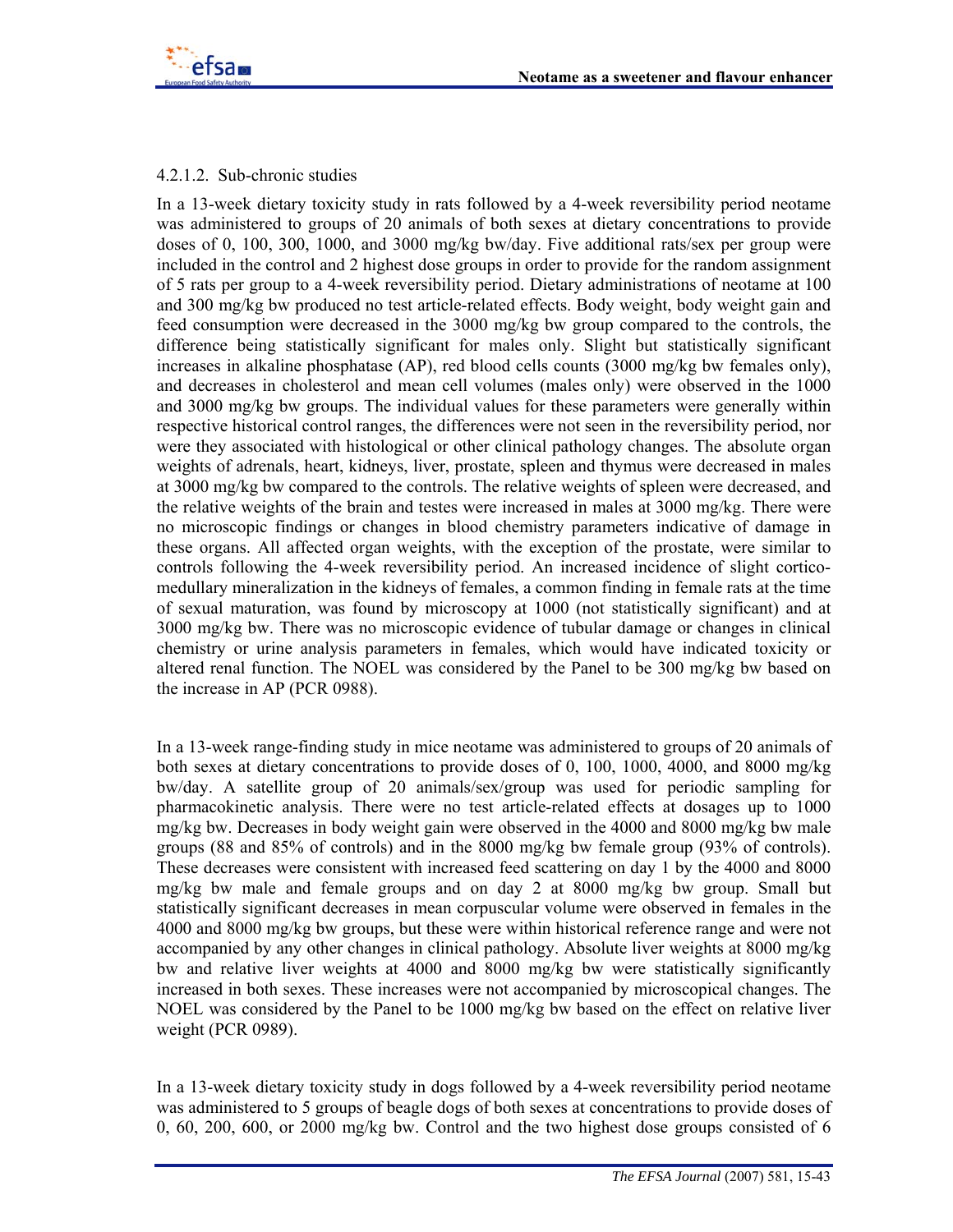

animals/sex/group while the other two groups had 4 animals/sex/group. The additional 2 dogs/sex in the control and 2 highest dose level groups were used for the reversibility phase of the study.

As feed consumption and body weight in 2000 mg/kg bw group were significantly reduced during the first 2 weeks, the dietary concentration of neotame was decreased from 5% to 3.5% corresponding to an upper dose of 1200 mg/kg bw. There were no deaths and no test-article related findings at 60 or 200 mg/kg bw. Discolouration of faeces (white and grey) was recorded in the 2 highest dose groups. Some dogs in the highest dose group had a thin appearance. Neither of these clinical signs were observed after the first week of the reversibility period. Statistically significantly increased serum AP activity was recorded in females at 200 mg/kg bw in week 13 compared with controls, although it was not increased compared with the predose, baseline value for that group. At the 600 and 1200 mg/kg bw/day dose levels, serum AP activities were statistically significantly increased in both sexes after 6 and 13 weeks. The increases in serum AP activity at the high dose were less than 4 –fold above the control values and were approximately 2.5 times the predosing values. Serum AP activity returned to normal levels in both males and females during the 4-week recovery period. The observed effects on haematology parameters were decreased red blood cell counts, haemoglobin concentrations, and haematocrit at 1200 mg/kg during week 13. The only effect on organ weights was a statistically significantly increased relative liver weight at 600 mg/kg bw for females and for both sexes at 1200 mg/kg bw. Microscopically, a higher incidence of minimal to moderate liver glycogen was observed in both sexes at 600 and 1200 mg/kg bw dosages. The NOEL was considered by the Panel to be 200 mg/kg bw based on the effect on AP (PCR 0990).

#### 4.2.1.3. Chronic studies

In a 52-week toxicity study by dietary administration to Sprague Dawley CD rats with exposure *in utero* and followed by a 4-week reversibility period a parent generation  $(F_0)$  (25) animals/sex/group) received neotame at dietary concentrations to provide doses of 0, 10, 30, 100, 300, and 1000 mg/kg bw/day for 4 weeks before and throughout pairing. Females from the  $F_0$  generation continued treatment throughout gestation and lactation to weaning at day 21 but the dose in the highest dose group was reduced to 300 mg/kg bw from day 14 to 21 after littering to minimise differences in body weight of pups at the time when they began to consume solid feed. After weaning, 1 male and 1 female from each litter were chosen for a 52 week toxicity study. Groups consisted of 20 animals of each sex and were exposed to the same dose levels as the parental generation. An additional 10 animals/sex/group were selected for a 4-week reversibility study. Satellite groups consisted of 6 animals/sex/group for dose levels of 0, 10, and 30 mg/kg bw and of 24 animals for doses of 100, 300, and 1000 mg/kg bw. Feeding neotame had no effect on mortality, behaviour or clinical appearance with the exception of a brown staining on the muzzle of males in 1000 mg/kg bw group (considered by the petitioner as a result of the brown diet adhering to the muzzle). No effects were seen on physical conditions, clinical signs, haematology, clinical chemistry, urine composition, and organ weights, gross or microscopic findings. There was no indication of organ toxicity, including immunotoxicity or neurotoxicity. The only effects recorded were on body weight and feed intake. The body weight of both sexes was not affected at 10 and 30 mg/kg bw throughout the study and at doses of 100, 300, and 1000 mg/kg up to 13 weeks. Thereafter, a slight reduction in body weight was recorded for males but the reduction was not dose-related and it was not statistically significant at the 2 highest doses. The body weights of males at the 3 highest doses were 90%, 93% and 96% of controls at the end of the study. In females, consistent decreases in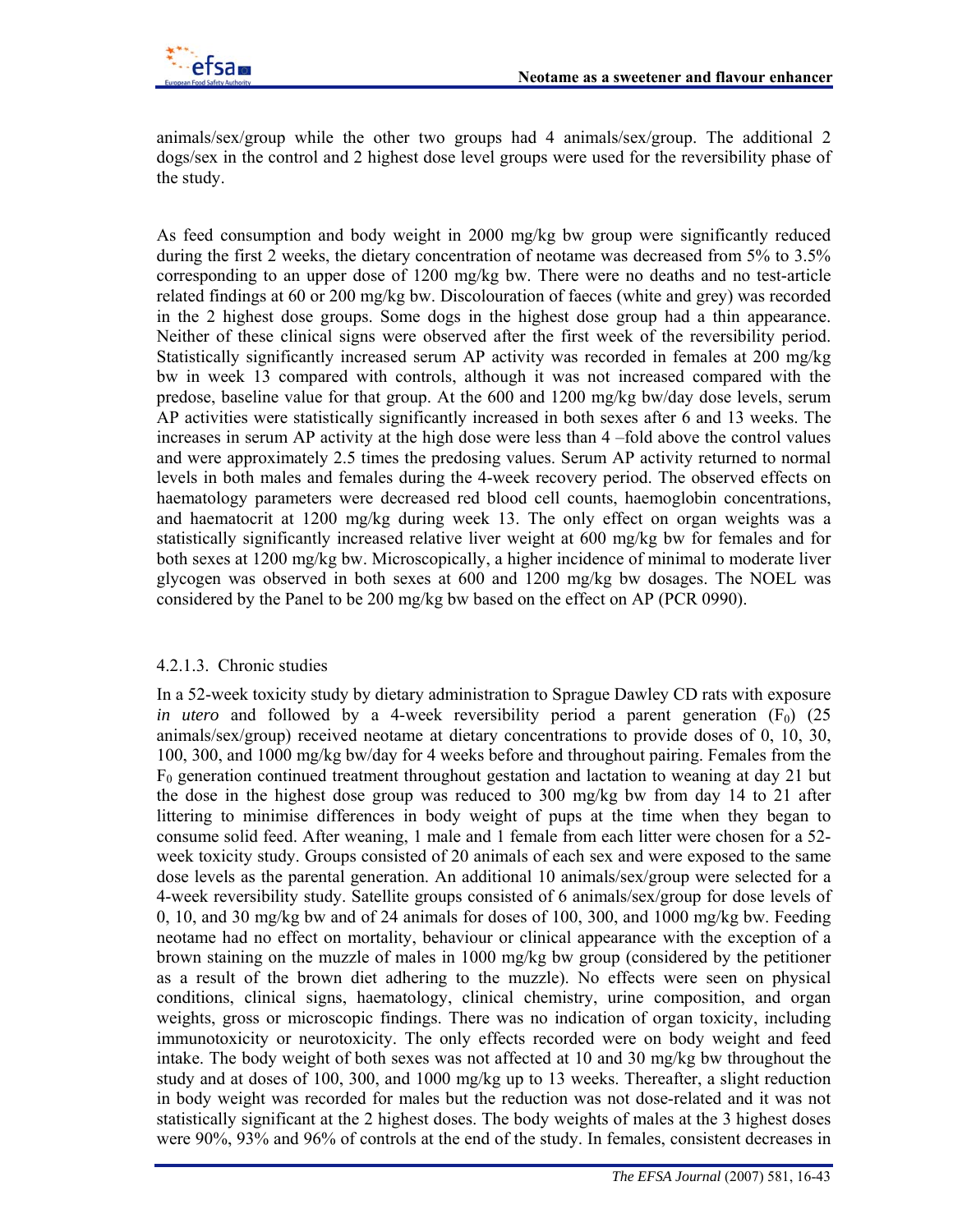body weight and body weight gain compared to the controls were recorded at 100, 300, and 1000 mg/kg bw from week 24 of the study. The body weights of females in the 3 highest doses were 88%, 87% and 87% of controls at the end of the study. Feed intake of females at 100, 300, and 1000 mg/kg bw was consistently reduced from week 14 and throughout the study. There were no neotame-related effects on feed conversion efficiency during the active growth period (weeks 1-13). The effects on feed consumption and body weight were considered to be linked to the reduced palatability of diet containing neotame and not due to toxicity of the compound (PCR 1011). It was noted that there were no effects on AP in this study.

In a 52-week toxicity study by dietary administration to beagle dogs followed by a 4-week reversibility period neotame was administered as dietary admix in doses of 20, 60, 200, and 800 mg/kg bw. Control animals and all animals in the reversibility period were fed a basal diet. Control and the 2 highest dose groups consisted of 6 animals/sex/group while the other 2 groups had 4 animals/sex/group. The additional 2 dogs/sex in the control and 2 highest dose level groups were used for the reversibility phase of the study. Feeding neotame had no effect on mortality. No effects were observed during physical, neurologic, ophthalmologic, or electrocardiographic examinations. There were no test article-related haematology findings or effects on organ weights, gross or microscopic findings. There was no indication of organ toxicity, including immunotoxicity or neurotoxicity. Feed consumption was reduced for males at 800 mg/kg bw during the first two weeks and it was lower (not statistically significantly) until week 4. Cumulative body weight gains were generally decreased for males at 800 mg/kg bw during the first 8 weeks of the study. The only clinical observation that was considered test article-related was grey faeces at 800 mg/kg bw, which was not observed after the first day of the reversibility period. The only consistent and treatment-related effect was a statistically significantly increased serum AP activity at 800 mg/kg bw in both sexes at all time points tested (weeks 13, 26, 39, 52). This effect was reversible when animals were placed on basal (control) diet following 52 weeks of treatment (4-week reversibility period). AP serum activity of females at 200 mg/kg bw was statistically significantly higher than controls during week 26 and 52 by a standard pair wise comparison. However the Panel noted that the mean baseline value in this dose group was 20% greater than that of the baseline value for controls. There was no statistical difference at any time point at 200 mg/kg when serum AP data from all dose groups were analysed by analysis of covariance with repeated measures using predosing AP activity values as covariate. Isozyme analysis demonstrated that the increase in serum AP was due to elevation of the hepatic form of the enzyme. The elevation of AP was not accompanied by any microscopic evidence of cholestasis or hepatotoxicity, lesions in intestines or bone, or other clinical chemistry evidence of effects on the hepatobiliary system. The Panel considered the NOEL in this study to be 200 mg/kg bw neotame based on the effect on AP activity (PCR 1017).

# 4.2.1.4. Carcinogenicity studies

In a carcinogenicity study by dietary administration to Sprague Dawley CD rats with exposure *in utero* a parent  $(F_0)$  generation (85 animals/sex/group) was administered neotame at dietary concentrations providing doses of 50, 500, and 1000 mg/kg bw/day for 4 weeks before and throughout pairing. Control group (170 animals/sex) received basal diet only. Females from the  $F_0$  generation continued treatment throughout gestation and lactation to weaning at day 21 after littering. The dose for dams from the mid- and high-dose groups was reduced to 300 mg/kg bw from day 14 to 21 after littering to minimise differences in body weight of pups at the time when they began to consume solid feed. This dietary concentration was also given to selected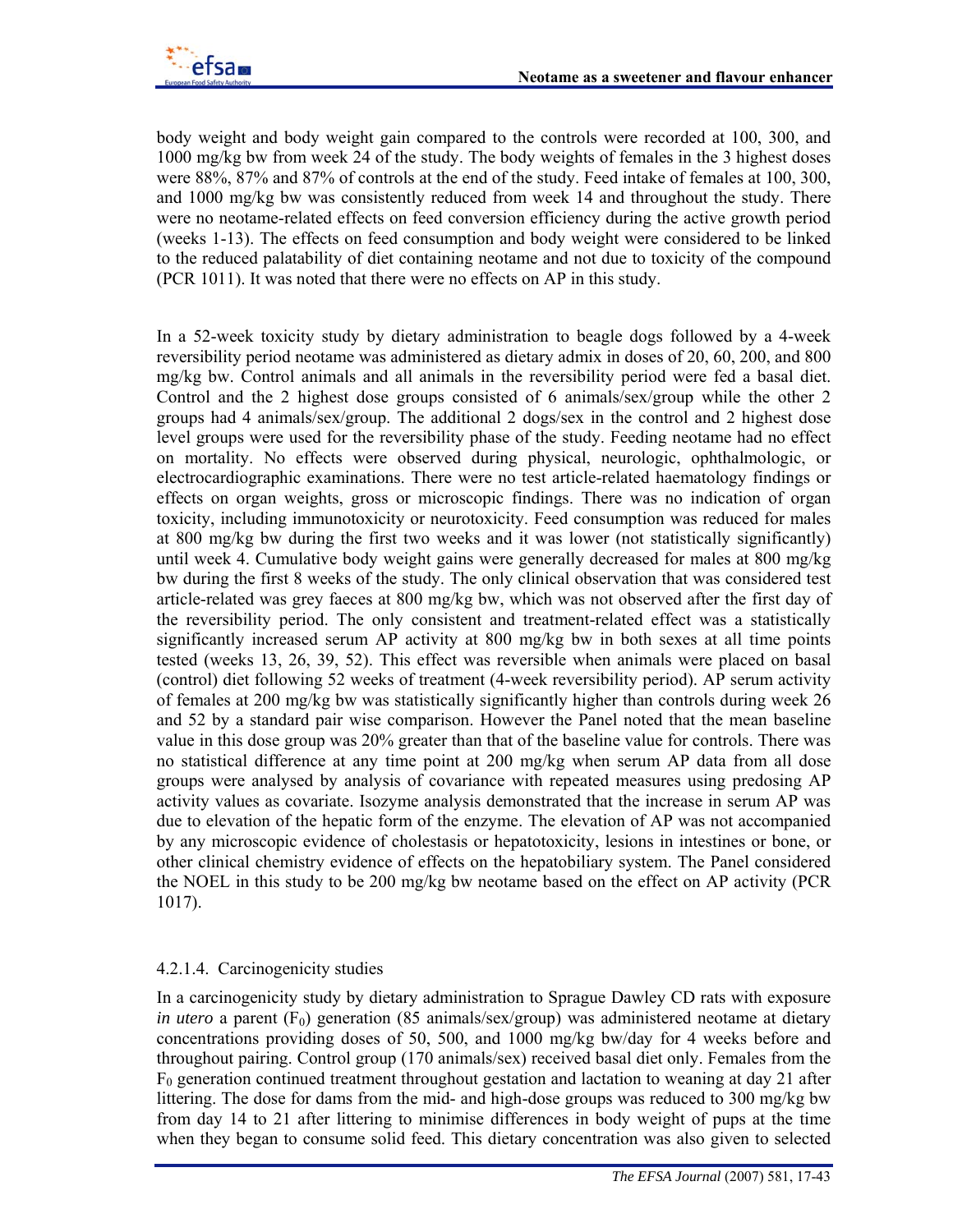$F_1$  offspring from weaning to the beginning of the carcinogenicity phase. Where possible, one male and one female from each litter were selected for the carcinogenicity phase. The  $F_1$ generation (75 animals/sex/group) was exposed to the same dose levels as the parental generation for 104 weeks. Controls (147 animals/sex) received basal diet only. An additional 12 animals/sex/group were selected to form satellite groups at dose levels of 0, 50, 500, and 1000 mg/kg bw.

At termination, the survival was 31%, 45%, 56% and 53% for males and 32%, 39%, 49% and 44% for females in controls and groups receiving neotame at doses of 50, 500, and 1000 mg/kg bw/day, respectively. A brown staining on the muzzle was recorded for males at 500 and 1000 mg/kg bw/day. Body weight, body weight gain and feed consumption were reduced (in no dose-dependent manner) in all treated groups of both sexes compared to controls. Body weights as percentages of controls were 95%, 96%, 97% for males and 97%, 96%, 97% for females in order of ascending dose by week 13. By week 26, body weights in all dose groups in both sexes were 93 to 94% of controls. By week 52, body weights in all dose groups were 90 to 92% of controls for males and 85 to 90% for females. After week 78 the body weights as percentages of controls were 90, 88, and 90 for males and 89, 84, and 86 for females in order of ascending dose. There were no neotame-related effects on feed conversion efficiency during the active growth period (weeks 1-13). Although there were statistically significant decreases in males at 50 mg/kg bw/day and females at 50 and 500 mg/kg bw/day (94-95% of controls) no differences were observed in males and females at higher dosages (98-100% of controls). Several changes in absolute and relative organ weights, secondary to reduction in body weights, were recorded. Non-neoplastic findings, although with sporadically statistically significant incidence, were those commonly observed in aging Sprague-Dawley rats and did not show a dose related response or trend suggestive of a treatment-related effects. The onset and incidence of neoplasms in all treatment groups of both sexes was not statistically significantly different compared to controls except for an increased incidence of adenomas in kidneys of males at 50 mg/kg bw. This finding was regarded as incidental, since no tumours were observed in the high dose group. The results of the study indicated no carcinogenic potential of neotame in doses up to 1000 mg/kg bw, the highest dose level tested. The effects on feed consumption and body weight were regarded as linked to palatability of neotame-containing diet and not due to toxicity of the compound (PCR 1000).

In a carcinogenicity study by dietary administration to CD -1 mice the animals (70/sex/group) were administered neotame at dietary concentrations to provide doses of 50, 400, 2000, and 4000 mg/kg bw/day for 104 weeks. Control group (140 mice/sex) received basal diet. In addition, 35 mice/sex/group were assigned to satellite groups. The survival was not affected by neotame. After 104 weeks the survival ranged from 37% to 54%. Body weight, body weight gain and feed consumption of both sexes were generally lower compared to the controls at 400, 2000, and 4000 mg/kg bw. At week 52 body weights of treated mice ranged from 93 to 95% of controls. At week 78, body weights were 90 to 94% of controls. Feed consumption in both sexes was lower on several occasions at 400, 2000, and 4000 mg/kg bw. The decrease was most apparent from week 15 to 77. There were no treatment-related effects on absolute or relative organ weights except for those secondary to reductions in body weights. The incidences of non-neoplastic lesions were within expected limits of aging CD -1 mice with one exception. In the kidney, an increase in the incidence of chronic inflammation and a decrease in the incidence of chronic progressive nephropathy were observed in males at 2000 and 4000 mg/kg bw when compared to controls. Since chronic inflammation is usually an early component of progressive nephropathy the apparent increase is considered to be related to the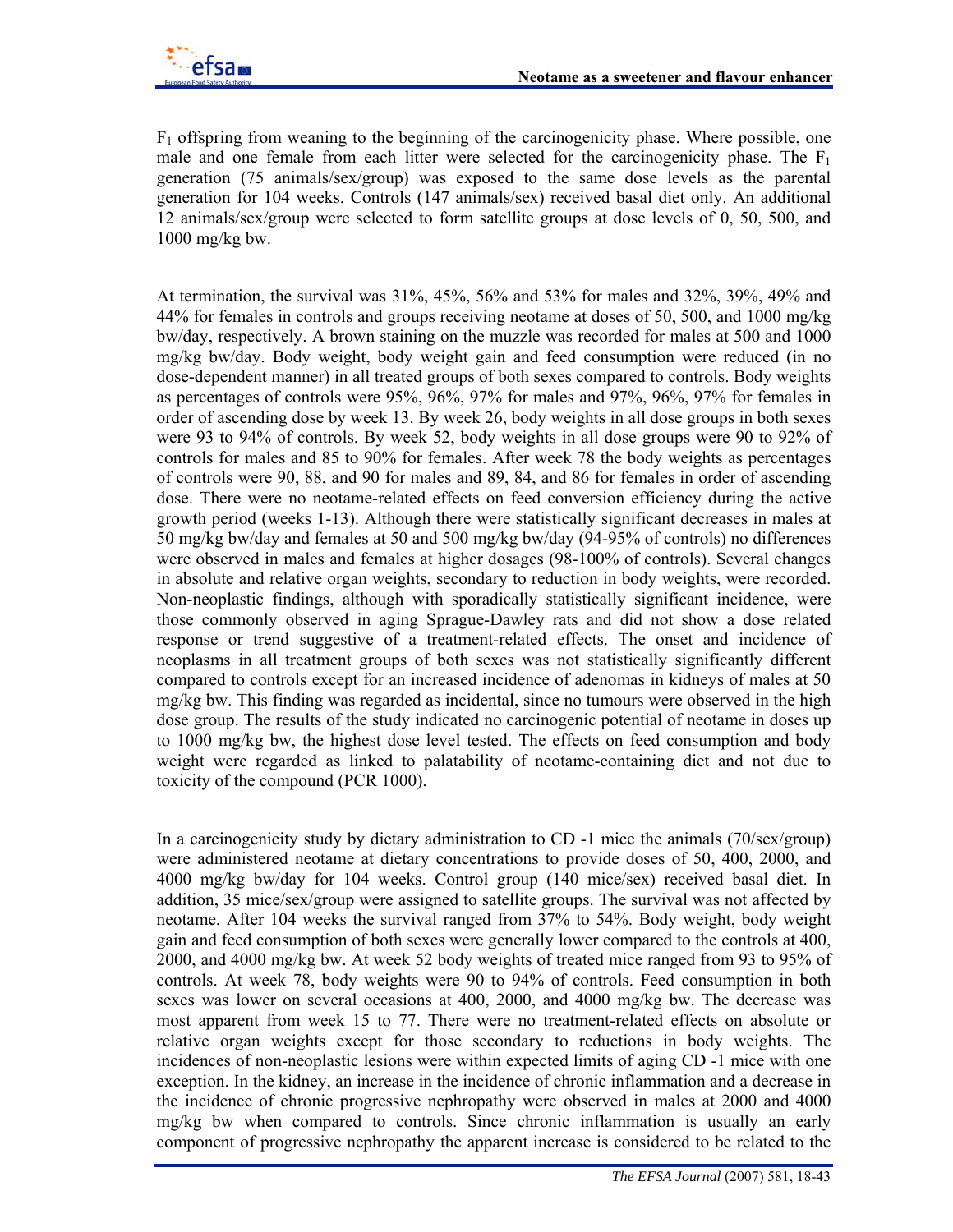lower incidence of nephropathy at the higher dose levels. The types and incidences of neoplasms in all groups were those expected in this strain and age. The incidence of hepatocellular adenomas in males and of bronchiolar-alveolar carcinomas in females at 4000 mg/kg bw were higher (but not statistically significantly) when compared to controls. The increased incidences of both tumors were considered unrelated to treatment because of the absence of pre-neoplastic changes to support a finding of carcinogenicity. The results of the study demonstrated no carcinogenic effect of neotame in doses up to 4000 mg/kg bw, the highest dose level tested. The effects on feed consumption and body weight were regarded by the Panel as linked to palatability of neotame containing diet and not due to toxicity of the compound (PCR 1014).

# 4.2.1.5. Reproductive and developmental toxicology

In a two-generation reproductive study by dietary administration to Sprague-Dawley CD rats the  $F_0$  generation (28 animals/sex/group) was administered neotame at dietary concentrations to provide doses of 100, 300, and 1000 mg/kg bw/day (based on the results of 2 reproductive range-finding studies in rats: PCR 0987 and PCR 1007). Control animals received basal diet only.  $F_0$  males were treated for 10 weeks and females for 4 weeks before pairing. Treatment continued throughout pairing, gestation, and lactation to weaning on day 21 after littering and until selection for the next generation. Offspring  $(F<sub>1</sub>)$  were weaned at day 21 of age, and developmental, behavioural and performance parameters were evaluated. At approximately 4 weeks of age offspring were selected to form the breeding  $F_1$  generation and were treated for a minimum of 10 weeks before pairing to generate  $F_2$  offspring, which were raised to day 21 of age before termination. Growth and reproductive parameters were assessed in the  $F_0$  and  $F_1$ generations. Growth, physical maturation and behavioural parameters were assessed for the offspring. All adult animals were subjected to detailed necropsy and the determination of reproductive organ weights.

The only effects recorded were those on body weight, body weight gain and feed consumption. In  $F_0$  males the decreases in body weight and feed intake were recorded during the whole premating period at 100 and 1000 mg/kg bw. In  $F_0$  females, body weight was decreased at 1000 mg/kg bw in pre-mating period and through gestation. On day 20 of gestation, body weight of high dose females was 95% of controls. In  $F_1$  generation the decreased body weights were recorded on several occasions: at birth for males receiving 300 mg/kg bw, and for males, females, and combined sexes receiving 1000 mg/kg bw, on day 21 for both sexes in groups of 300 and 1000 mg/kg bw, and prior to mating for both sexes at 1000 mg/kg bw. Body weights of  $F_1$  females remained lower compared to controls throughout gestation at 1000 mg/kg. In  $F_2$ generation a lower body weight was recorded on day 21 in both sexes at 1000 mg/kg bw. The recorded changes in body weights were accompanied by lower feed consumption compared to controls. There were no test article–related effects on reproductive parameters (i.e. oestrus cycle, mating performance, fertility, gestation length, parturition and gestation index) throughout 2 successive generations up to the highest dose of 1000 mg/kg. Litter size, sex ratio and offspring viability indices were unchanged by treatment. There were no effects on offspring development in either generation. No test article-related effects were observed on physical development or on auditory or visual performance, activity or learning ability or physical maturation of  $F_1$  offspring. In adult animals there were no test article-related effects on gross findings or organ weights at necropsy. The results indicate that neotame had no effect on the reproduction and fertility of rats exposed to neotame at levels up to 1000 mg/kg bw/day for two generations (PCR 1001).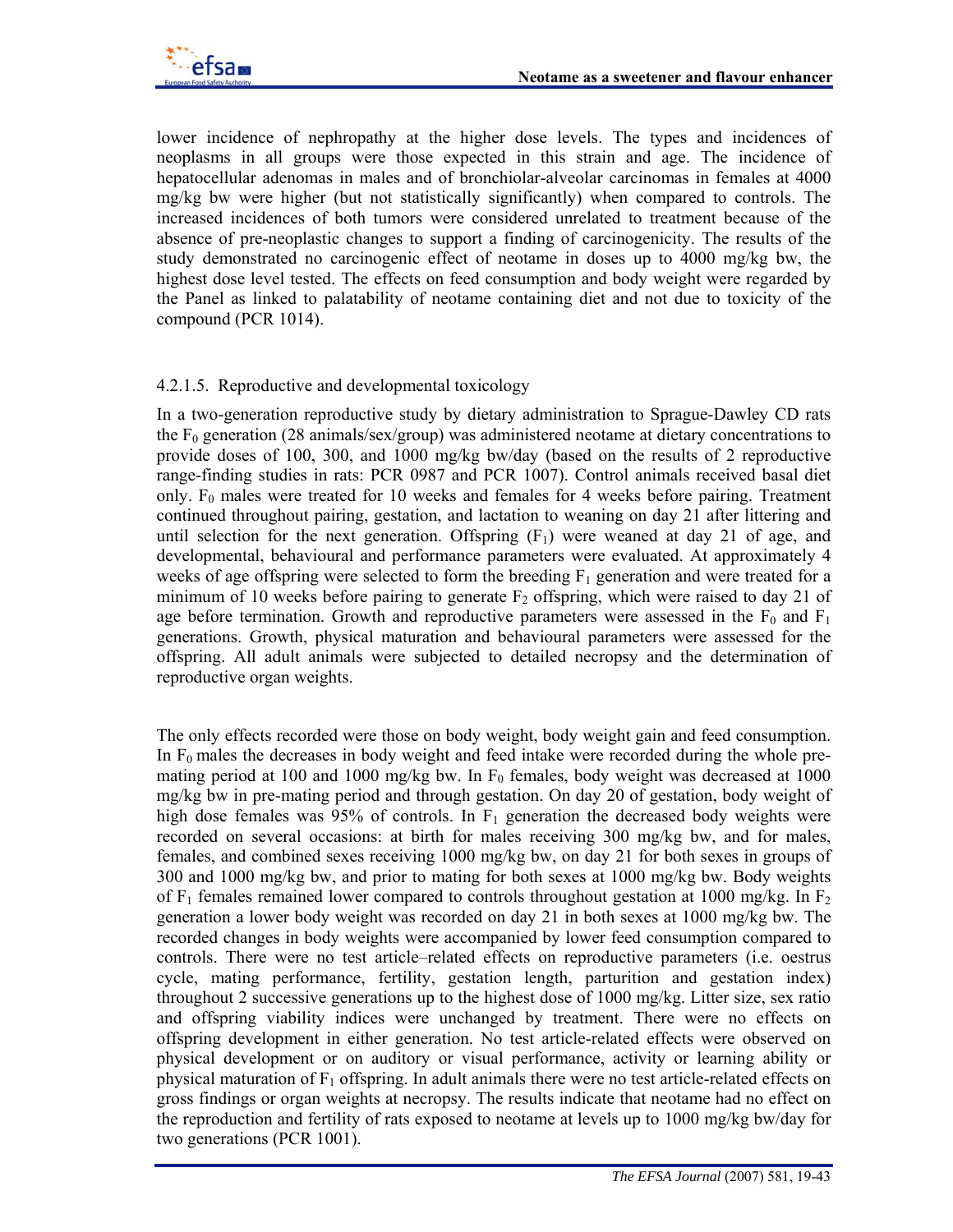

In a dietary teratology study in the rat 24 female Sprague-Dawley CD rats/group were administered neotame at dietary concentrations to provide doses of 100, 300, and 1000 mg/kg bw for four weeks before pairing (with untreated males), and throughout gestation until necropsy for examination of uterine contents on day 20 after mating. Control animals were fed basal diet. Fetuses were weighed and examined externally at necropsy. Approximately 50% of fetuses were examined internally and processed and examined for skeletal development. The remaining fetuses were examined for visceral abnormalities by sectioning. The only effects observed were decreases in feed consumption and relative body weight of females prior to mating. There was an immediate and transient decrease in feed consumption on day 1 of the premating phase at 300 and 1000 mg/kg bw resulting in decreased body weight gain (57% of controls) for the first week of premating at 1000 mg/kg. Body weight gain at 1000 mg/kg bw improved to 87% of controls by the end of the 4-week premating period and was 98% of controls on day 20 of gestation. There were no clinical signs and no effects on pregnancy rate, corpora lutea count, and pre- and post-implantation loss or litter size. Fetal survival, fetal weights and development (incidences of skeletal or soft tissue malformation) were unaffected in all doses. The results indicate that neotame at doses up to 1000 mg/kg bw had no adverse effects on fertility and the developing fetus (PCR 0999).

In a teratology study in the rabbit, 20 mated New Zealand White females/group were given neotame at doses of 50, 150, or 500 mg/kg bw by gavage (10 ml/kg) between day 6 and 19 (inclusive) after mating. Controls were given vehicle. Approximately 20% of the rabbits in each group, including controls, were not pregnant and 5 animals were added to the control and 500 mg/kg bw dose groups to supplement the number of litters for fetal examination. All dams were subjected to a detailed necropsy on day 29 after mating. Fetuses were weighed and examined externally and internally at necropsy. The heads of one third of the fetuses were fixed and examined following serial sectioning. Fetuses were processed and examined for skeletal development. Additionally satellite groups (5 pregnant females/group) were used for a pharmacokinetic study. Blood samples were collected on dosing days 1, 8, and 14 for measurement of plasma concentration of neotame and NC-00751 concentrations. Mean feed consumption was not affected in the first week of dosing. During the second week, lower feed consumption was recorded in small numbers of animals from all groups, including controls. This effect (although not statistically significant) was most pronounced at 500 mg/kg bw. The mean feed consumption in the high-dose group was 71% in week 2 and 83% in the entire dosing period of that in the controls. Overall feed consumption and body weight gain at 500 mg/kg bw were not statistically significantly different from controls after exclusion of 3 dams (see below). Six litters were not carried to term. Total litter loss was observed in 1 control dam and in 1 dam from 500 mg/kg bw dose group (loss of a single implantation early in pregnancy). One dam at 150 mg/kg bw died due to a gavage error. Furthermore, one dam died on day 20 and 2 others aborted on day 28 or 29 in 500 mg/kg bw group. These 3 rabbits showed markedly lower feed consumption in the second week of dosing and body weight losses. At 150 mg/kg bw one litter from the most affected female (with reference to decreased feed consumption and body weight loss) showed four small and grossly abnormal foetuses. Since the effect was not dose related and rabbits are particularly sensitive to body weight loss, these results were not considered significant by the Panel. While the possibility of some maternal toxicity at 500 mg/kg bw cannot be ruled out, there were no effects on the progress and outcome of pregnancy in rabbits with litters carried to term when neotame was administered orally by gavage in doses up to 500 mg/kg bw (PCR 1023).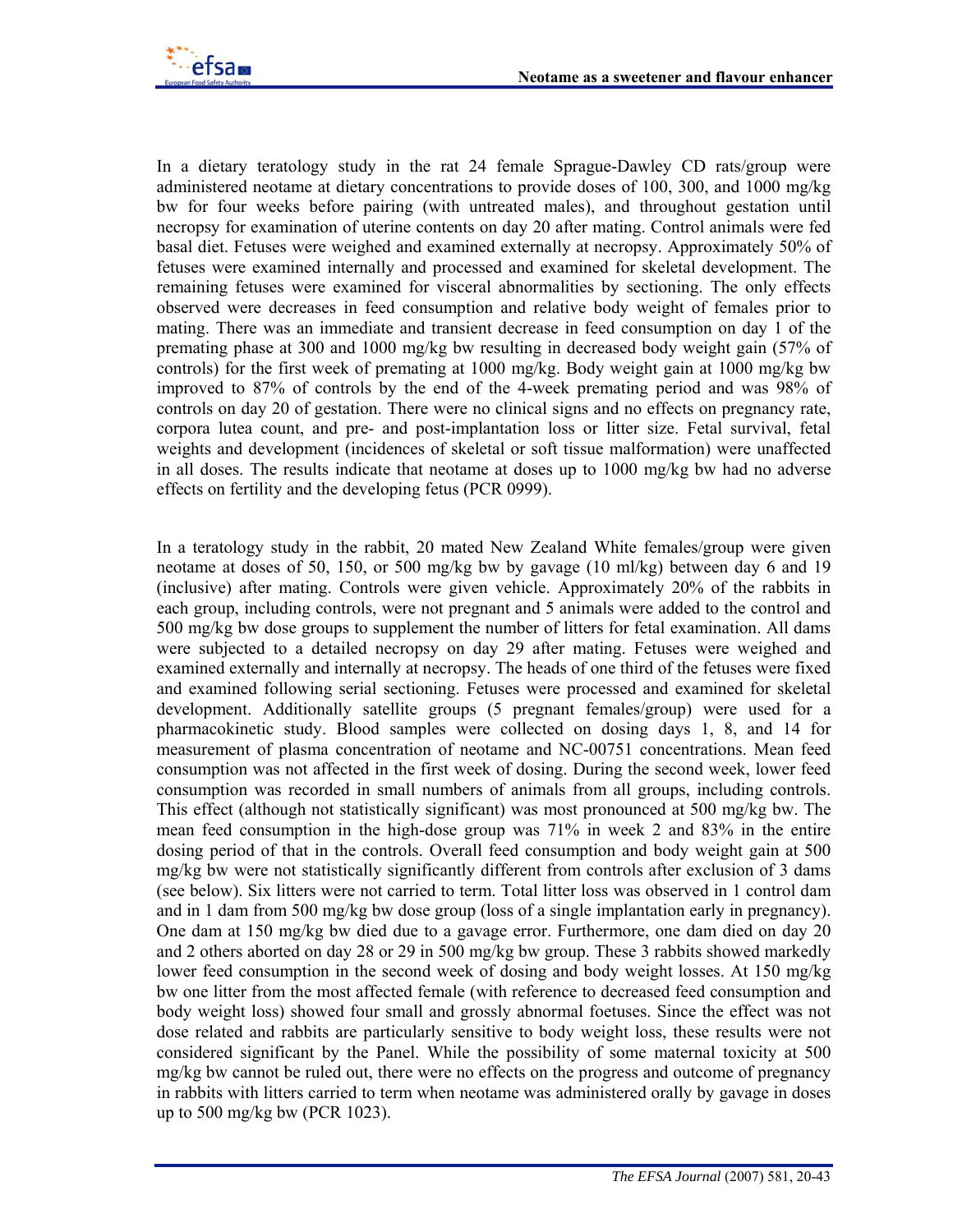

### 4.2.1.6. Genotoxicity

Neotame was not mutagenic in the *Salmonella typhimurium/Escherichia coli* plate incorporation assay both in the absence and the presence of an exogenous source of metabolic activation (Aroclor 1254-induced rat liver S9) at concentrations up to 10000 µg/plate without producing cytotoxicity, when tested in five histidine-requiring *Salmonella typhimurium* strains (TA1535, TA 1537, TA 1538, TA98, TA 100) or with *Escherichia coli* strain WP2 *uvrA* (PCR 0963). In the mouse lymphoma cell gene mutation assay at concentrations up to 1000  $\mu$ g/ml neotame showed no evidence of mutagenic activity in replicate tests, both with and without metabolic activation at concentrations ranging up to 800 µg/ml. Mutant frequency at a concentration of 1000  $\mu$ g/ml was not evaluated in this study because of toxicity (PCR 0965). In an *in vitro* chromosome aberration assay in Chinese hamster ovary cells (CHO), neotame at concentrations up to 500  $\mu$ g/ml without metabolic activation, and up to 1000  $\mu$ g/ml with metabolic activation demonstrated no genotoxic activity (PCR 0964). In an *in vivo* mouse bone marrow micronucleus assay, neotame in doses of 500, 1000 or 2000 mg/kg bw administered by oral gavage to groups of 5 male and 5 female CD -1 mice did not induce any changes in the ratio of polychromatic erythrocytes to total erythrocytes, or in the frequency of micronucleated polychromatic erythrocytes (PCR 1026).

### **4.2.2. Human studies**

The objectives of the clinical testing program were to evaluate the metabolism and pharmacokinetics, and the safety in healthy subjects and those with Non-Insulin Dependent Diabetes Mellitus (NIDDM).

Neotame in single doses of 0.10, 0.25, or 0.50 mg/kg bw in solution was well tolerated by 19 healthy male subjects (N=6-7 subjects /dose) (PCR 1035) and by 12 healthy male subjects in a three-way cross over study (with washout periods of at least 72 hours) (PCR 1111). In both studies, no observations of clinical significance of any biochemical, haematological, physiological or subjective findings were recorded. The maximum plasma concentration of neotame was reached approximately 0.5 hours after administration. Mean plasma half-lives were short, approximately 0.75 hours for neotame and about 2 hours for NC-00751. The pharmacokinetics of neotame and NC-00751 were approximately linear across the administered dose range as measured by AUC and C<sub>max</sub> (PCR 1035, PCR 1111).

Neotame in single doses of 20 mg as a solution or in capsules was well tolerated by healthy subjects (12/sex). The relative bioavailability of neotame from capsules was greater than from solution in females but not in males. The relative exposure to NC-00751 was greater from capsules than from solution in all subjects, with no differences between sexes (PCR 1112).

Eight single doses of 0.25 mg/kg bw neotame in solution ingested at hourly intervals (total dose of 2 mg/kg bw) were well tolerated by 12 healthy males. No test article-related changes in any biochemical, haematological, or physiological parameters, or in assessment of subjective findings were recorded. Neotame was rapidly absorbed and eliminated. The mean apparent half-life in plasma for neotame was 0.88 hr. Steady state plasma concentrations were achieved after 2 hours after the first dose. Approximately 3% of the administered dose of neotame was excreted unchanged in the urine, and approximately 23% of the administered dose was recovered in the urine as NC-00751. A biphasic plasma elimination of NC-00751 was observed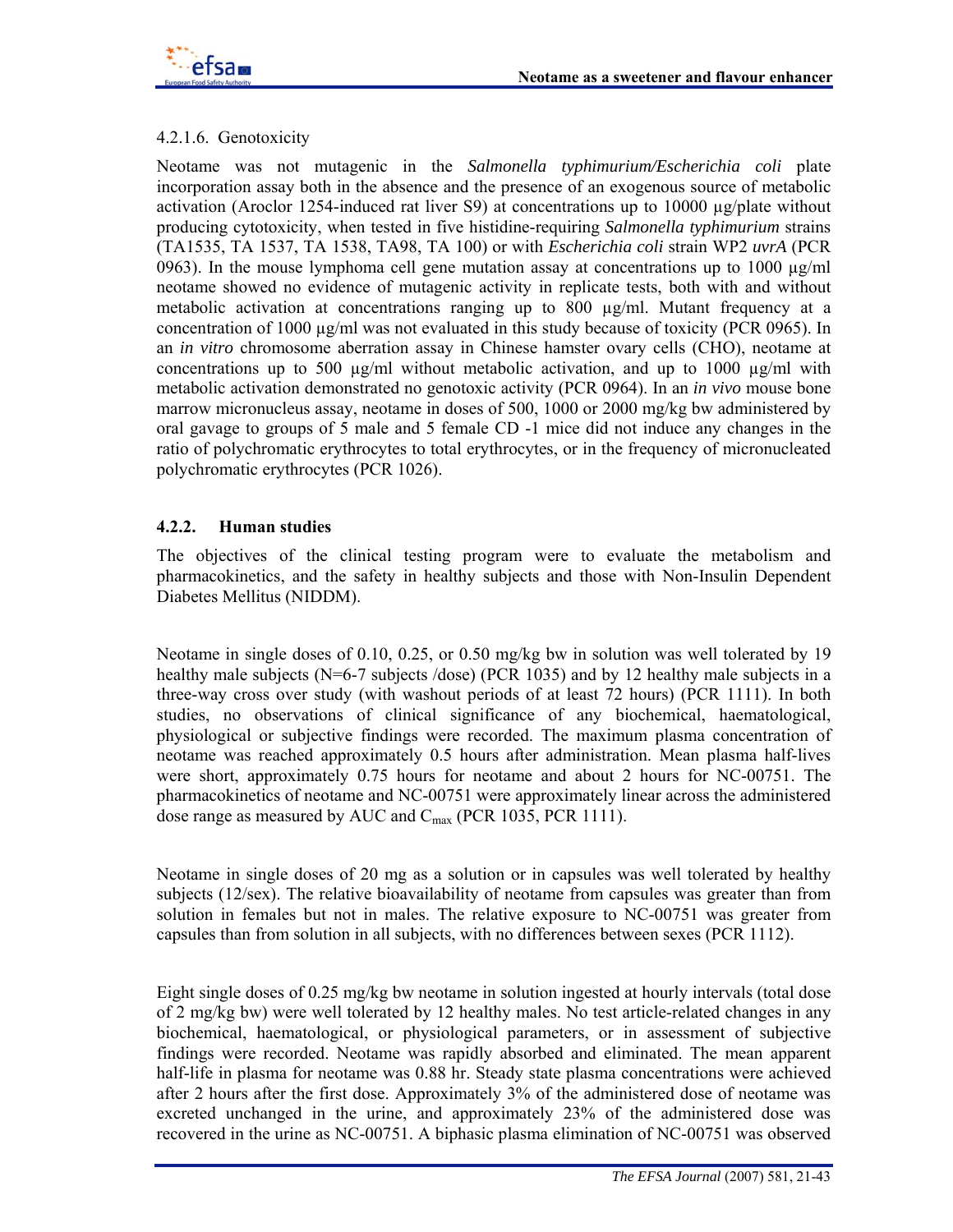

in this study: about 93%was eliminated with an apparent half life of approximately 1.3 hours and the remaining 7% with a terminal half life of approximately 14 hours (PCR 1145).

Neotame in capsules administered 3 times a day, equivalent to a daily dose of 0.5 or 1.5 mg/kg bw was well tolerated by healthy subjects (12/sex/group) during 14 days. Reported adverse events were evenly distributed among treatment groups without evidence of an effect of test article administration. For example, the incidence of headache, the most frequently reported adverse event, was 21%, 29% and 15% of subjects in the placebo, 0.5 mg/kg, and 1.5 mg/kg groups. No test article-related changes in biochemical, haematological, or physiological parameters, ECG results, vital signs, or assessment of subjective findings were recorded. Plasma concentrations of neotame were not detectable after overnight fast. Steady state concentrations of NC-00751 were achieved within 72 hours of the first dose of neotame (PCR 1113).

Neotame in capsules administered 3 times a day and equivalent to a daily dose of 0.5 or 1.5 mg/kg bw for 13 weeks was well tolerated by healthy subjects (76 males and 75 females). There were no test article-related changes in any biochemical, haematological, or physiological parameters, ECG results, vital signs, or assessment of subjective findings. Reported adverse events were evenly distributed among all treatment groups without evidence of any effect of test article administration. Headache was the most frequent adverse event reported with incidences of 31%, 29% and 27% in the placebo, 0.5 mg/kg bw, and 1.5 mg/kg bw per day dose groups, respectively. The number of subjects reporting adverse events was not statistically significantly different between the treatment groups (PCR 1114).

The potential influence of neotame on carbohydrate metabolism was studied in 18 male and 19 female Non-Insulin Dependent Diabetes Mellitus (NIDDM) subjects. Neotame in capsules administered 3 times a day and equivalent to a daily dose of 0.5 or 1.5 mg/kg bw during 14 days was well tolerated by this population. There were no test article-related differences in any safety parameters. Ten subjects experienced 13 adverse events, with the most frequently reported events being flu syndrome, headache, and sinusitis. More subjects reported adverse events while on placebo. One serious adverse event (myocardial infarction) occurred in one subject after one week on placebo and was considered unrelated to treatment. Administration of neotame did not affect plasma glucose and insulin concentration in NIDDM subjects (PCR 1115).

### **4.2.3. Studies with degradation products**

In addition to the toxicological studies, the stability of NC-00764 and the extent of deesterification to NC-00769 were studied *in vitro* in simulated gastric and intestinal fluids. NC-00764 was rapidly and completely de-esterified to NC-00769 in simulated intestinal fluid by enzymes in pancreatin. The results indicated that de-esterification of NC-00764 would be expected *in vivo* (PCR 1229).

### 4.2.3.1. Studies with NC-00751

The major metabolite and degradation product NC-00751 was tested in the Ames/*Salmonella* assay (strains TA1535, TA1537, TA98, TA100, TA102) both in the absence and the presence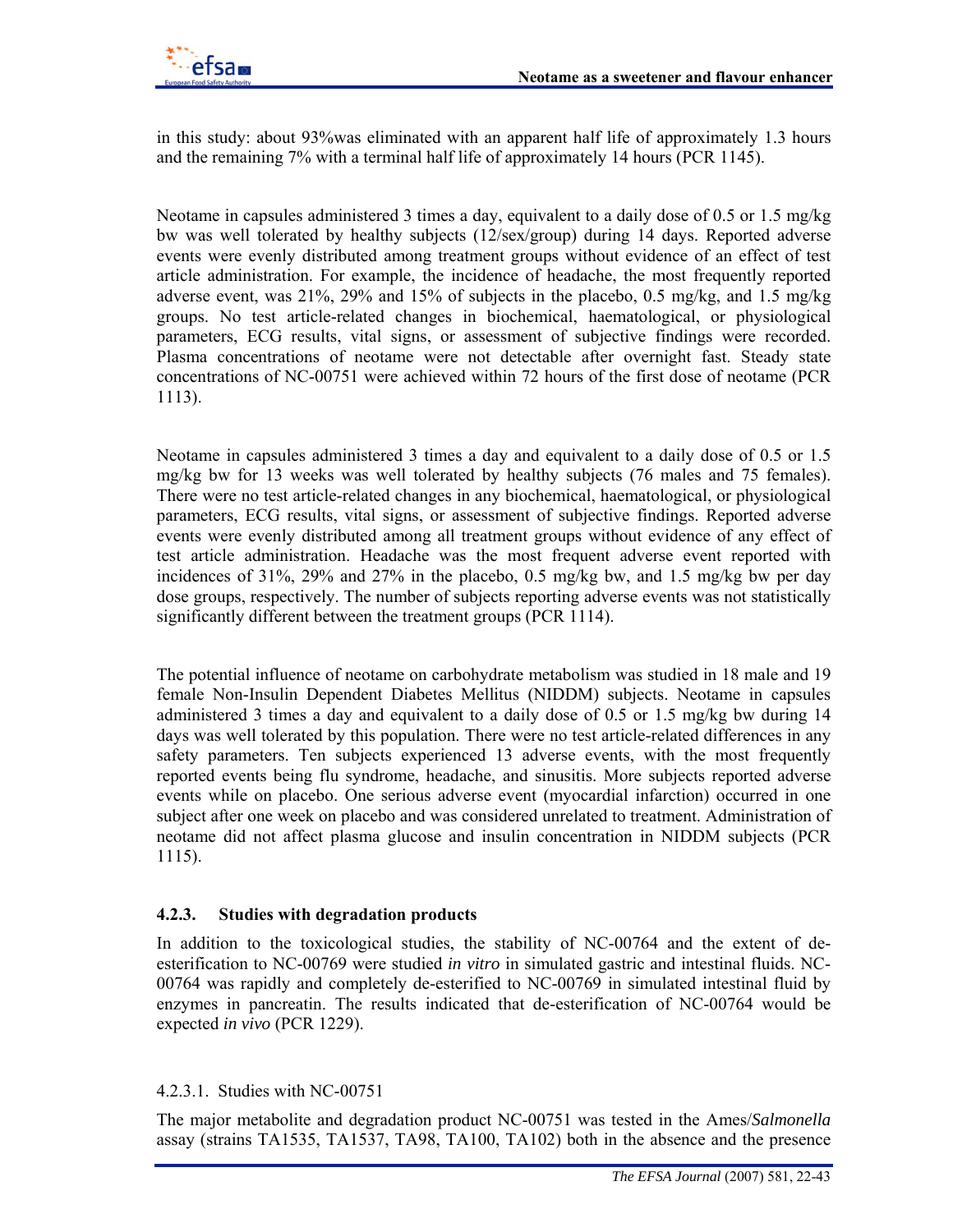of an exogenous source of metabolic activation (Aroclor 1254-induced rat liver S9) at concentrations up to 5000  $\mu$ g/plate (PCR 1137) and in the CHO (AS52) mutation assay with and without metabolic activation (Aroclor 1254-induced rat liver S9) at concentrations up to 5000 µg/ml (PCR1138). The compound showed no evidence of genotoxicity in either test.

# 4.2.3.2. Studies with NC-00764

The acute toxicity of NC-00764 was examined in Sprague-Dawley rats (10/sex/group) given doses of 0.6, 2.0 or 6.0 mg/kg bw by oral gavage and observed for 14 days. There were no effects attributed to administration of NC-00764 in either male or female rats at doses up and including 6.0 mg/kg bw (PCR 1134). NC-00764 in the Ames/*Salmonella* assay (strains TA98, TA100, TA102, TA1535, and TA1537), both in the presence and absence of an Aroclorinduced rat liver metabolic activation system, showed no evidence of mutagenic activity at concentrations up to 5000  $\mu$ g/plate (PCR 1086). NC-00764 at concentrations up to 5000  $\mu$ g/ml either with or without metabolic activation demonstrated no mutagenicity in an *in vitro* gene mutation assay in CHO cells with the xanthine-guanidine phosphoribosyl transferase gene locus (AS52/XRT) (PCR1087). In an *in vivo* mouse bone marrow micronucleus assay, NC-00764 in doses of 500, 1000 or 2000 mg/kg bw administered to CD -1 mice (5 mice/sex/time point for each dose group) by oral gavage did not induce chromosome damage, thus demonstrating no genotoxic activity (PCR 1090).

# 4.2.3.3. Studies with NC-00777

The acute toxicity of NC-00777 was examined in Sprague-Dawley rats (10/sex/group) given doses of 0.6, 2.0 or 6.0 mg/kg bw by oral gavage and observed for 14 days. There were no effects attributed to administration of NC-00777 in either male or female rats at doses up and including 6.0 mg/kg bw (PCR 1189). NC-00777, tested in the Ames/*Salmonella*/microsome assay (strains TA97A, TA98, TA100, TA1535, and TA102), both in the presence and absence of an Aroclor-induced rat liver metabolic activation system, showed no evidence of mutagenic activity at concentrations up to 5000 µg/plate (PCR 1191). NC-00777 at concentrations up to 390 µg/ml either with or without metabolic activation demonstrating no genotoxic activity in an *in vitro* gene mutation assay in CHO cells with the xanthine-guanidine phosphoribosyl transferase gene locus (AS52/XRT) (PCR1192). In an *in vivo* mouse bone marrow micronucleus assay, NC-00777 in doses of 500, 1,000 or 2000 mg/kg bw administered to CD - 1 mice (5 mice/sex/time point for each dose group) by oral gavage did not induce chromosome damage, thus demonstrated no genotoxic activity. Yellow staining around the genitalia was observed in some animals at 1000 and 2000 mg/kg bw (PCR 1196).

# 4.2.3.4. Studies with NC-00779

NC-00779 tested in the Ames/*Salmonella*/microsome assay (strains TA97A, TA98, TA100, TA1535, and TA102) both in the presence and absence of an Aroclor-induced rat liver metabolic activation system, showed no evidence of mutagenic activity at concentrations up to 5000 µg/plate, (PCR 1201). NC-00779 at concentrations up to 5000 µg/ml either with or without metabolic activation demonstrated no genotoxic activity in an *in vitro* gene mutation assay in CHO cells with the xanthine-guanidine phosphoribosyl transferase gene locus (AS52/XRT) (PCR 1202). In an *in vivo* mouse bone marrow micronucleus assay, NC-00779 in doses of 500, 1000 or 2000 mg/kg bw administered to CD -1 mice (5 mice/sex/time point for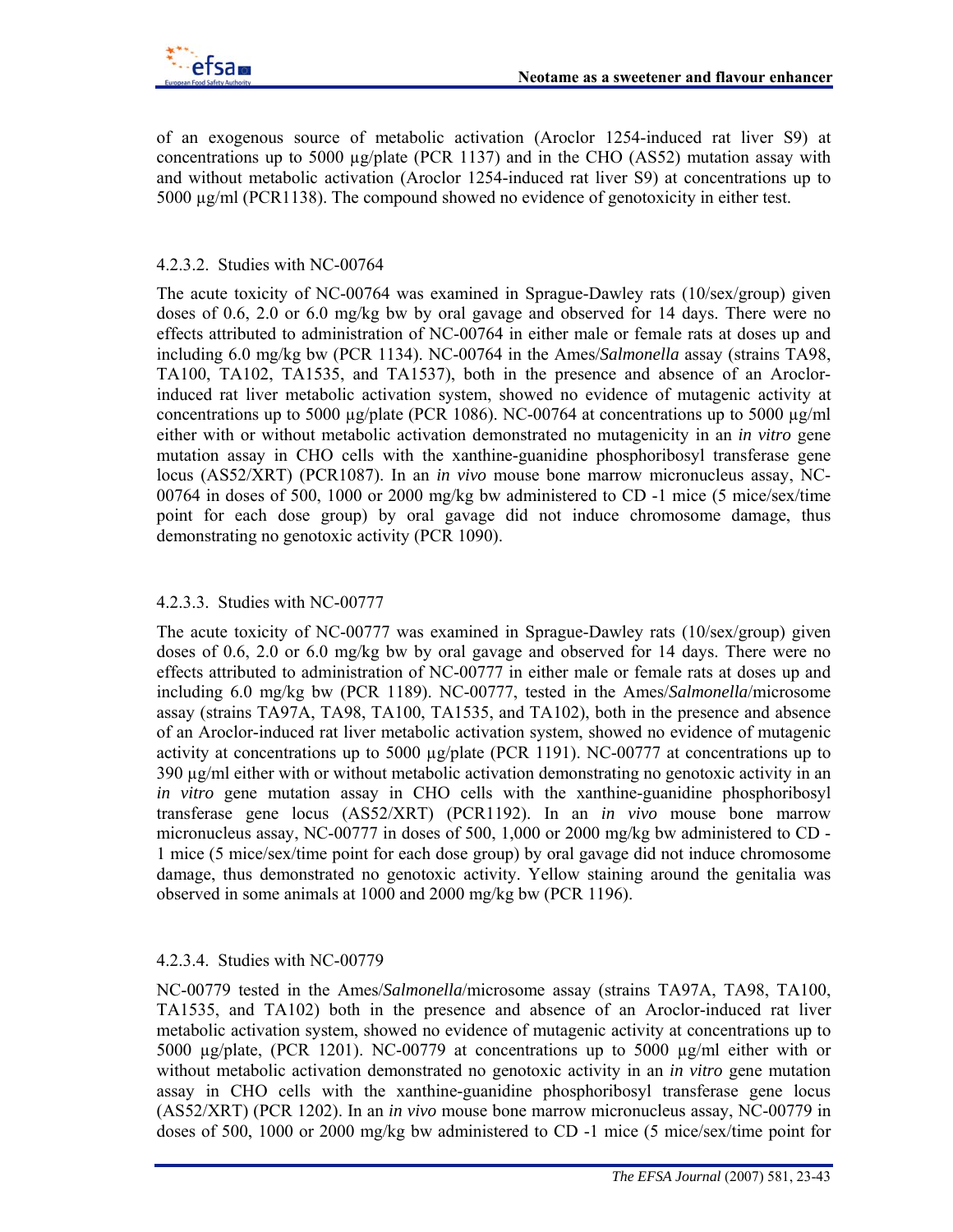each dose group) by oral gavage did not induce chromosome damage, thus demonstrating no genotoxic activity (PCR 1206). The acute toxicity of NC-00779 was examined in Sprague-Dawley rats (10/sex/group) given doses of 0.3, 1.0 or 3.0 mg/kg bw by oral gavage and observed for 14 days. There were no effects attributed to administration of NC-00779 in either male or female rats at doses up to and including 3.0 mg/kg bw (PCR 1199).

### 4.2.3.5. NC-00764/NC-00777/NC-00779 mixture study

The mixture of NC-00764, NC-00777 and NC-00779 was administered in the diet to Sprague-Dawley rats (15/sex/group) to provide dosages at 0.2/0.2/0.1, 0.6/0.6/0.3, 2.0/2.0/1.0,or 6.0/6.0/3.0 mg/kg during 4 weeks. The relative concentration of the components in the testmixture was formulated to simulate the ratio of such components in soft drink beverages to which consumers might be exposed. There were no unscheduled deaths and no clinical signs attributed to the treatment during the study. The findings were: (I) reduced feed consumption of females from the first 3 dose groups during the first 4 days, which was attributed to reduced palatability of the diet, (II) slight but statistically significant increase in serum concentration of calcium in females from the two highest dose groups and of phosphorus in the highest dose group, (III) mineralization and dose-dependent focal and multi-focal nephropathy in females, but the values were within the historical control limits. It was concluded that there were no test article-related effects on mean body weights, body weight gain, feed consumption, ophthalmology, haematology, clinical chemistry or urinanalysis parameters, no effects on organ weights, organ weights ratios, or macroscopic or microscopic findings (PCR 1186).

### 4.2.3.6. Studies with NC-00799 and NC-00800

NC-00799 and NC-00800 were studied for mutagenicity in 4 tester strains of *Salmonella typhimurium* (TA1535, TA1537, TA98 and TA100) and in *Escherichia coli* (WP2uvrA). Mutagenicity was tested using a pre-incubation method in the presence and absence of a rat liver metabolizing system (S-9) at 10% and 30%. All positive control compounds were mutagenic indicating the sensitivity of the test method. The carcinogenic nitrosamine, diethylnitrosamine (DEN), also produced dose-related mutagenicity in 3 tester strains of *S. typhimurium* in the presence of 30% S-9 and in WP2uvrA with a greater response at 30% S-9 than at 10%. NC-00799 and NC-00800 tested up to concentrations of 5000  $\mu$ g/plate, which in some tests was toxic, produced no significant increase in mutants and therefore failed to show any evidence of mutagenicity.

### 4.2.3.7. Supplementary studies with neotame and /or NC-00751

The effect of neotame on hepatic xenobiotic metabolising enzyme activities was examined in rats. Three groups of 6 male and 6 female Crl:CD BR rats received neotame in the diet at the dose level of 100, 300, or 1000 mg/kg/day for 14 days. An untreated control (6 rats/sex) received a basal diet. Another group (6 rats/sex), which received a basal diet and sodium phentobarbital, a known hepatic enzyme inducer, by oral gavage (75 mg/kg bw), served as a positive control. Neotame did not affect liver weight, liver cytosol nonprotein thiol concentrations, hepatic microsomal or cytosolic protein, microsomal cytochrome  $P_{450}$ concentrations, or the activity of other cytochrome  $P_{450}$ -related enzyme activities after dietary administration to rats of doses up to 1000 mg/kg bw for 14 days (PCR 1032).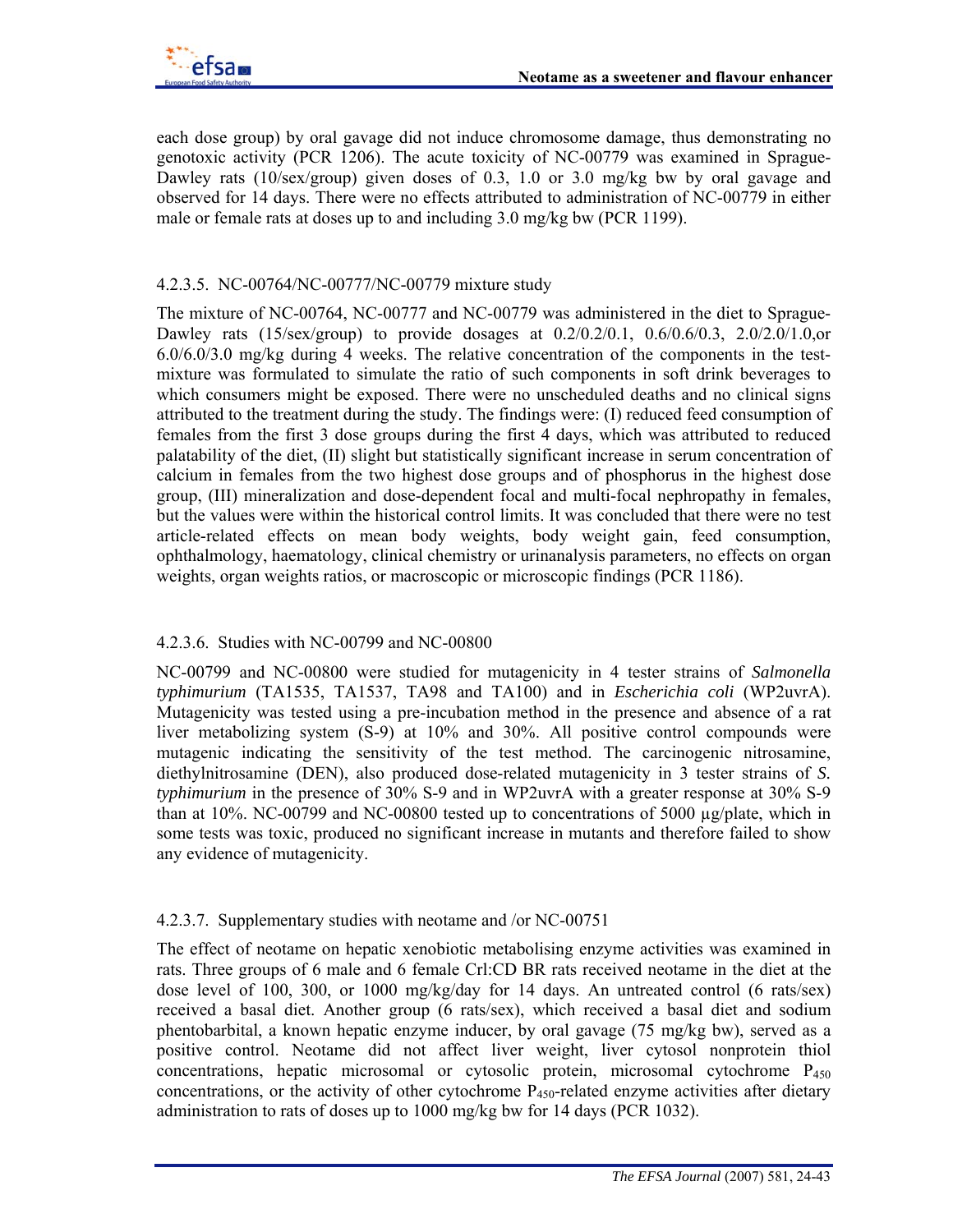The *in vitro* binding of <sup>14</sup>C-neotame to human and dog plasma proteins and of <sup>14</sup>C-NC-00751 to human, dog, and rat plasma proteins were evaluated. Both test articles were labelled with  $^{14}$ C in the C-1 position of the 3,3 dimethylbutylamine moiety. Additionally the protein binding of both test substances to human plasma albumin and  $\alpha_1$ -acid glycoprotein were evaluated. The binding of neotame to human plasma protein ranged from 94% to 98%, predominantly to albumin. There was no evidence of saturation with increasing concentrations. The binding to  $\alpha_1$ -acid glycoprotein was negligible. The binding of NC-00751 to human plasma protein and  $\alpha_1$ -acid glycoprotein was less than that of neotame. The binding of neotame and NC-00751 to dog plasma protein and of NC-00751 to rat plasma protein was lower than that in the human (PCR 1208).

### 4.2.3.8. Other studies

These studies were done in order to examine potential pharmacological effects of neotame and NC-00751 on the gastrointestinal, autonomic nervous, cardiovascular, respiratory and renal systems, and furthermore to evaluate the potential of neotame to interact with hepatic metabolism of hexobarbital or its pharmacodynamic effect on the central nervous system.

Neotame at doses of 5 or 15 mg/kg bw by gavage did not affect gastrointestinal motility in a charcoal propulsion test in rats (PCR 1169). Neotame and NC-00751 did not affect basal tone or the autonomic responses to agonist-induced spasmogenic effects of the isolated guinea pig ileum (PCR 1170). Neotame administered intraduodenally to anaesthetised Beagle dogs in doses of 5 or 15 mg/kg bw did not affect any of the cardiovascular or respiratory parameters recorded. There were no test article-related effects in urinary excretion of protein or electrolytes at both dose levels (PCR 1167).

Neotame in doses of 5 or 15 mg/kg bw administered orally to rats had no effect on hexobarbital-induced sleeping time (PCR 1168). This indicates that neotame did not interfere with the metabolism of hexobarbital or its pharmacodynamic effects on the central nervous system.

#### **4.3. Analysis of data on feed consumption and body weight in sub-chronic, chronic and carcinogenicity studies.**

Two studies, submitted by the petitioner, investigated whether the changes in body weight gain in sub-chronic, chronic and carcinogenicity studies with neotame were adverse or secondary to decrements in feed consumption (Flamm *et al.,* 2003, Mahew *et al.,* 2003).

In the first study, feed consumption and body weight data were extracted for weeks 26, 52, and 78 from studies on dietary administration of neotame to Sprague-Dawley rats (PCR 1011, PCR 1000), from published studies with saccharin and sucralose, and from a number of dietary restriction or dietary optimisation studies involving restrained eating in Sprague-Dawley rats. These data were used for evaluation of the relationship between changes in feed consumption and body weight. The percent reduction in feed consumption resulted in a correspondingly greater percent reduction in body weight gain after 26, 52, or 78 weeks of dosing with neotame, saccharin, sucralose, or various degrees of dietary restriction in all studies available for evaluation. Further analysis of 52-week data demonstrated that percent changes in body weight gain were allometrically consistent with the observed percent changes in feed consumption for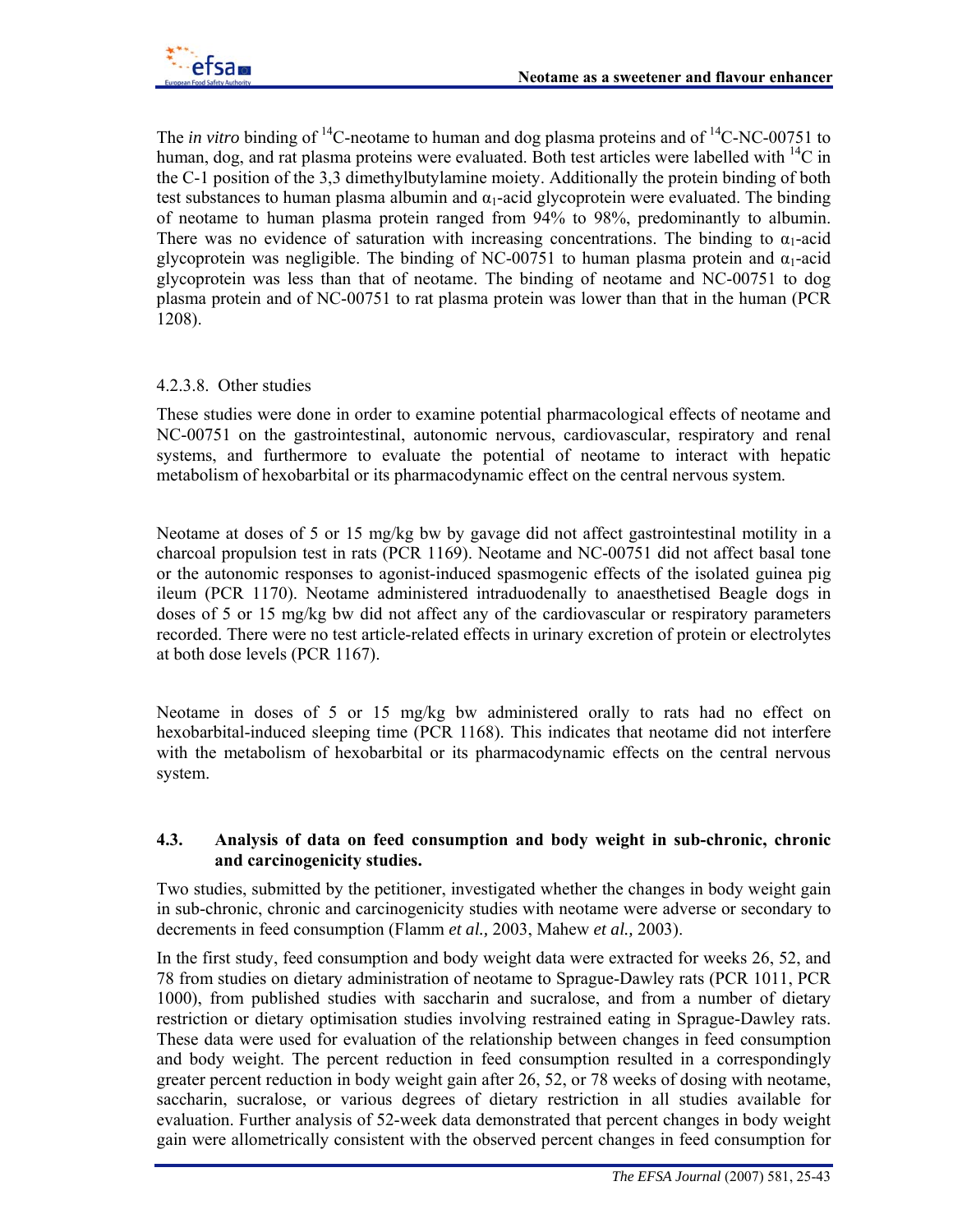these intense sweeteners, including neotame. Furthermore, the authors proposed an approach to delineate body weight changes due to toxicity from those secondary to reduced feed consumption using objective criteria. Accordingly, body weight effects should be considered not adverse, when there is evidence of decreased feed consumption, of palatability effects on feed consumption, of lack of dose response over more than 10-fold range of doses for decrease in body weight/body weight gain and/or feed consumption. Furthermore, unaltered feed assimilation and utilization, as assessed by feed conversion efficiency calculations during the period of active growth, lack of adverse clinical observations and clinical pathology parameters, unaltered water consumption, lack of adverse effects on mortality, moribundity, lack of evidence of identifiable organ toxicity, and of treatment-related macroscopic and microscopic findings, all support the conclusion that changes in body weight and body weight gain are not adverse (Flamm *et al.*, 2003).

The aim of the second study was distinction between toxicity and non-adverse palatabilityrelated effects on feed consumption in sub-chronic (PCR 0988, PCR 0990) and chronic studies in rats and dogs (PCR 1011, PCR 1017), in carcinogenicity studies in rats and mice (PCR 1000, PCR 1014), and in the two generation study in rats (PCR 1001). The authors assessed the effects of the concentrations of neotame required for dietary dosing in these studies in terms of palatability and dietary preference based on the results from the dietary preference study in rats (PCR1150). Accordingly, when offered a choice, rats preferred basal diet to neotamecontaining diet at relatively low concentrations. When no choice was available, increasing the concentration of neotame in diets decreased palatability, thus rats ate less feed. In all species tested, changes in neotame concentrations in feed were accompanied by changes in feed consumption. Reductions in feed consumption were due to the concentration of neotame in diet rather than the dose of neotame achieved. At neotame concentrations up to approximately 500 mg/kg the diets were palatable. This concentration was comparable to approximately a dose of 50 mg/kg bw/day at about week 13 in rat studies, when no changes in feed consumption, body weight and body weight gain were recorded. The range of neotame dietary concentrations from approximately 500 to 35000 mg/kg resulted in reduced palatability. These concentrations were comparable to doses of 40-3000 mg/kg bw/day to 350 g rats eating 30 g/day of feed, 75-500 mg/kg bw/day to 40 g mice eating 6g/day, and 20-1600 mg/kg bw/day to 9 kg dog typically eating 400 g/day. Dietary concentrations increased as animals grew but generally remained within this range of reduced palatability throughout dosing in rats for dose groups receiving 50- 1000 mg/kg bw/day, in mice for dose groups receiving 100-4000 mg/kg bw/day, and in dogs for dose groups receiving 20-800 mg/kg bw/day. When dietary concentrations were greater than 35000 mg/kg, the palatability of neotame-containing diets was poor, and rats, mice and dogs refused these diets. Marked reductions in feed consumption, body weight and body weight gain occurred in all species tested at doses requiring dietary concentrations of neotame greater than 35000 mg/kg. Consequently, dosages provided by concentrations greater than 35000 mg/kg exceeded the maximum tolerable doses (the highest doses where decrease in body weight gain is not greater than 10%) and also exceeded the maximum palatable doses (the highest doses where animals would eat and drink sufficient to remain healthy) for rats, mice and dogs. Doses requiring concentrations of 35000 mg/kg or higher were used in 13-week studies in rats (3000 mg/kg bw/day) and mice (8000 mg/kg bw/day), and were attempted in 13 week dog study (dose of 2000 mg/kg bw). Thus, the authors concluded that the maximum tolerated doses in the 13-week studies in rats, dogs, and mice were limited by the poor palatability of the feed containing concentrations of neotame greater than 35000 mg/kg, and the maximum tolerated doses for chronic, carcinogenicity, and two generation studies were limited by the reduction in body weight and body weight gain relative to controls rather than toxicity. There were no neotame related changes in feed conversion efficiency during active growth in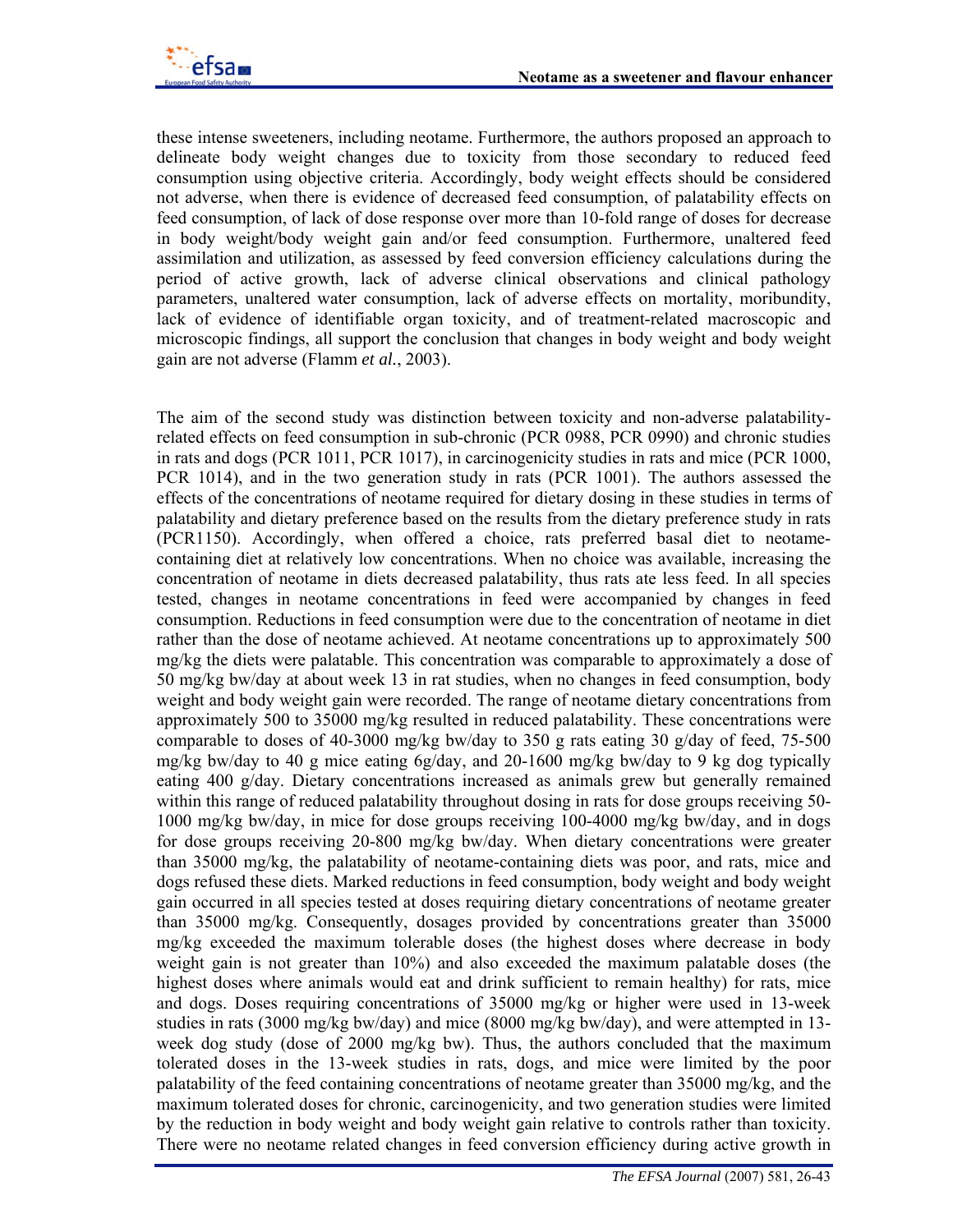chronic and carcinogenicity studies in rats indicating that neotame did not alter nutrient digestion, metabolism, or assimilation. Feed consumption, body weight and body weight gain were not reduced in a dose –dependent manner over the 10-fold range of doses in the rat chronic study, over the 20-fold in the rat carcinogenicity study, or over the 80-fold range of doses in the carcinogenicity study in mice. Reduced body weight and body weight gain were the only consistent finding in neotame safety studies. The authors concluded, that these changes were adequately explained by the small decrements in feed consumption, and that consideration of the objective criteria proposed in the first study (Flamm *et al.,* 2003) supported the conclusion that reduced body weight and body weight gain observed in neotame studies were neither adverse nor a manifestation of toxicity, and that they were not appropriate endpoints for setting NOEL and ADI for neotame (Mahew *et al.,* 2003)

# **DISCUSSION**

The metabolism and pharmacokinetics of neotame have been studied in mice, rats, dogs, rabbits and humans. Approximately 20-30% of orally administered neotame is absorbed in all species. The major metabolic pathway in humans and animals is de-esterification to NC-00751 and methanol. Two other metabolites are detected in humans at levels greater than 1% of the dose: a carnitine conjugate of the metabolite NC-00785 found in urine, and NC-00754 found in faeces. Both metabolites were formed in rats and dogs. Thus their safety is considered established via exposure during dosing with neotame of both animal species and in humans.

Distribution studies in rats given radiolabelled neotame by gavage demonstrate that the absorbed radioactivity does not accumulate in tissues. The radioactivity is primarily associated with the gastrointestinal tract and organs of metabolism and excretion (liver and kidney). No radioactivity has been observed in the fetus. Elimination of radiolabelled neotame is rapid with more than 80 % of the dose recovered in the urine and faeces within 48 hours. Total recoveries are approximately 98% in the human and greater than 93% in the rat and dog.

The safety of neotame has been investigated in *in vitro* studies and in a large number of short and long-term studies in mice, rats, rabbits and dogs. The results indicate that neotame is not genotoxic, or carcinogenic or associated with any reproductive/developmental toxicity, apart from possible maternal toxicity in the rabbit.

In these studies, the consistent findings reported were reduced feed consumption, body weight and body weight gain relative to that of controls with no clear dose response. These findings could be linked to the poor palatability of the diet containing neotame in the increasing concentrations necessary to provide the constant dosages throughout all dietary studies as indicated by several observations. One of them is the high incidence of food scattering recorded in the mouse 13-week dietary study. Another one is a partial reversibility of the body weight changes in the rat and dog 13-week studies when the animals were returned to basal diet during the 4-week period at the end of the study. Furthermore, reduced feed consumption often occurred at the start of treatment at all doses, followed by some degree of adaptation as the animals adjusted to the diet. Body weight changes were not closely correlated to the dose of neotame as would be expected if changes were due to treatment-related toxicity. No changes in body weight gain or feed conversion efficiency were recorded for rapidly growing rats consuming neotame-containing diets in the 1-year rat study and in the carcinogenicity study in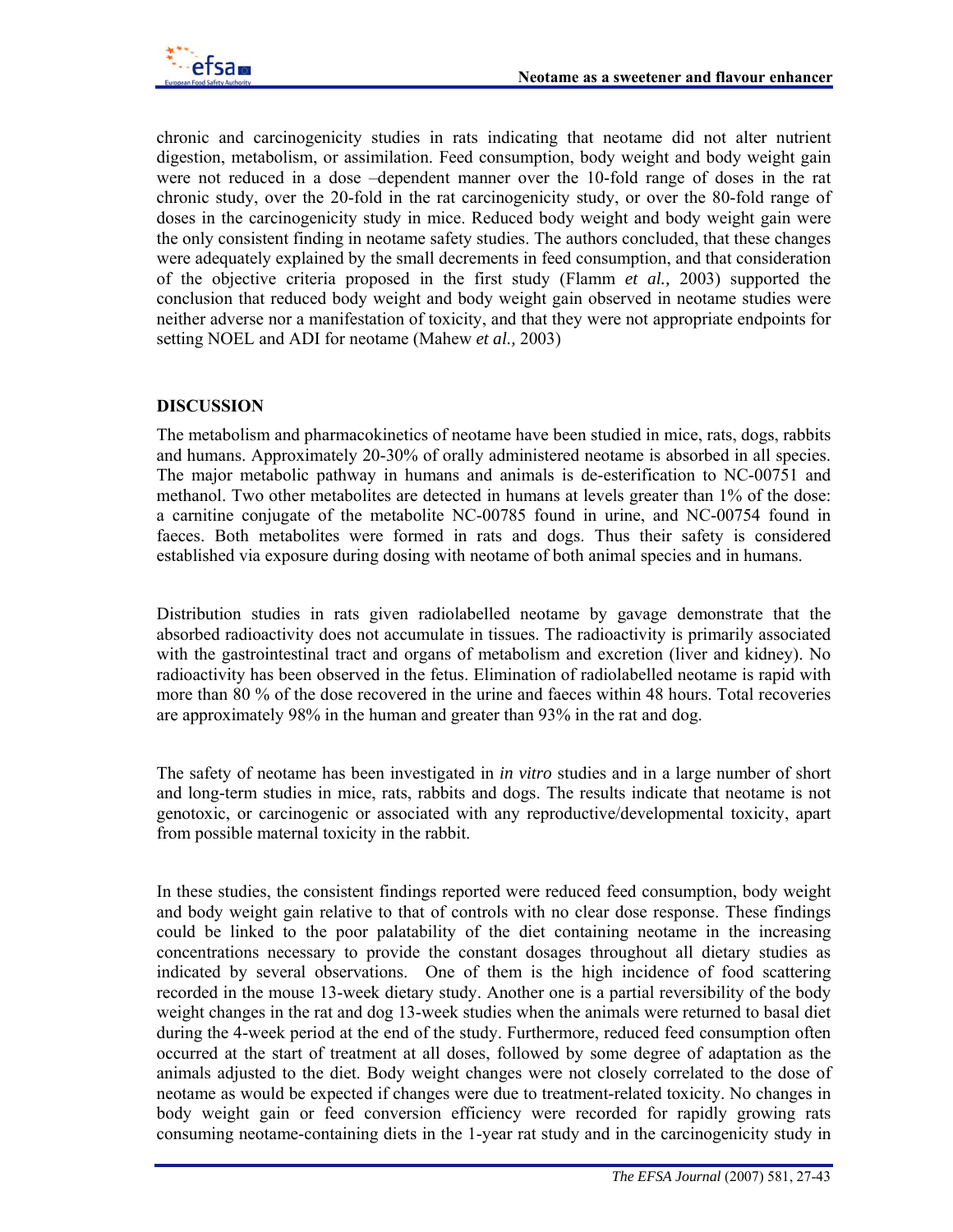rats. When the effect of neotame on palatability of the diet of rats was specifically examined in a preference study comparing basal diets with and without neotame at concentrations of 50- 15000 mg/kg diets, rats showed a clear preference for a diet without neotame when the neotame concentration was 150 mg/kg diet and above. The decreases in feed consumption and body weights were not accompanied by any changes in relative organ weights. Furthermore, the reduced palatability of animal diets, with added high concentrations of an intense sweetener has been previously reported for saccharin and sucralose (Chowaniec and Hicks, 1979; Grice and Goldsmith, 2000). An analysis of a relationship between the feed consumption and body weight changes in the neotame safety studies (Mayhew *et al.,* 2003; Flam et al. 2003) provides additional support to the hypothesis that the effects on feed consumption and body weight gain were the result of poor palatability of neotame-containing diet. In the light of the above considerations, the Panel considered that the decreases in body weight or body weight gain were attributable to palatability problems and were not appropriate endpoints for setting NOAELs for neotame.

Increased levels of AP were recorded in 13-week studies in rats and dogs and in a 52-week study in dogs. Regarding the 13-week study in rats, the statistically significant increase in AP at the two highest dose levels (1000 and 3000 mg/kg bw) compared to the concurrent control in week 13 was not considered an adverse effect for several reasons. Although the level of AP in the highest dose group was statistically significantly higher compared to controls, there was no increase within this dose group compared with baseline. All mean values were within the ageand sex- matched laboratory historical control data. The increase was not seen following the reversibility period and there were no associated microscopical or other clinical pathology changes. Furthermore, the increase in AP was not observed in 1-year and 2-year chronic studies in rats. In the dog, however, the increase in AP has been observed in two studies. In a 13-week study AP was increased at the two highest doses (600 and 1200 mg/kg bw) in both sexes in week 6 and 13. It was also increased at 200 mg/kg bw in females at week 13, but as the AP activity in females at 200 mg/kg was not increased from pre-dosing levels, only the increases at the two higher doses were considered treatment-related. In the one-year dog study elevated serum AP levels were recorded at 200 mg/kg bw in females in weeks 26 and 52, and at 800 mg/kg bw for males and females as early as in week 13 and until the end of the study. However, the difference in AP levels at 200 mg/kg was attributable to a higher pre-dosing level of the enzyme compared with controls. Furthermore, it was not statistically significant by analysis of covariance with repeated measures. Therefore the elevation in serum AP activity was considered limited to the highest dose in this study. In both dog studies the increased AP levels were demonstrated to be of hepatic origin. The elevation of hepatic AP activity was not associated with any microscopic changes in the liver, biliary tract, gut or bone. There were no significant effects of neotame on other liver enzymes (e.g. gamma glutamyl transferase, alanine aminotransferase, and aspartate aminotransferase). Serum bilirubin levels were normal in both sexes at high doses of neotame (an increase would have been seen if cholestasis was occurring). In both studies serum AP activity returned to normal levels at the end of recovery period. Furthermore, the mildly increased liver glycogen at the two highest doses in the 13-week study was not recorded in the 52-week study. Although the increase in serum AP seen at the two highest dose levels in both dog studies was not accompanied by any other indication of hepatotoxicity, the Panel considered increase in AP to be the critical endpoint and established a NOAEL of 200 mg neotame/kg bw/day for setting an ADI.

The results of human studies demonstrated that neotame was well tolerated by healthy and diabetic human subjects at dose levels up to 1.5 mg/kg bw/day. In these studies, a headache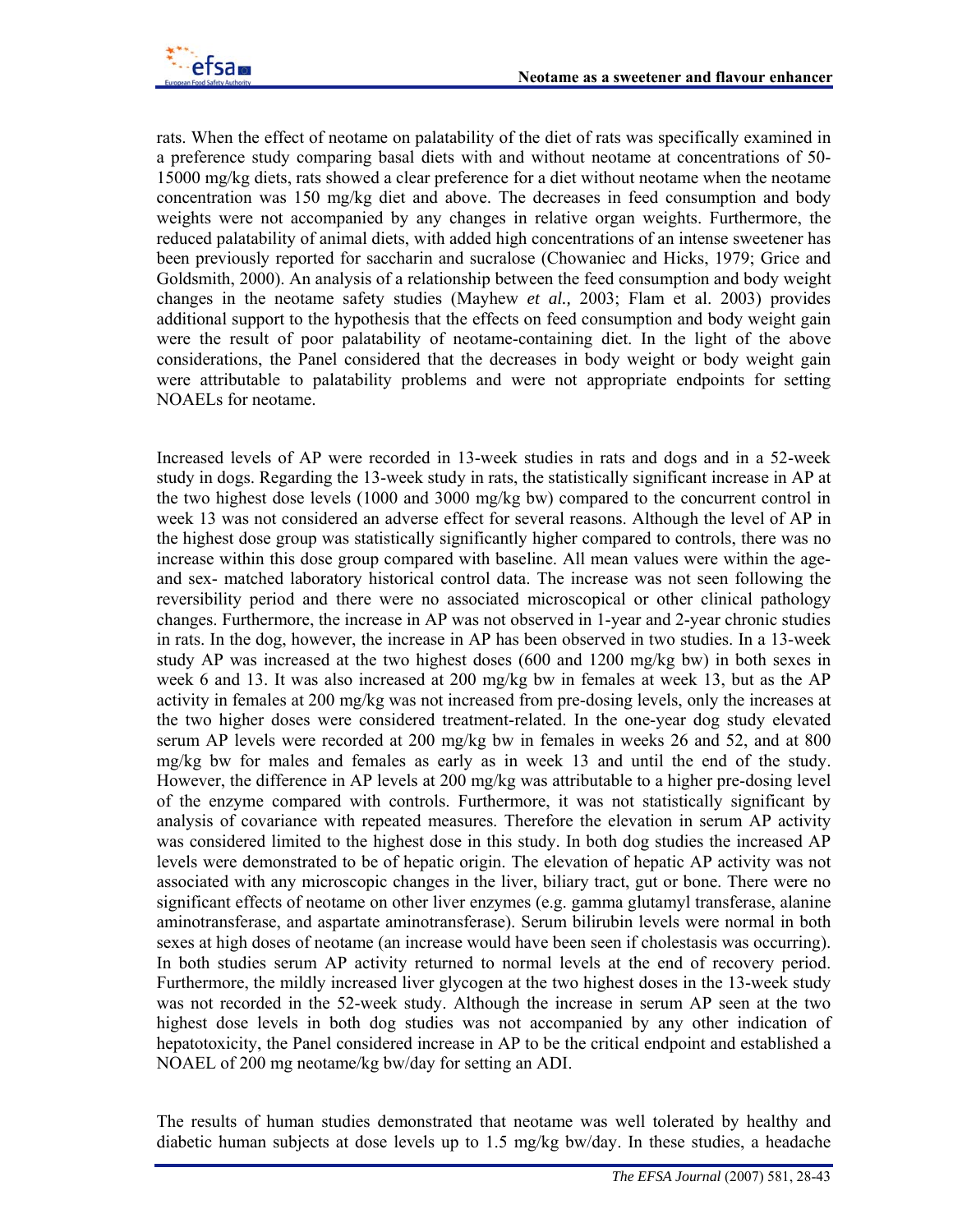

was the most frequently noted adverse experience, but the incidence was comparable for the treated and control groups and therefore it was considered not treatment-related.

Neotame is stable under conditions of intended use as a sweetener across a wide range of food and beverage applications. Neotame degrades slowly in aqueous conditions such as those in carbonated soft drinks. The major pathway is hydrolysis of neotame to NC-00751 and methanol. The three minor degradation products NC-00764, NC-00777 and NC-00779 are not detected at the anticipated concentrations and condition of neotame use in carbonated soft drinks.

The major degradation product and metabolite NC-00751will have been present in both the human and animal studies. Its safety has also been estimated by an *in vitro* genotoxicity study. The three minor degradation products (NC-00764, NC-00777 and NC-00779) have been shown to have a low acute toxicity and are not genotoxic. Furthermore, no treatment-related adverse effects were observed in a 4-week dietary study in rats with a mixture of the three minor degradation products. Based on the above, the dietary exposure to degradation products is considered to pose no safety concerns.

The exposure to methanol, which may result from ingestion of neotame-containing foods and beverages, is considered negligible compared to that from other dietary sources and as such of no concern from the safety point of view.

The Panel calculated that the amount of phenylalanine exposure from neotame, assuming 100% hydrolysis, based on a conservative estimate of exposure to neotame in the adult population (0.2 mg/kg bw) could be 5.28 mg/person/day by a 60 kg adult. This corresponds to 0.05 to 0.21% of what is expected to be ingested from the normal diet (2.5 to 10 g phenylalanine/person/day). This amount of exposure is of no safety concern for a healthy consumer.

For a phenylketonuric homozygous child, the additional phenylalanine intake expected from ingestion of neotame as a general purpose sweetener (0.5 mg/kg bw/day) would be 4.4 mg/person/day for a 20 kg individual. This corresponds to 0.73 to 2.2% of the normal daily dietary exposure of the homozygous child to phenylalanine (0.2 to 0.6 g/person/day). The Panel noted that this represents a relatively small increment in the exposure of the phenylketonuric homozygous child to phenylalanine.

The Panel considered the hypothetical formation of nitrosamines in the gastrointestinal tract from reaction of nitrite with neotame and its major degradation product and/or metabolite NC-00751. Two studies provided by the petitioner demonstrated that neither nitrosoneotame (NC-00799) nor nitrosated de-esterified neotame (NC-00800) could be detected when neotame and nitrite were incubated under simulated gastric juice conditions.

However, the Panel noted that any detection of nitrosoneotame, if formed under the simulated gastric conditions, would be dependent on the sensitivity of the analytical chemical method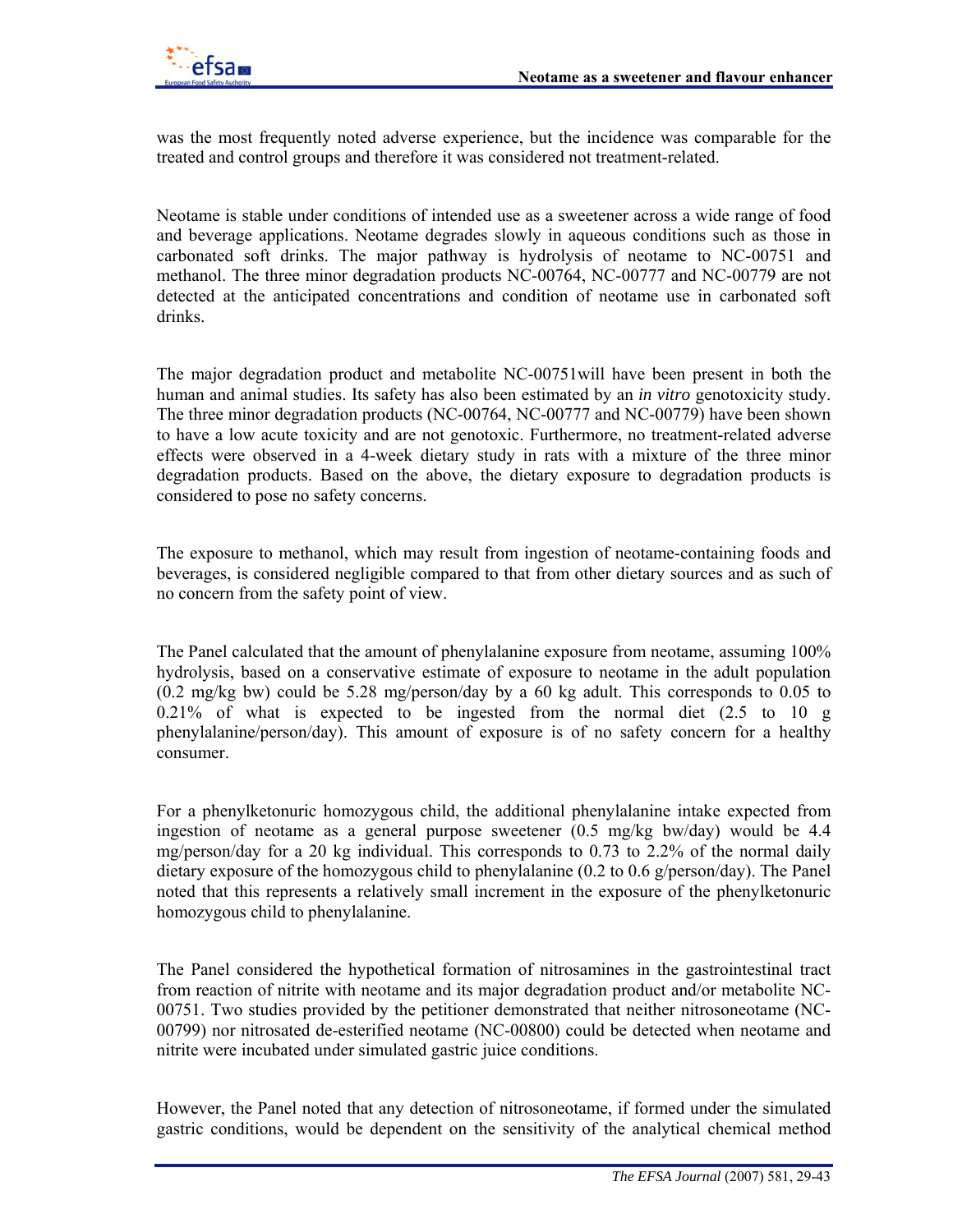

used. In the first study, a very high nitrite concentration was used and nitrosoneotame should have been easily detected at the detection limit of 340 nM if it had been formed according to the accepted reaction kinetics for nitrosamine formation from nitrosatable secondary amines. In the second study, a more realistic (low) nitrite concentration was used. However, in this experiment, although the detection limit had been improved, the detection limit of 56 nM would not have been sufficient to detect nitrosoneotame if the formation (if any) had followed the anticipated reaction kinetics. In that case, the nitrosoneotame concentration would have been lower than 1 nM. Taken together these results did not indicate formation of nitrosoneotame from neotame and nitrite under conditions resembling those in the human stomach.

Both nitrosamines were adequately tested for genotoxicity in the Ames test. The Panel noted that the Ames test was the most appropriate and sensitive test to detect genotoxic nitrosocompounds. Neither of the nitrosated compounds was mutagenic in the Ames test using a protocol optimised for the detection of genotoxic nitrosamines. The Panel considered that the information available is sufficient to conclude that any possible nitrosation of neotame, should it occur, is not a matter of concern.

Concerning the specifications, the level for lead proposed by the petitioners is twice as much as in the JECFA purity criteria (JECFA, 2003b)*.* It seems more appropriate to base the specification of neotame as a food additive not on the lead level proposed by the petitioners, but on the JECFA criterion for lead (not more than 1 mg/kg) considering that neotame may be used in a variety of food products.

### **CONCLUSIONS AND RECOMMENDATIONS**

There are extensive *in vitro* and in vivo animal studies and some human tolerance studies on neotame. After considering all the data available, the Panel concluded that neotame is not carcinogenic, genotoxic or associated with any reproductive/developmental toxicity. The only relevant treatment-related effect observed in animal studies was an increase in serum AP activity in 13-week and 52-week studies in the dog. The Panel considered that the NOAEL for this effect was 200 mg neotame/kg bw in the 52-week study in dogs.

Studies in humans demonstrated that daily doses of neotame up to 1.5 mg/kg bw/day were well tolerated.

The Panel considered that the information available is sufficient to conclude that any possible nitrosation of neotame, should it occur, is not a matter of concern.

After considering all the data on stability, degradation products and toxicology, the Panel concluded that neotame is not of safety concern with respect to the proposed uses as a sweetener and flavour enhancer.

The Panel established an ADI of 0-2 mg/kg bw based on the application of a 100-fold safety factor to the NOAEL of 200 mg/kg bw from a 52-week dog study.

Conservative estimates of neotame dietary exposure both in adults and children suggest that it is very unlikely that the ADI would be exceeded at the proposed use levels.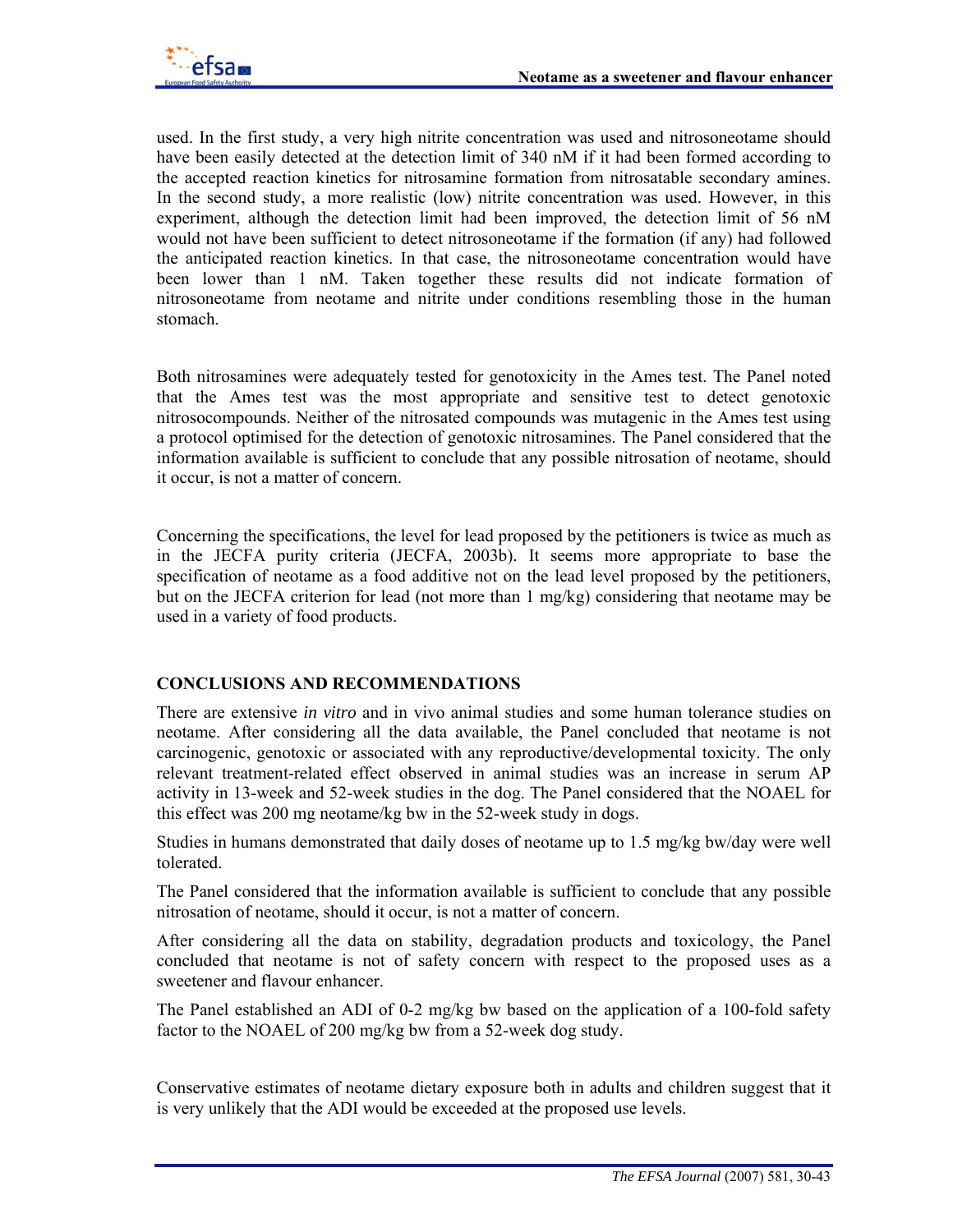The Panel recommended that the limit for lead in the specifications should not be higher than 1 mg/kg, which is in line with the limit for other permitted sweeteners.

### **DOCUMENTATION PROVIDED TO EFSA**

- 1. Dossier prepared and submitted by the NutraSweet Company.
- 2. Additional information: Response to request from AFSSA (and where appropriate, SCF) for additional information concerning the "Request for an opinion on the authorization of neotame as a food additive (1999-SA-0059)".
- 3. Chemical stability of NC-00723 in chewing gum 52 week final report, study number NP00-002 in Additional information, Appendix D.
- 4. Report on investigation into the potential for nitrosation of neotame. August 2006.
- 5. Report on bacterial mutagenicity testing of nitrosated neotame and nitrosated de-esterified neotame. August 2007.
- 6. NC-00799 and NC-00800 bacterial mutation test. Final report. August 2007.

### **REFERENCES**

AFSSA, 2004. Avis de l'Agence relatif à l'emploi d'un édulcorant néotame comme additif alimentaire.Available at: <http://www.afssa.fr/Object.asp?IdObj=25589&Pge=0&CCH=041015114702:26:4&cwSID =234011A99895468086870D94CB33E2BA&AID=0>

- Chowaniec, J., Hicks, R.M., 1979. Response of the rat to saccharin with particular reference to the urinary bladder. *Br. J. Cancer* 39, 355-375.
- European Commission, 1999. Report From The Commission On Dietary Food Additive Intake In The European Union: <http://europa.eu.int/comm/food/food/chemicalsafety/additives/flav15\_en.pdf>
- Grice, H.C., Goldsmith, L.A., 2000. Sucralose an overview of the toxicity data. *Food. Chem*. *Toxicol*. 38 (Suppl. 2), S1-S6.
- Flamm, W.G., Blackburn, G.L., Comer, C.P., Mayhew, D.A., Stargel, W.W., 2003. Long-term food consumption and body weight changes in neotame safety studies are consistent with the allometric relationship observed for other sweeteners and during dietary restrictions. *Regul. Toxicol. Pharmacol.* 38, 144-156.
- JECFA, 2003a. Summary and conclusions of the sixty-first meeting of the Joint FAO/WHO Expert Committee of Food Additives, Rome, 10-19 June 2003.
- JECFA, 2003b. Specifications for neotame. FNP 52, Add. 11. FAO, Rome.
- Mahew, D.A., Comer, C.P., Stargel, W.W. 2003. Food consumption and body weight changes with neotame, a new sweetener with intense taste: differentiating effects of palatability from toxicity in dietary safety studies. *Regul. Toxicol. Pharmacol*. 38, 124-143.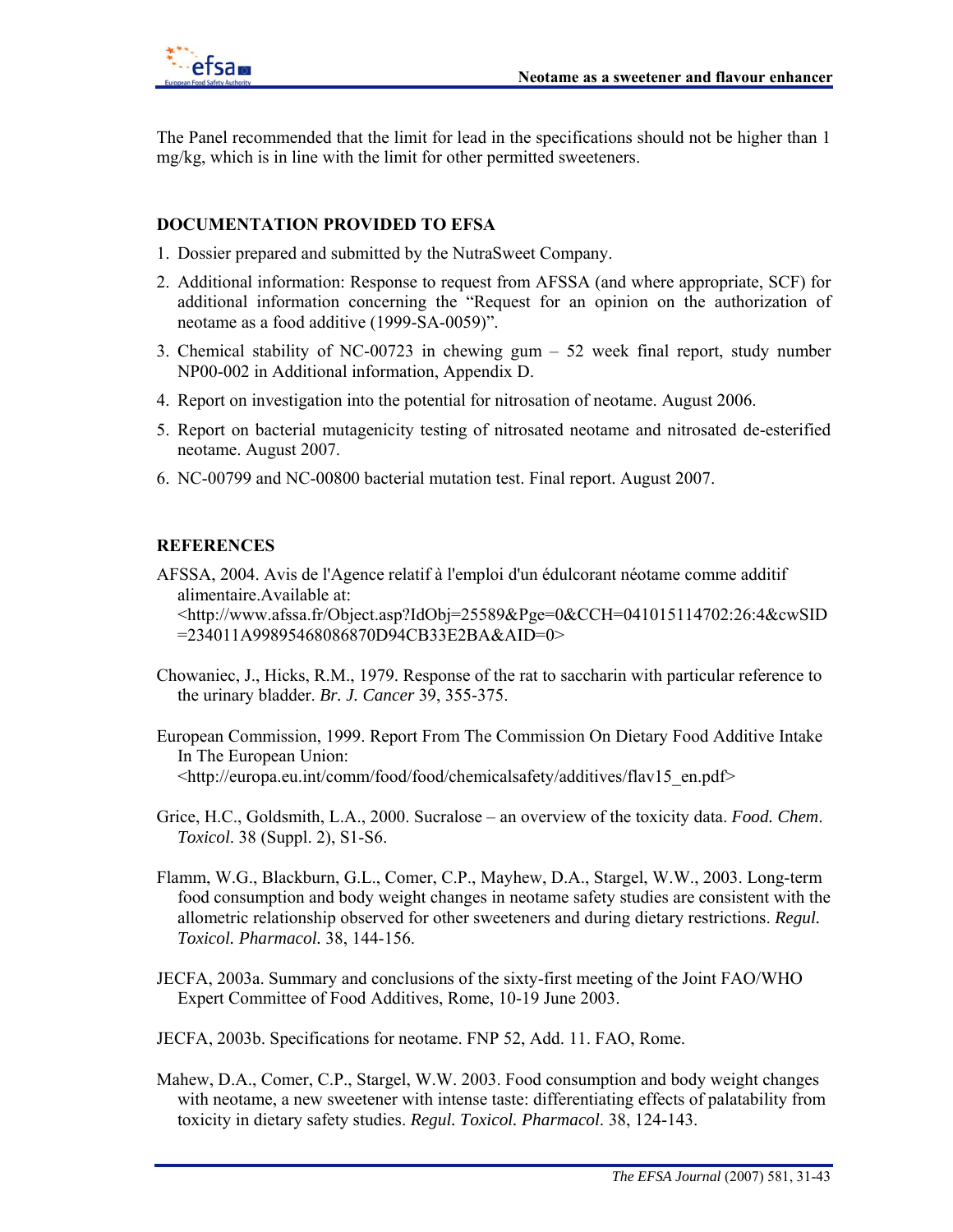

- Mirvish, S.S. 1975. Formation of N-nitroso compounds: Chemistry, Kinetics, and *in vivo* occurrence. *Toxicol. Appl. Pharmacol*. 31, 325-352.
- SCF. 1984. Reports from the Scientific Committee for Food (16<sup>th</sup> series). Opinion expressed 1984. *Food science and techniques*, 1985.
- Trefz, F. 2002. Letter to Stargel W.W. with opinion on the implications of the use of the new sweetener neotame. In: Additional information submitted by the petitioner.
- U.S. FDA, Department of Health and Human Services. 2002. Food additives permitted for direct addition to food for human consumption; Neotame. *Federal Register*, 67 (131), pp 45300- 45310.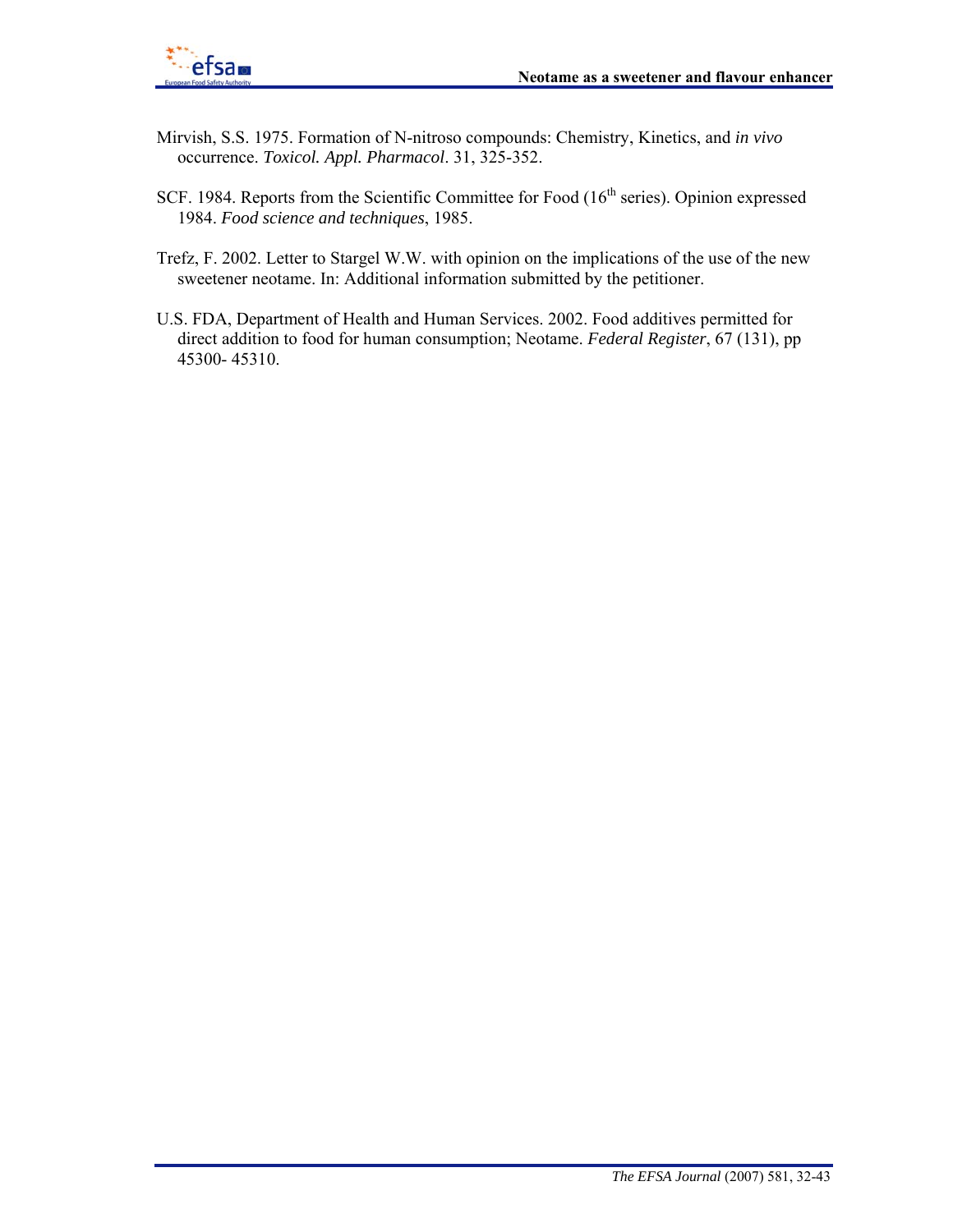

### **APPENDICES**

### **APPENDIX A**

Identification of key compounds.



Figure 1. **NC-00723. N-[N-(3,3-dimethylbutyl)-L-α-aspartyl]-L-phenylalanine 1-methyl ester** 



Figure 2. **NC-00751. N-[N-(3,3-dimethylbutyl)-L-α-aspartyl]-L-phenylalanine**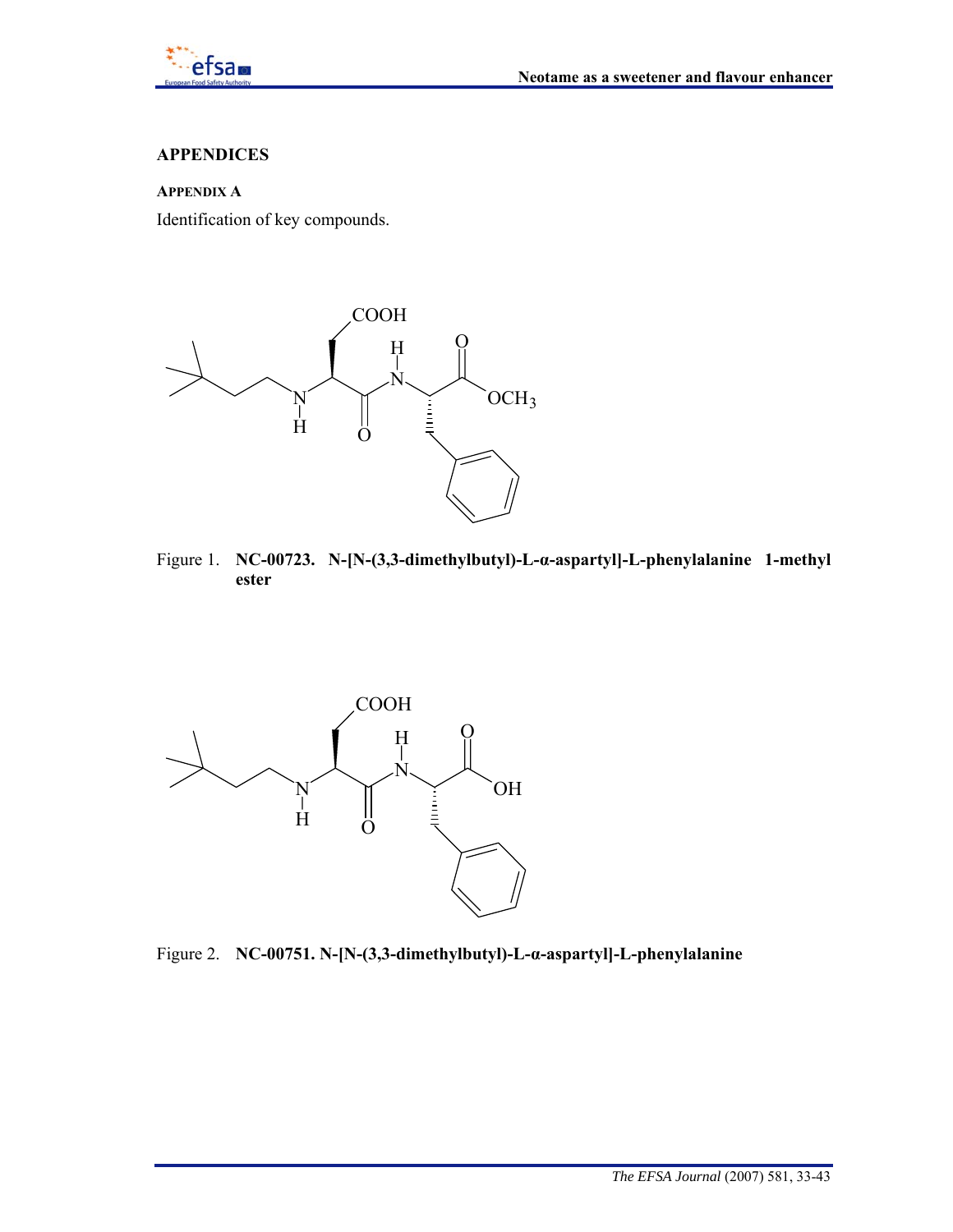



Figure 3. **NC-00754. N-[N-(3,3-dimethylbutyl)-L-aspartic acid** 

 $NH<sub>2</sub>$ 

Figure 4. **NC-00759. 3,3-dimethylbutylamine** 



Figure 5. **NC-00764. N-[N-(3,3-dimethylbutyl)-L-β-aspartyl]-L-phenylalanine 1-methyl ester**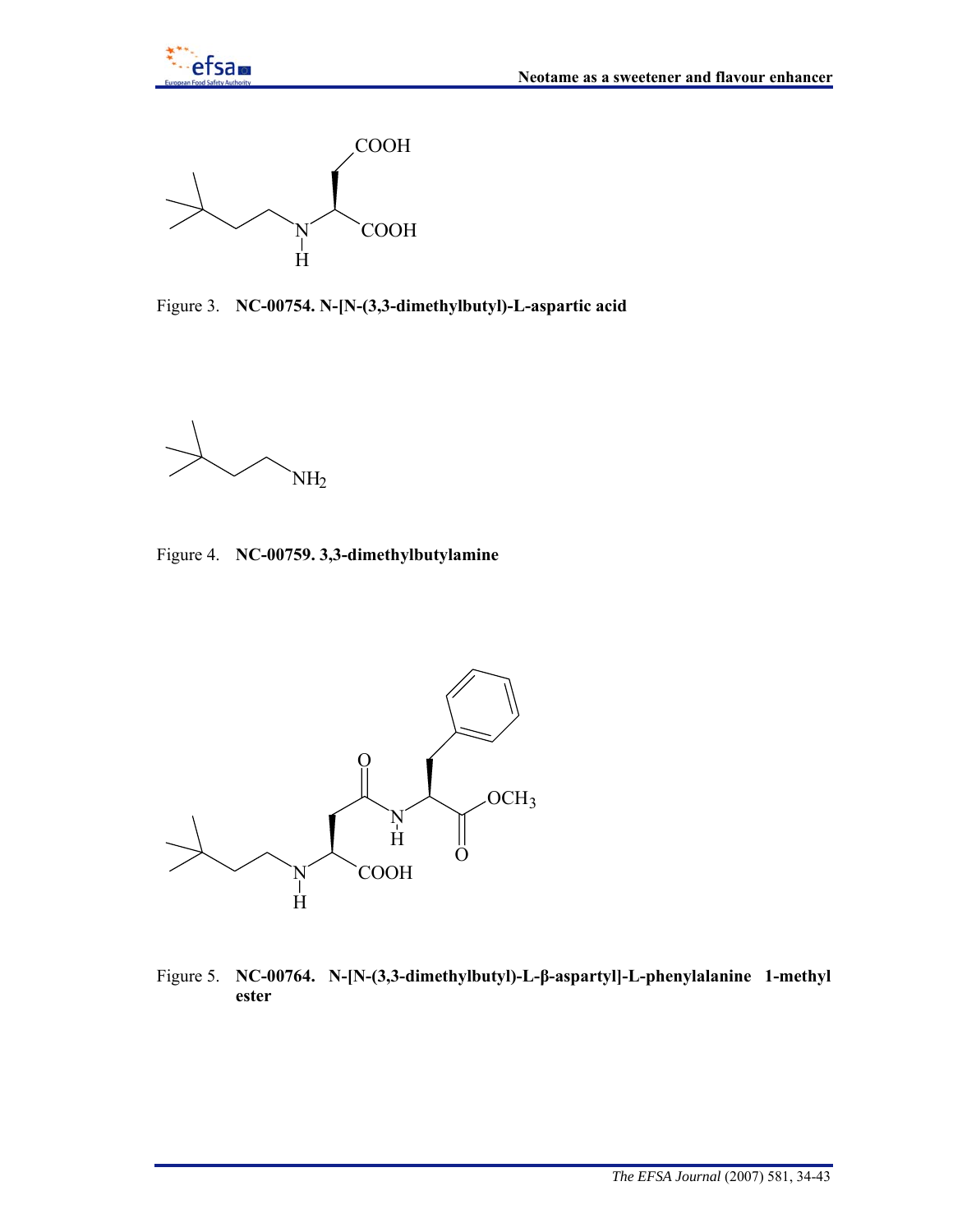



Figure 6. **NC-00767. Fumarylphenylalanine** 



Figure 7. **NC-00768. N-Fumarylphenylalanine 1-methyl ester** 



Figure 8. **NC-00769. N-[N-(3,3-dimethylbutyl)-L-β-aspartyl]-L-phenylalanine**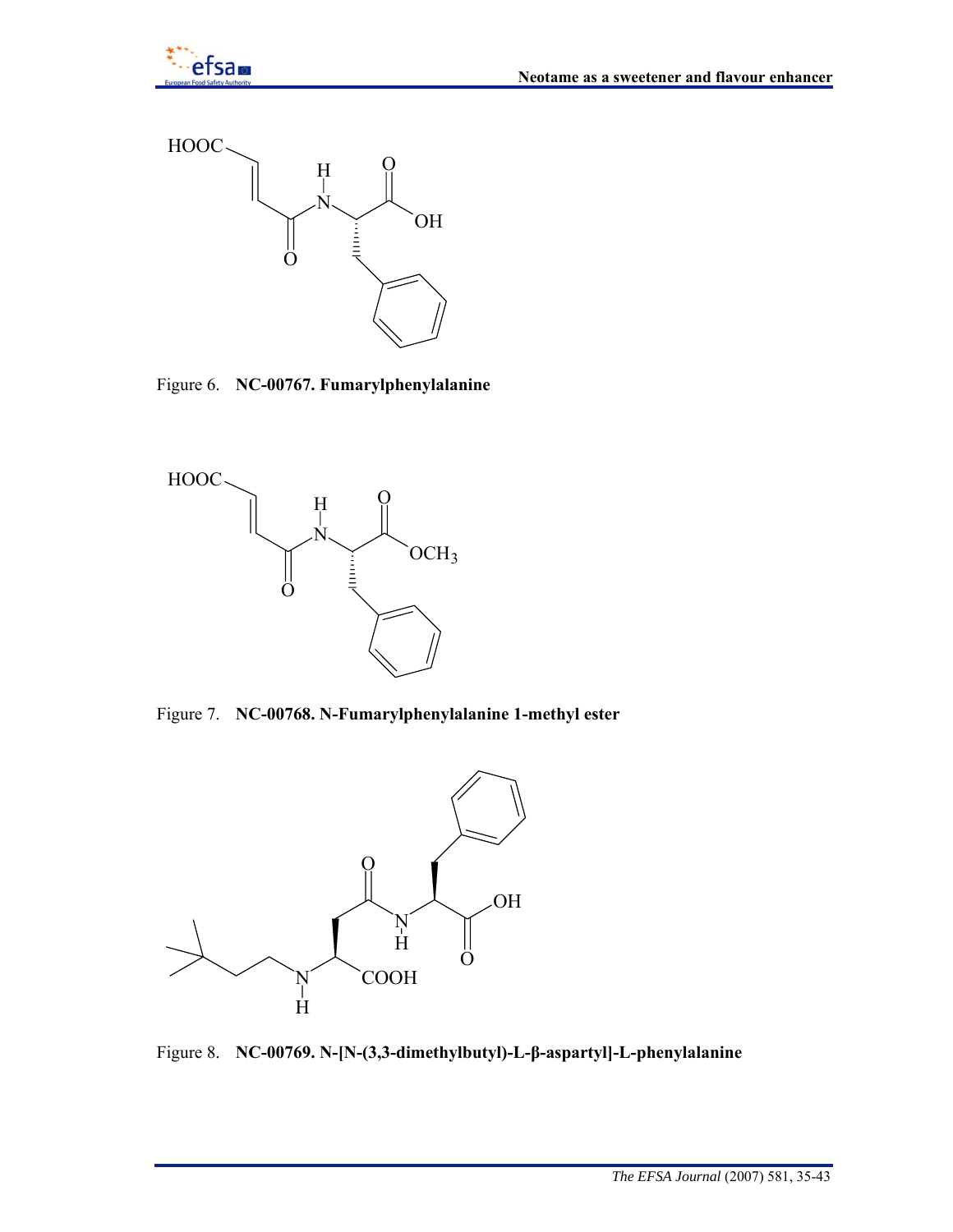



Figure 9. **NC-00777. N-[N-(3,3-dimethylbutyl)-L-aspartamidyl]-L-phenylalanine 1 methyl ester** 



Figure 10. **NC-00779. N-[N-(3,3-dimethylbutyl)-L-aspartamidyl]-L-phenylalanine** 



Figure 11. **L-Phenylalanine**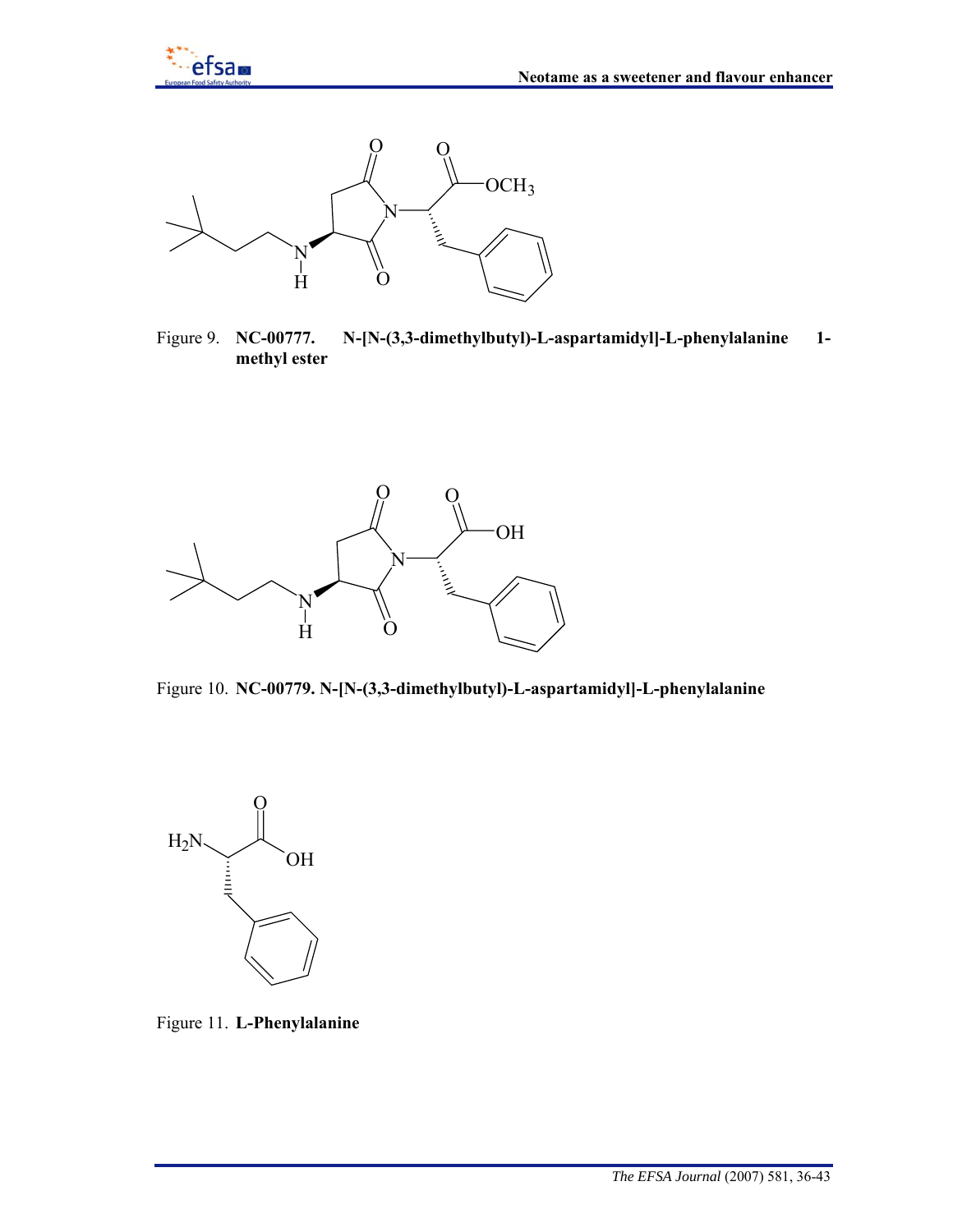

Figure 12. **L-Phenylalanine methyl ester** 



E-Isomer





# **Figure 13. NC-00799. N-nitroso-(3,3-dimethylbutyl)-L-aspartyl-L-phenylalanine methyl ester**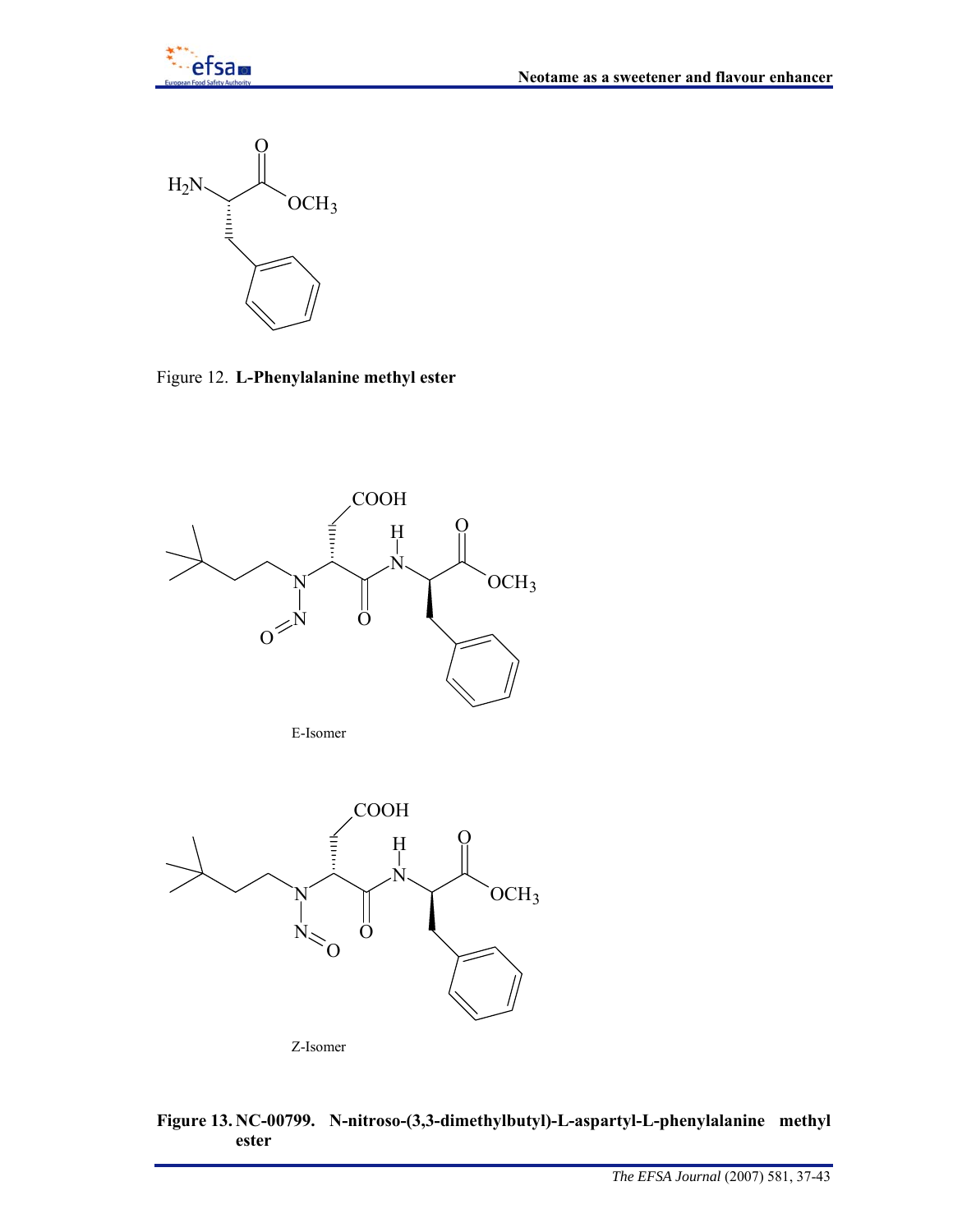



E-Isomer



**Figure 14. NC-00800. N-nitroso-(3,3-dimethylbutyl)-L-aspartyl-L-phenylalanine**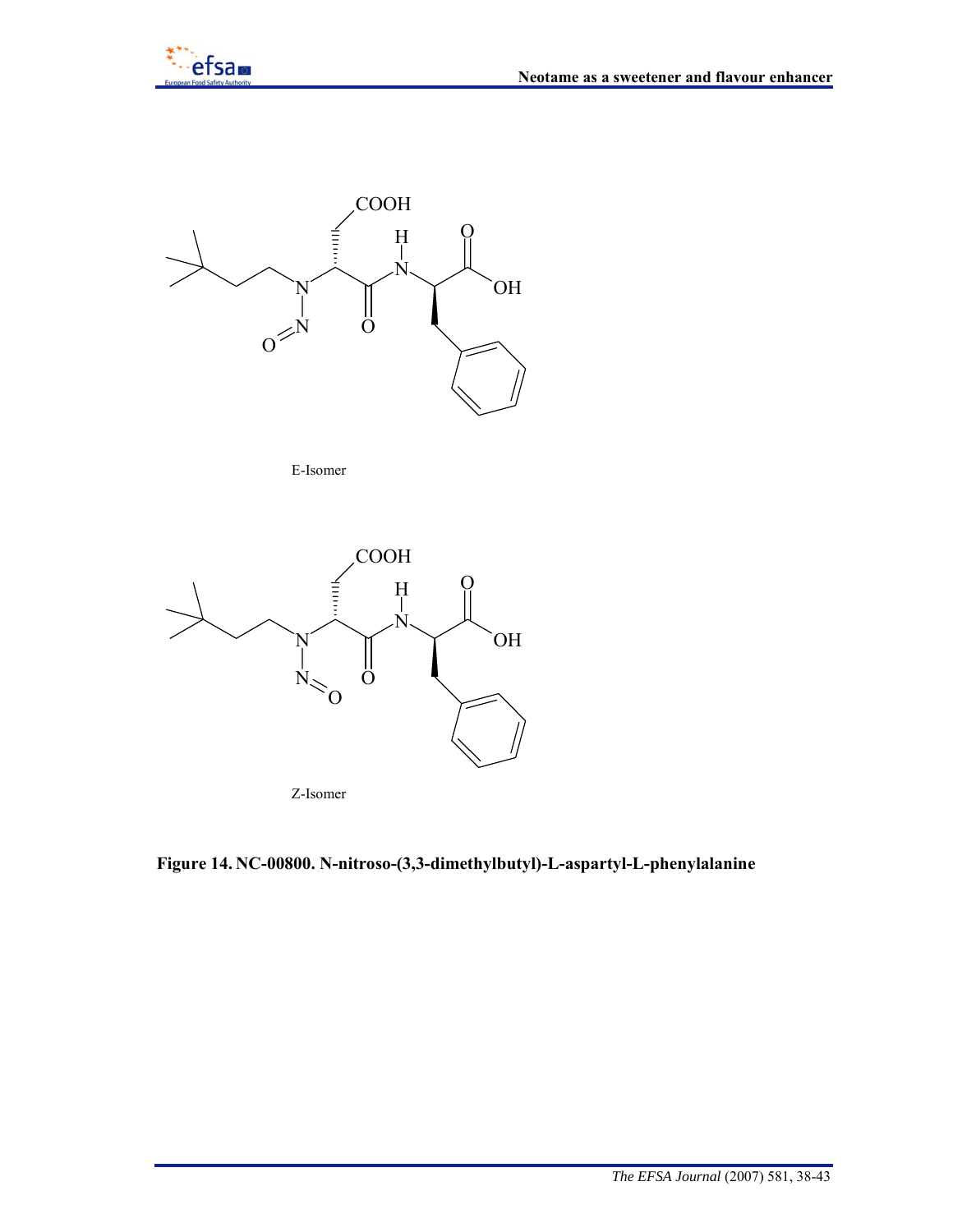

#### **APPENDIX B**

Reports of biological and toxicological studies with neotame and degradation products submitted in the dossier.

PCR 0957. Metabolism of  ${}^{14}$ C-NC-00723 in the rat pilot investigation.

PCR 0958. Determination of  ${}^{14}$ C-NC-00723 distribution in rats by whole-body autoradiography.

PCR 0959. Tissue distribution of  ${}^{14}$ C-NC-00723 in the rat.

PCR 0960. Metabolism of  $^{14}$ C-NC-00723 in the dog pilot investigation.

PCR 1027. Metabolism of  ${}^{14}$ C-NC-00723 in the rat.

PCR 1028. NC-00723: Pharmacokinetics of single doses in the rat after oral and intravenous administration.

PCR 1029. Metabolism and pharmacokinetics of  ${}^{14}$ C-NC-00723 in the dog.

PCR 1031. Determination of  ${}^{14}$ C-NC-00723 distribution in the pregnant and non-pregnant rats by whole-body autoradiography.

PCR 1032. NC-00723 effect on hepatic xenobiotic metabolising enzyme activities in rats by dietary administration for 14 days.

PCR 1117. <sup>14</sup>C-NC-00723 and <sup>14</sup>C-NC-00751: Storage stability in fortified human faeces.

PCR 1119. Metabolism of  ${}^{14}$ C-NC-00751 in the rat.

PCR 1141. <sup>14</sup>C-NC-00723 and <sup>14</sup>C-NC-00751: Storage stability in fortified rat and dog urine.

PCR 1142.  $\frac{14}{C}$ -NC-00723 and  $\frac{14}{C}$ -NC-00751: Storage stability in rat and dog faeces.

PCR 1172. Synthesis of  $[1 - {}^{14}C]$ -butyl-NC00723.

PCR 1208. 14C-NC-00723 and 14C-NC-00751: Studies of plasma protein binding *in vitro* (rat, dog and human).

PCR 1214.  $^{14}$ C-NC-00723: Metabolite isolation from the rat.

PCR 1218. Stability of NC-00723 and NC-00751 in simulated gastric and intestinal fluids.

#### **Rat toxicology**

- PCR 0949. Two-week dietary toxicity study of NC-00723 in rats.
- PCR 0994. Two-week range-finding dietary study of NC-00723 in rats.
- PCR 0988. NC-00723: Toxicity study by dietary administration to CD rats for 13-weeks followed by a 4-week reversibility period.
- PCR 1000. Carcinogenicity study by dietary administration of NC-00723 to CD rats with exposure *in utero.*
- PCR 1011. NC-00723: 52-week toxicity study by dietary administration to CD rats with exposure *in utero* and followed by a 4-week reversibility period.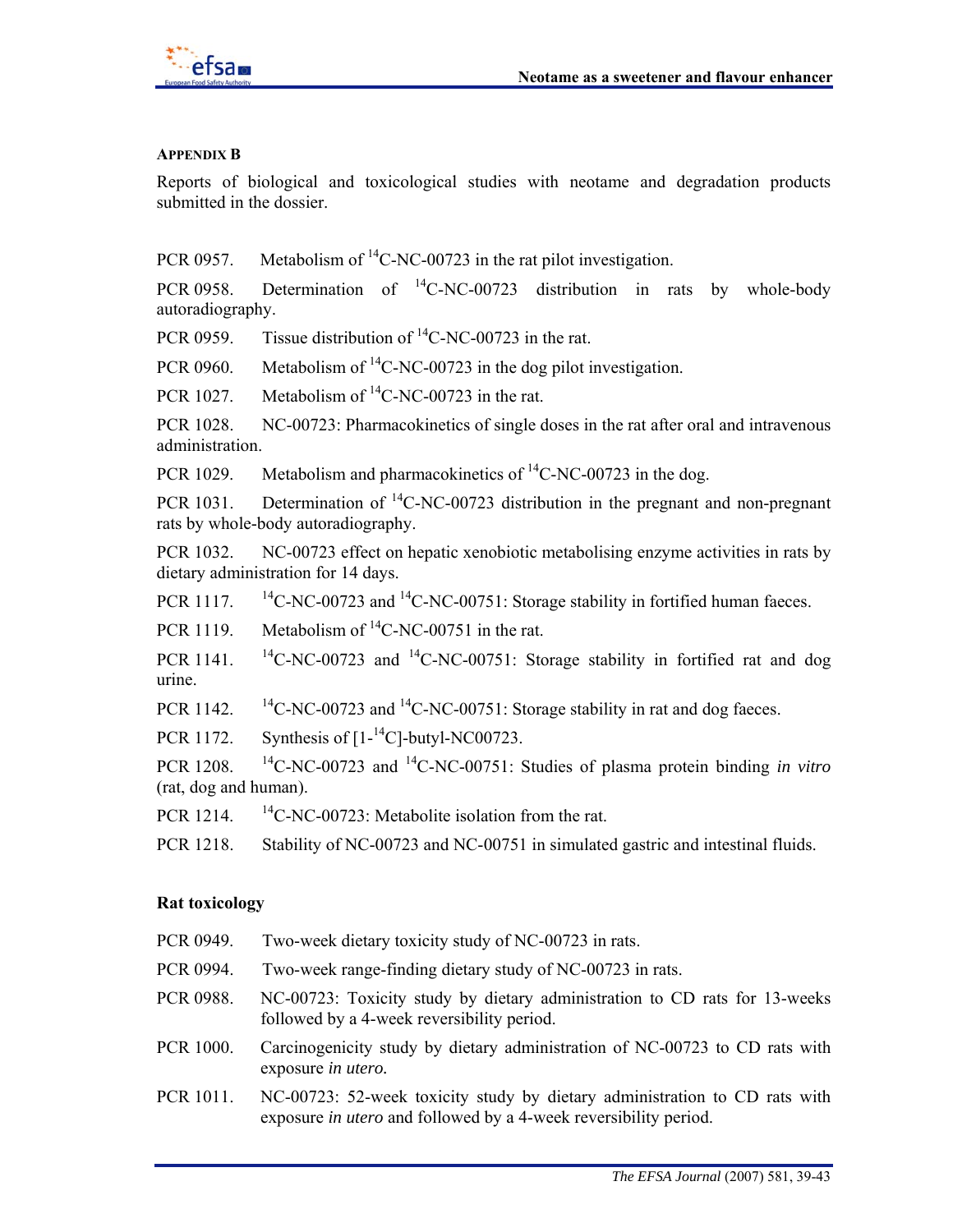

PCR 1132. NC-00723: Dietary preference feasibility study.

PCR 1150. NC-00723: Dietary preference study.

#### **Mouse toxicology**

| PCR 0936. | Two-week dietary range-finding study of NC-00723 in mice.          |
|-----------|--------------------------------------------------------------------|
| PCR 0989. | 13-week dietary range-finding study of NC-00723 in mice.           |
| PCR 0992. | Two-week dietary range-finding study of NC-00723 in mice.          |
| PCR 1014. | 104-week dietary carcinogenicity study with NC-00723 in CD-1 mice. |

#### **Dog toxicology**

PCR 0952. Two-week dietary range-finding study of NC-00723 in dogs.

PCR 0990. 13-week dietary toxicity study of NC-00723 in dogs followed by a 4-week reversibility period.

PCR 1017. 52-week dietary toxicity study of NC-00723 in dogs followed by a 4-week reversibility period.

#### **Reproductive and developmental toxicology studies**

| PCR 0987.            | Reproductive performance range-finding dietary study of NC-00723 in rats.     |
|----------------------|-------------------------------------------------------------------------------|
| PCR 0998.            | NC-00723: Tolerance study in the rabbit.                                      |
| PCR 0999.            | NC-00723: Dietary teratology study in the rat.                                |
| PCR 1001.<br>rats.   | NC-00723: Two generation reproductive study by dietary administration to CD   |
| PCR 1007.            | Reproductive performance range-finding dietary study of NC-00723 in rats.     |
| PCR 1023.            | NC-00723: Teratology study in the rabbit by gavage.                           |
| PCR 1038.<br>rabbit. | NC-00723: Maternal toxicity range-finding study administered by gavage to the |

### **Genotoxicity**

PCR 0963. *Salmonella-Escherichia Coli/*Microsome plate incorporation assay of NC-00723.

PCR 0964. Measurement of chromosomal damage in Chinese hamster ovary (CHO) cells treated with NC-00723.

PCR 0965. L5178Y mouse lymphoma (MOLY) cell tk+/-→tk-/- gene mutation assay with NC-00723.

PCR 1026. Mouse bone marrow micronucleus assay of NC-00723.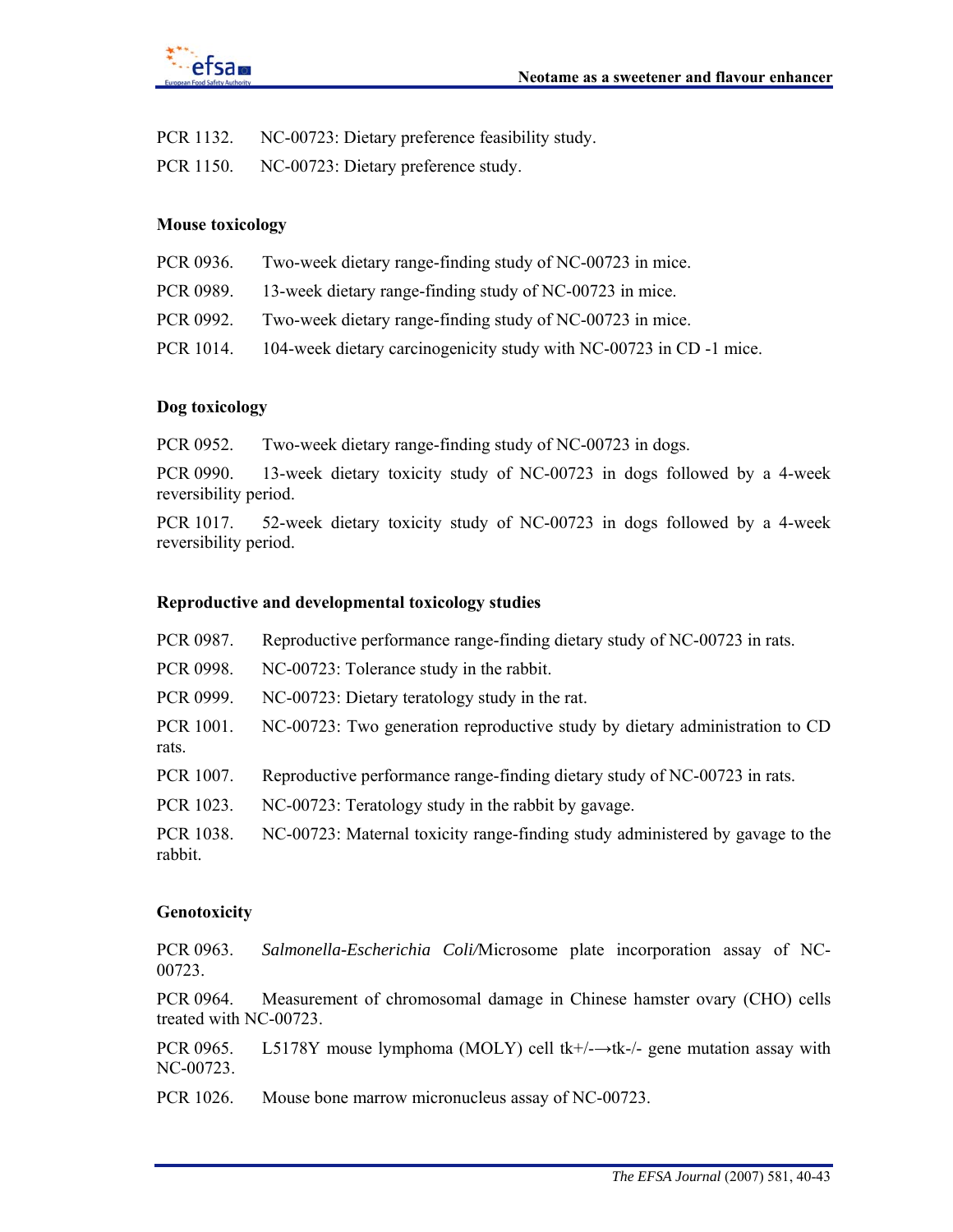

#### **Studies with degradation products**

- PCR 1086. Ames/*Salmonella* assay of NC-00764.
- PCR 1087. AS52/XPRT gene mutation assay with NC-00751.
- PCR 1090. Mouse bone marrow micronucleus assay of NC-00764.
- PCR 1134. Single gavage dose study in rats with NC-00764.
- PCR 1137. Ames/*Salmonella* assay of NC-00751
- PCR 1138. AS52/XPRT gene mutation assay with NC-00751.
- PCR 1186. Four-week dietary study of NC-00764/NC-00777/NC-00779 mixture in rats.
- PCR 1189. Single gavage dose study in rats with NC-00777.

PCR 1191. Evaluation of the mutagenic potential of NC-00777 in the Ames/*Salmonella* microsome assay.

PCR 1192. AS52/XPRT gene mutation assay with NC-00777.

PCR 1196. An evaluation of the potential of NC-00777 to induce micronucleated polychromatic erythrocytes in the bone marrow of mice (micronucleus test).

PCR 1199. Single gavage dose study in rats with NC-00779.

PCR 1201. Evaluation of the mutagenic potential of NC-00779 in the Ames/*Salmonella* microsome assay.

PCR 1202. AS52/XPRT gene mutation assay with NC-00779.

PCR 1206. An evaluation of the potential of NC-00779 to induce micronucleated polychromatic erythrocytes in the bone marrow of mice (micronucleus test).

PCR 1229.  $\frac{14C-NC-00764}{}$  stability in simulated gastric fluid and intestinal fluid.

#### **Studies with nitrosated neotame and nitrosated de-esterified neotame**

NC-00799 and NC-00800 bacterial mutation test. Final report. Charles River Laboratories. August 2007.

#### **Pharmacological studies**

PCR 1167. NC-00723: Cardiovascular, respiratory and renal evaluation in the anaesthesised dog following intraduodenal administration.

PCR 1168. NC-00723: Assessment of hexobarbital sleeping time in rats (oral administration).

PCR 1169. NC-00723: Charcoal propulsion test in rats (oral administration).

PCR 1170. NC-00723 and NC00751: Effects on isolated guinea-pig ileum.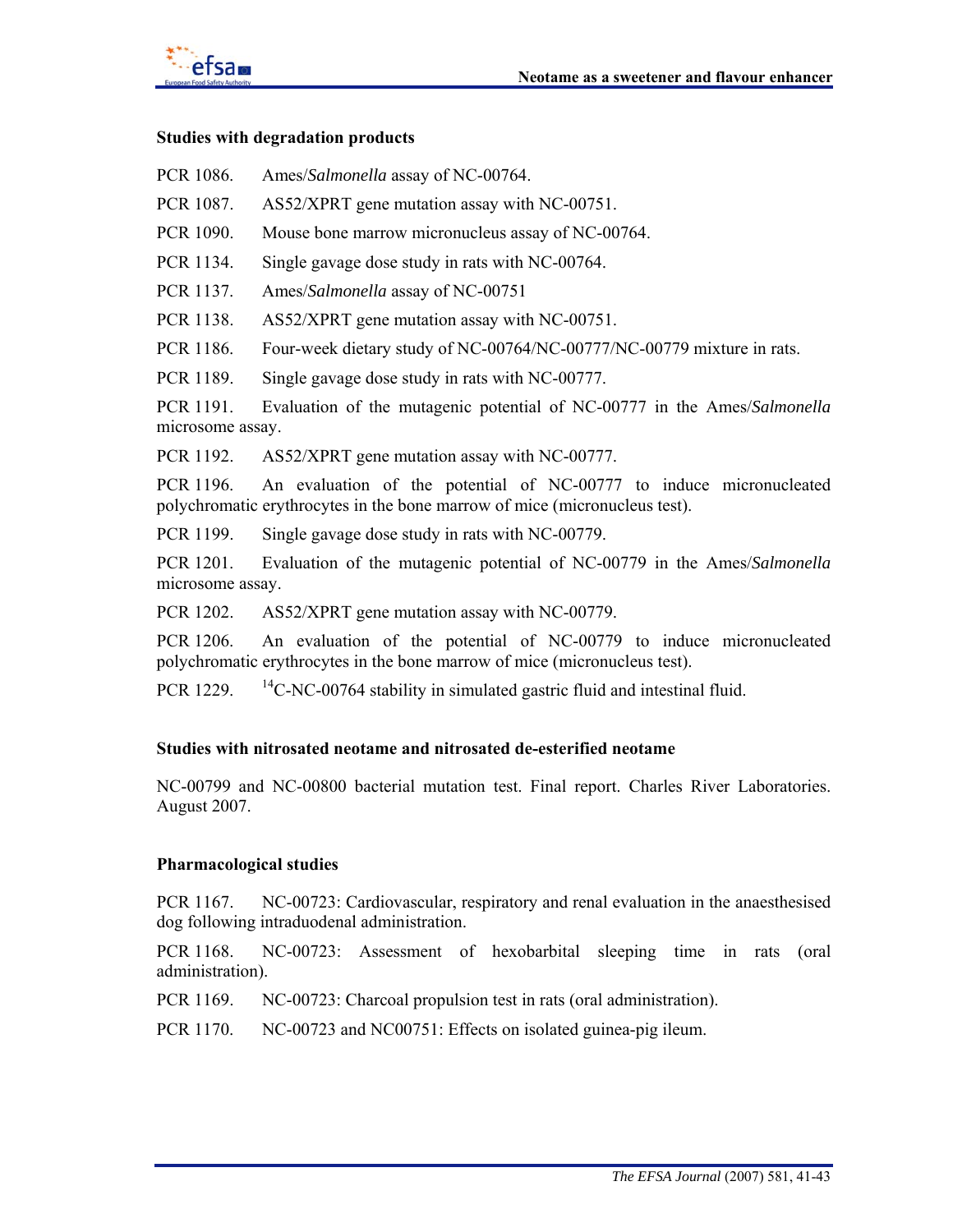

#### **Human studies**

PCR 1035. Single dose tolerance of NC-00723 in healthy male subjects.

PCR 1039. Pharmacokinetic study of  ${}^{14}$ C-NC-00723 in healthy male subjects.

PCR 1111. Assessment of dose related pharmacokinetic profile of NC-00723 in solution administered to healthy male subjects.

PCR 1112. Comparison of the pharmacokinetic profile of NC-00723 in solution capsules administered to healthy subjects.

PCR 1113. Two-week tolerance study of NC-00723 administered to healthy male and female subjects.

PCR 1114. 13-week tolerance study of NC-00723 administered to healthy male and female subjects.

PCR 1115. Effect of multiple doses of NC-00723 compared to placebo on plasma glucose and insulin concentrations in non-insulin dependent diabetes mellitus (NIDDM) subjects.

PCR 1215. An investigation of a urinary metabolite in healthy male subjects after administration of  $\int$ <sup>14</sup>C/<sup>13</sup>C]-NC-00723.

PCR 1145. Effect of repeated ingestion of NC-00723 in solution administered in healthy male subjects.

PCR 1215. An investigation of urinary metabolite in healthy male subjects after administration of  $\int$ <sup>14</sup>C/<sup>13</sup>C]-NC-00723.